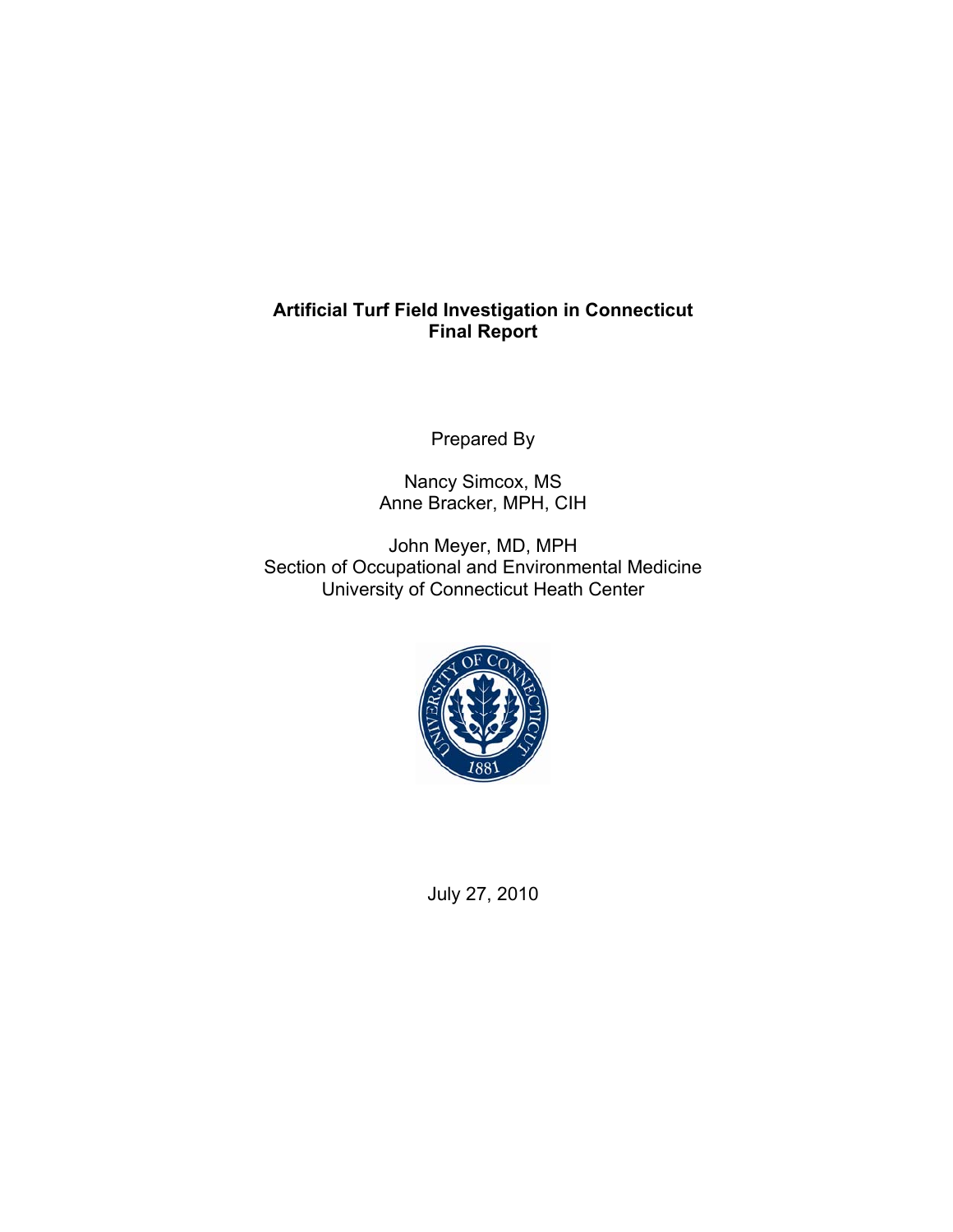|                                                                                                                                                                                                                                                                                                                                                                                                                                                                                                                                       | 4                                          |
|---------------------------------------------------------------------------------------------------------------------------------------------------------------------------------------------------------------------------------------------------------------------------------------------------------------------------------------------------------------------------------------------------------------------------------------------------------------------------------------------------------------------------------------|--------------------------------------------|
| 2.1 Purpose<br>2.2 Objectives<br>2.3 Sampling Plan<br>2.4 Connecticut Academy of Science and Engineering                                                                                                                                                                                                                                                                                                                                                                                                                              | 5                                          |
| 3.3.1 VOCs<br>3.3.2 Targeted Rubber-Related SVOCs<br>3.3.3 Lead                                                                                                                                                                                                                                                                                                                                                                                                                                                                       | 7<br>$\overline{7}$<br>$\overline{7}$<br>9 |
| 3.4.1 VOCs<br>3.4.2 SVOCs<br>3.4.2.1. Polyaromatic Hydrocarbons (PAHs)<br>3.4.2.2. Miscellaneous SVOCs associated with air pollution<br>3.4.2.3 Targeted Rubber-Related SVOCs<br>3.4.3 Nitrosamines<br>3.4.4. $PM_{10}$                                                                                                                                                                                                                                                                                                               | 13                                         |
|                                                                                                                                                                                                                                                                                                                                                                                                                                                                                                                                       | 31                                         |
| 6.0 Connecticut Academy of Science and Engineering Review (CASE)<br>A Sampling Map<br><b>B Meteorological Report</b><br>C Crumb Rubber Head Space VOC WOHL Reports<br>D Crumb Rubber Head Space Target SVOCs WOHL Reports<br>E Crumb Rubber Bulk Samples Lead EHL Reports<br>F Air VOC WOHL Reports<br>G Special Items Head Space WOHL Reports<br>H Air PAHs and Miscellaneous SVOCs EPA Method TO-13A WOHL Reports<br>I Air Targeted SVOCs NIOSH 2550 WOHL Reports<br>J Air Nitrosamine WOHL Reports<br>K Air $PM_{10}$ WOHL Reports | 37<br>38<br>41                             |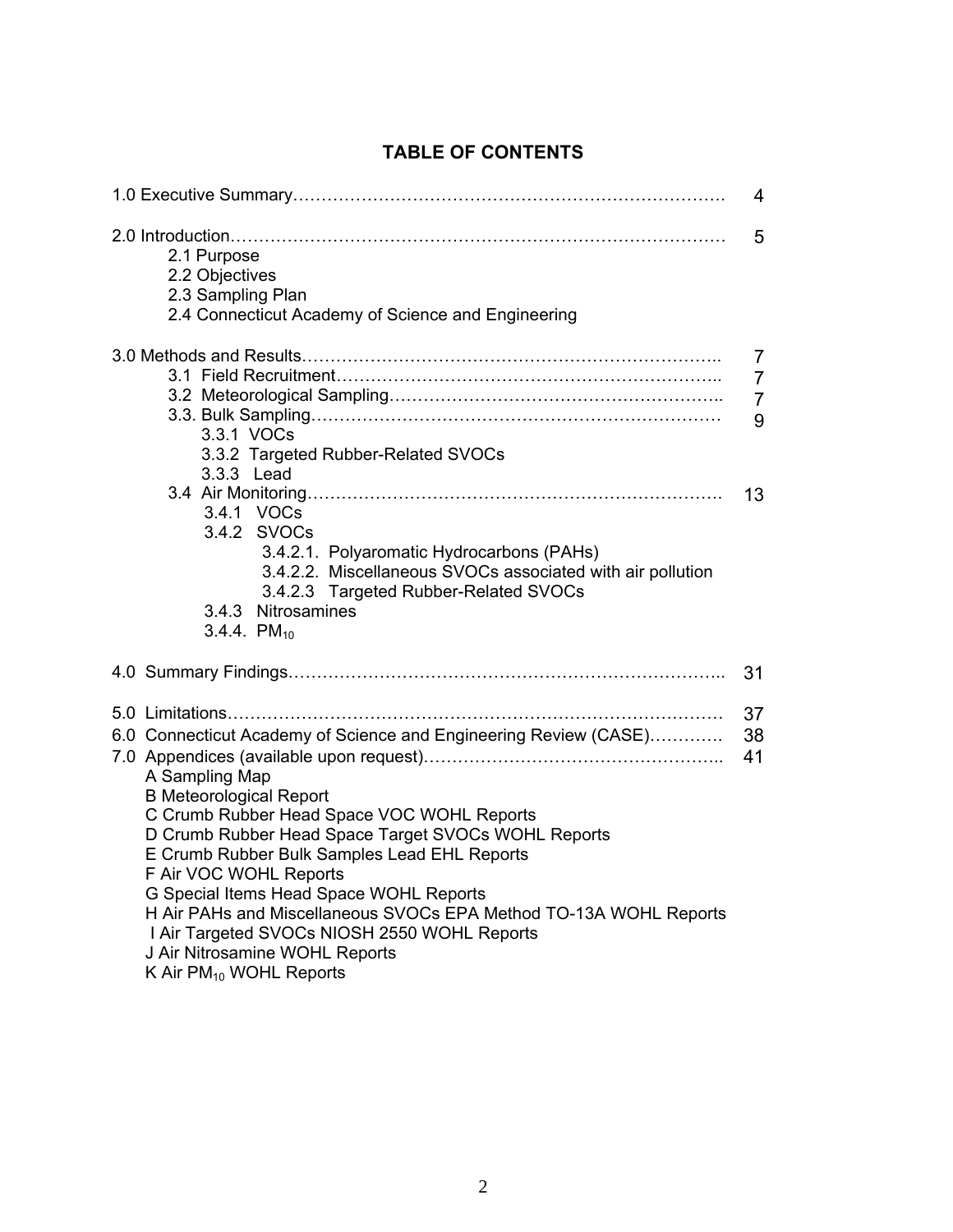# **ACKNOWLEDGMENTS**

We would like to extend a special appreciation to Tara Kurland, a masters student in Environmental Science and Policy at Clark University, who completed her summer internship with us on this project. We especially thank her for contributing to all aspects of the field sampling. We also thank Paula Schenck, the University of Connecticut Health Center, for careful review of this report. Funding for this project was provided by the Connecticut Department of Environmental Protection.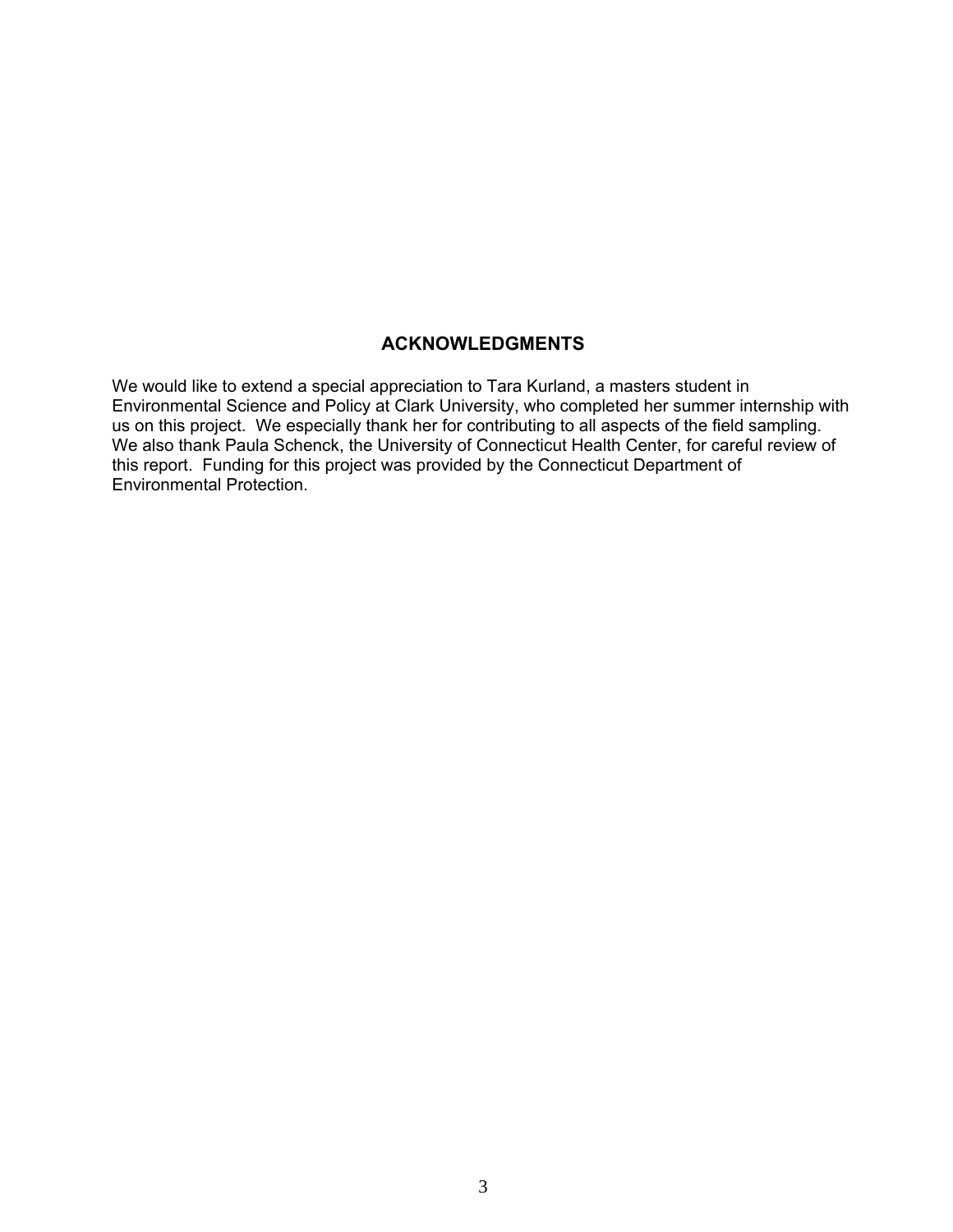# **1.0 Executive Summary**

The primary purpose of this project was to characterize the concentrations of volatile organic compounds (VOCs), semi-volatile organic compounds (SVOCs), rubber-related chemicals (e.g. benzothiazole), and particulate matter less than 10 micron  $(PM_{10})$  and its constituents in ambient air at selected crumb rubber fields in Connecticut under conditions of active field use.

This project employed a cross-sectional environmental sampling strategy of synthetic crumb rubber turf fields to capture a range of chemical exposures during the summer season when ambient air temperatures are above 75-80°F. Three general types of fields were targeted: outdoor crumb rubber fields, indoor facilities with crumb rubber turf, and an outdoor grass field in a suburban area. Sampling goals were to collect air samples on old and new turf fields during active field use and to collect air samples at background sites upwind and off of each field. A special focus of the design study included personal air sampling of many of the chemicals reported in previous studies (e.g. VOCs and benzothiazole), and other chemicals of potential concern, such as a volatile nitrosamine reported to be part of rubber manufacture. The sampling strategy also included the collection of area air samples for chemicals at different heights on the turf to assess a vertical profile of release. These air samples were collected in areas on the turf field near active play and areas on the turf away from active play. Because crumb rubber includes some amount of dusts and small particles, particulate matter air monitoring was incorporated into the stationary sampling plan (using sampling at a single height only). Bulk samples of turf grass and crumb rubber were also collected, and meteorological data (e.g. air direction, wind speed and ambient air temperature) were recorded.

Industrial hygienists from the Section of Occupational and Environmental Medicine at the University of Connecticut Health Center (OEM UCHC) conducted the field sampling and managed the analytical components of this exposure investigation. This report summarizes the data collected by OEM UCHC. This report identifies and measures chemicals across several synthetic crumb rubber turf fields and background locations. The measurements collected from background locations are necessary to better understand the data because many of these chemicals are present in ambient air as a result of general air pollution.

CT DEP recruited six fields: 4 outdoor turf fields (Fields A-D), 1 indoor turf field (Field K) and 1 outdoor suburban grass area (Field L). Six additional fields were recruited to collect crumb rubber bulk samples only (Fields E-J). Air sampling occurred during July 2009 on crumb rubber fields with polyethylene fibers that were both new (<2 years) and old (>3years). Algorithms were developed to identify chemicals possibly related to turf. Of the 60 VOCs tested in air, 4 VOCs appear to be associated with turf. Of 22 PAHs, 6 were found in the air on the turf at 2 fold greater concentrations than in background locations on at least two fields. Of the five targeted SVOCs, benzothiazole and butylated hydroxytoluene were the only chemicals detected in the personal and area air samples from outdoor turf fields ranging from  $\leq 80-1200$  ng/m<sup>3</sup> and <80-130 ng/m<sup>3</sup>, respectively. Nitrosamine air levels were below reporting levels. PM<sub>10</sub> air concentrations were greater in background locations than on the turf at all fields with the exception of Field B. However, the PM<sub>10</sub> air concentration on turf at Field B, 5.89 ug/m<sup>3</sup>, was within the range of other PM<sub>10</sub> background concentrations. All of the composite samples of turf fibers and crumb rubber were below the level EPA considers as presenting a "soil-lead hazard" in play areas (400ppm).

The airborne concentrations of VOCs, targeted SVOCs (e.g. benzothiazole) and miscellaneous SVOCs were highest at the indoor field. These data were collected from only one indoor facility. Higher concentrations of these chemicals at the indoor field likely reflects the lack of air movement relative to outdoor fields. In addition, the air in the indoor field was not influenced by outdoor factors that may degrade and off-gas chemicals, such as sunlight, rain, and other weather conditions.Furthermore, potential point sources were identified in the facility, (electric carts, portable chargers, and maintenance supplies) and the indoor facility did not have its exhaust system operating on the day samples were collected.More research is needed to better understand chemical exposures in indoor facilities.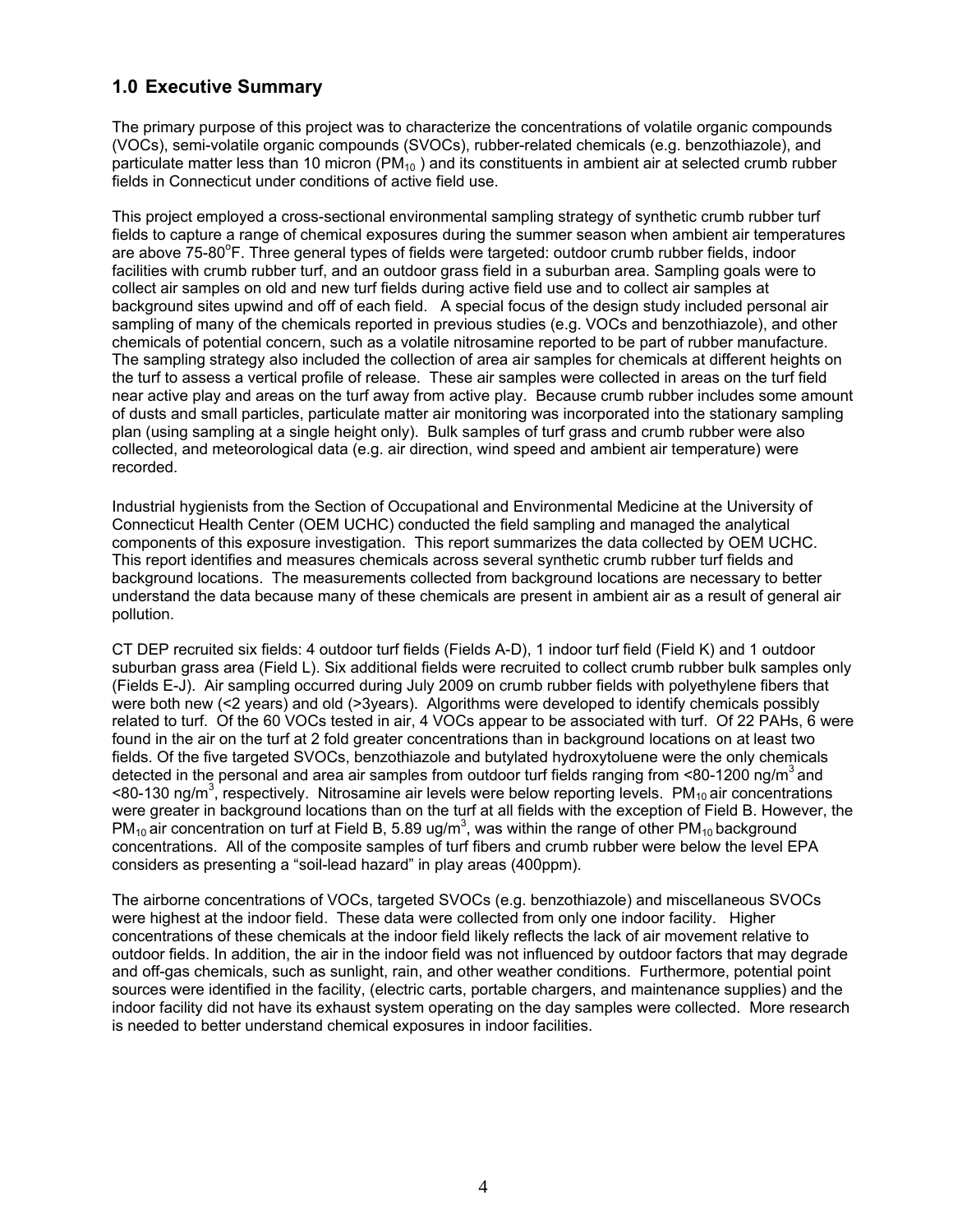# **2.0 Introduction**

# **2.1 Purpose**

Crumb rubber fields have been installed or are being proposed in many towns throughout Connecticut, and elsewhere in the United States. Crumb rubber consists of recycled, chipped/pulverized, used automobile tires. The tire crumbs are roughly the size of grains of course sand and generally are spread two to three inches thick over the field surface and packed between ribbons of green plastic used to simulate grass. Crumb rubber granules may release a variety of chemicals typical in rubber, including polycyclic aromatic hydrocarbons (PAHs) and volatile organic chemicals (VOCs). In addition, crumb rubber includes some amount of dusts and small particles, which may be further increased by mechanical abrasion and wear that comes with use of the fields [1]. Health questions continue to arise because exposures and risks to playing on these fields have not been fully characterized [2, 3, 4].

The primary purpose of this project was to characterize the concentrations of volatile organic compounds (VOCs), semi-volatile organic compounds (SVOCs), rubber-related chemicals (e.g. benzothiazole), and particulate matter less than 10 micron concentrations ( $PM_{10}$ ) and its constituents in ambient air at selected crumb rubber fields in Connecticut under conditions of active field use. Air monitoring data is needed to characterize exposure patterns of targeted compounds in the breathing zone of children using artificial turf fields. In addition, there is insufficient data on how relevant variables, such as weather conditions, age of field, nature of sporting activities and type of infill, affect exposure to chemical constituents and particulate matter.

In Connecticut, we know of at least 85 crumb rubber fields already in use, and another 30 that have been proposed or are being constructed. Air data collected at selected crumb rubber fields are needed to begin the characterization of potential exposures that could be used in a companion risk assessment of the data generated from this work.

Data from the Connecticut Agricultural Experiment Station (CAES) laboratory head space analyses on manufacturers' crumb rubber infill were used to guide aspects of the design of this field investigation [5]. We also established collaborative relationships with those doing similar research in New Jersey, New York State, New York City and U.S. EPA to learn of parallel activities and results as this project proceeded [6, 7]. For example, a recent study conducted in New York found that rubber dust was not found in the respirable range, and therefore,  $PM_{10}$  was selected for this study [6].

# **2.2 Field Investigation Objectives**

This exposure characterization had the following objectives.

- 1. Collect personal measurements in the breathing zone of the target population young children who play on crumb rubber athletic fields.
- 2. Characterize the concentrations of VOCs, SVOCs, and particulate matter (PM) (and constituents on PM) in air at selected crumb rubber fields in Connecticut under conditions involving active field use in warm weather.
- 3. Assess airborne concentrations of the targeted chemicals and particulates in areas surrounding and away from the crumb rubber fields. The collection of background samples is a key component as exposure to airborne rubber particles and component gases is not unique to turf fields.

# **2.3 Sampling Plan**

Industrial hygienists from the Section of Occupational and Environmental Medicine at the University of Connecticut Health Center (OEM UCHC) conducted the field sampling and managed the analytical components of this exposure investigation. OEM UCHC provides research, educational programs and training, industrial hygiene consulting, prevention guidance, risk communication and clinical care for occupational and environmental illnesses and problems. Specifically, OEM UCHC personnel performed the collection of air samples, contracted with laboratories for analyses, provided quality control /quality assurance*,* and reviewed and compiled the data. OEM UCHC sub-contracted laboratory analyses to three AIHA accredited laboratories: Wisconsin Occupational Health Laboratory (WOHL), the Wisconsin State Laboratory of Hygiene (WSLH) and the ESIS Environmental Health Laboratory (EHL) in Cromwell, Connecticut. WOHL is a full service industrial hygiene chemistry laboratory that is part of the Wisconsin State Laboratory of Hygiene (WSLH) at the University of Wisconsin-Madison. WSLH analyzed air samples for VOCs, SVOCs and PM<sub>10</sub>. WOHL analyzed bulk crumb rubber head space for VOCs and targeted SVOCs (e.g. benzothiazole), and air samples for nitrosamines and targeted SVOCs. Additional bulk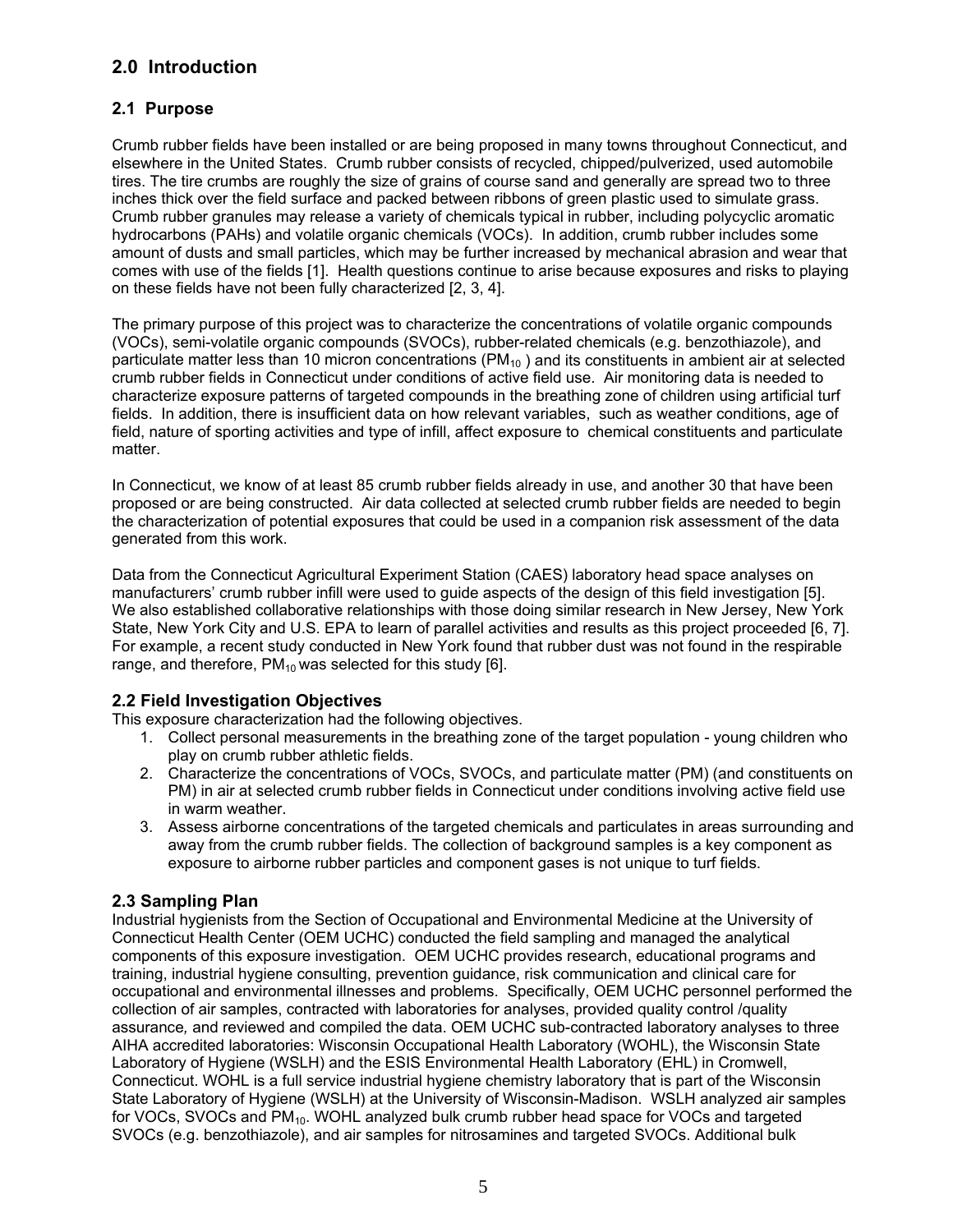samples were analyzed for lead by the ESIS Environmental Health Laboratory (EHL). The EHL has been accredited by the American Industrial Hygiene Association (AIHA) for both industrial hygiene and environmental lead. This report summarizes the data collected by OEM UCHC.

This project employed a cross-sectional environmental sampling strategy of synthetic crumb rubber turf fields to capture a range of chemical exposures during the summer season when ambient air temperatures are above 75-80°F. Three general types of sites were targeted: outdoor crumb rubber fields, indoor facilities with crumb rubber turf, and an outdoor grass field in a suburban area. Sampling goals were to collect air samples on old and new turf fields during active field use and to collect air samples at an upwind site of each field. A special focus of the design included personal air sampling of many of the chemicals reported in previous studies (e.g. VOCs and benzothiazole), and other chemicals of potential concern, such as a nitrosamine. The sampling strategy also included the collection of area air samples for chemicals at different heights on the turf to assess a vertical profile of release. These air samples were collected in areas on the turf field near active play and areas on the turf away from active play. Because crumb rubber includes some amount of dusts and small particles, particulate matter air monitoring was incorporated into the stationary sampling plan (using sampling at a single height only). Bulk samples of turf grass and crumb rubber were also collected, and meteorological data (e.g. air direction, wind speed and ambient air temperature) were recorded.

*Bulk Samples*: Composite bulk samples of green artificial turf fibers and composite bulk samples of crumb rubber were collected from 5 locations on each study field. These samples were analyzed for lead by EHL in Connecticut. Additional bulk samples of crumb rubber were collected at eleven fields. These samples were analyzed for targeted SVOCs, VOCs and other chemicals in a 340 milliliter large volume sample headspace unit (LVSH) by WOHL. CAES collected and analyzed samples of crumb rubber material supplied by several manufacturers [5]. Their crumb rubber samples included material from only two of our outdoor fields (A and D). These two crumb rubber fields were manufactured by two different companies. The results are difficult to compare between the two laboratories (WOHL and CAES) because they used different analytical methods.

*Personal Sampling:* Study team members from the Connecticut Department of Public Health (CT DPH), Connecticut Department of Environmental Protection (CT DEP), and OEM-UCHC simulated a soccer game for the collection of the personal airborne chemicals. Active play among 3-4 players consisted of running and kicking the ball on the turf field, one on one soccer drills and "keep away" soccer games. Duration of play was two hours with one break. Personal air samples were collected at waist height, approximately 3 feet, with sampling equipment worn by 3 players during active play on the field. Personal measurements for nitrosamine, benzothiazole, and VOC were collected from players at each field. Two personal samples were collected for each of the types of measurements. Evacuated 1.4 liter SUMMA canisters were worn by players at hip height to collect VOC samples. Personal sampling pumps fit with absorptive media were worn by players at hip height to collect samples for benzothiazole, nitrosamine, 4-Tert (octyl) phenol, 2-mercaptobenzothiazole, Butylated hydroxyanisole (BHA) and Butylated hydroxytoluene (BHT).

*Area Sampling:*<br>Area samples were collected for 2 hours to measure VOCs, SVOCs, benzothiazole, and ambient PM<sub>10</sub> concentrations during active play. Samplers were located at various heights on the field in the immediate vicinity of the simulated soccer game and in an off-turf upwind area to represent background locations. Additional background samples were collected in one suburban community location (non-turf grass field) to help put the field-related results into a larger exposure context. VOCs were measured with 6-liter SUMMA canisters according to EPA Method TO-15 [8]. SVOCs in ambient air were measured with PS-1 Samplers according to EPA Method TO-13A [9]. An additional day of sampling for 6 hours was conducted with the PS-1 Samplers on one field without active play. Specific chemicals (e.g. benzothiazole and nitrosamines) were separately measured using sampling pumps and sorptive media to trap those chemicals according to NIOSH methods  $[10, 11]$ . PM<sub>10</sub> concentrations were measured using Harvard Impactors (Air Diagnostics and Engineering, Inc., Harrison, ME) [12, 13]. OEM-UCHC collected all samples and shipped sampling media to WOHL for analysis. Table 1 provides a general description of the targeted analytes, air sampling and analytical methods for each set of analytes. Appendix A provides a sampling map.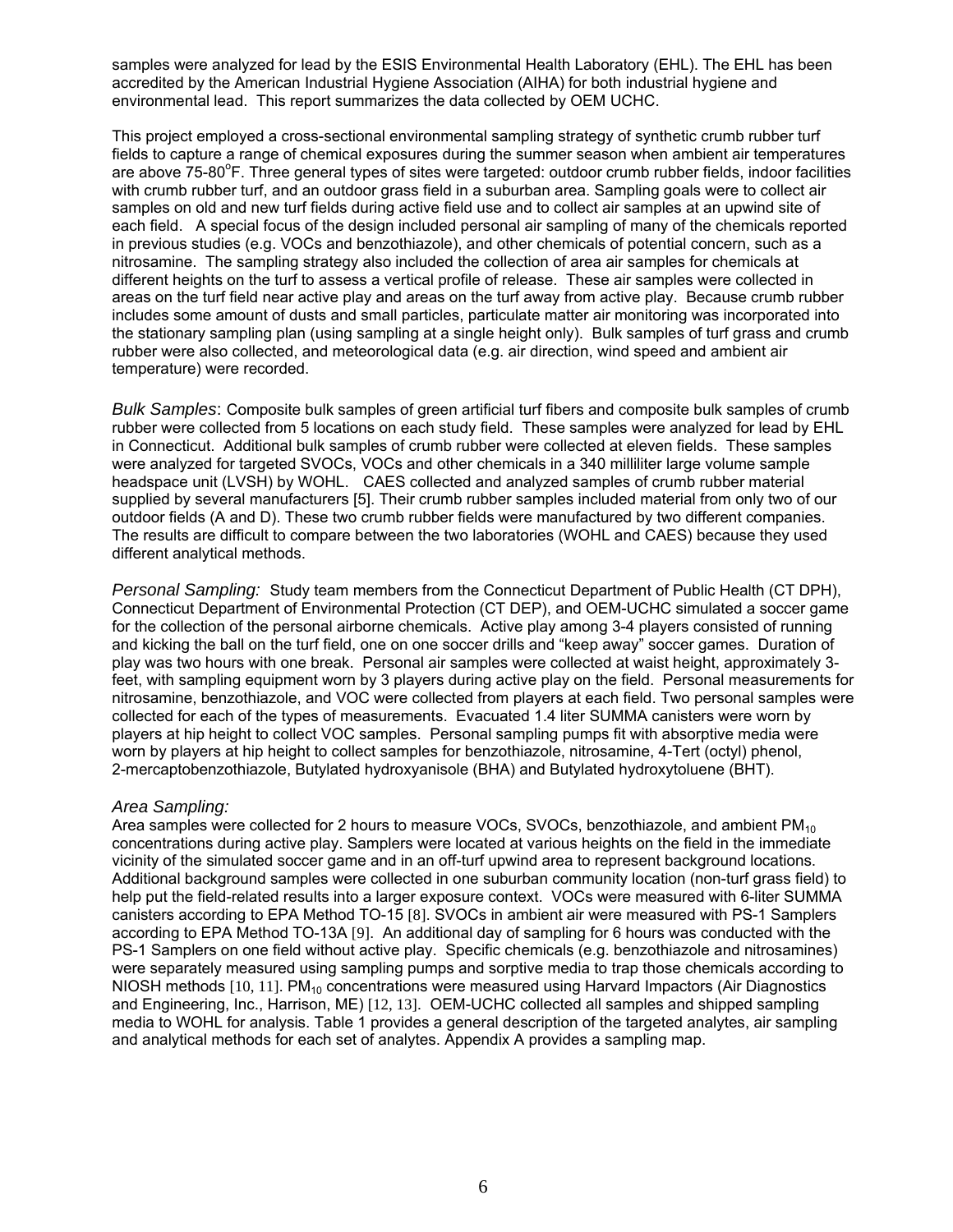# **3.0 Methods and Results**

## **3.1 Field Recruitment**

CT DEP recruited six fields: 4 outdoor turf fields (Fields A-D), 1 indoor turf field (Field K) and 1 outdoor suburban grass area (Field L). Six additional fields were recruited to collect crumb rubber bulk samples only (Fields E-J). As shown in Table 2, air sampling occurred during July 2009 on crumb rubber fields with polyethylene fibers that were both new (<2 years) and old (>3years). Fields B, C, and J contained silica sand in the crumb rubber. Sampling dates were chosen to coordinate several factors: sunny and no wind days, rental sampling equipment costs/availability, field accessibility due to school summer programs, and staff availability. Table 2 provides the total number of air samples collected at each field.

Fields A-B and K were in located in rural areas and fields C, D and L were in suburban communities with nearby roads with high traffic volume. Field D was also near an interstate highway. Field K, the indoor turf facility, had four exhaust fans at each end of the building. These fans were not operating during sampling. There was an equipment room located inside the facility containing small electric motorized carts (these carts were driven out of the facility minutes before the sampling began). In addition, the room had a portable charger, an ice machine, maintenance supplies (e.g. cans of paints) and other gym equipment.

# **3.2 Meteorological Sampling**

Meteorological conditions for each sampling day were collected by a subcontactor (Air Quality Research and Logistics, LLC) with a Davis Vantage Pro 2 weather station by Air Quality Research and Logistics, Inc. Meteorological parameters included: wind speed, wind direction and air temperature at different heights (near ground level and 3 feet above the ground). Thermometers were enclosed in naturally aspirated radiation shields (Davis Part. No. 7714). Measurement of continuous (15 minute average) ambient air temperature, wind direction and speed were collected. Table 3 provides a summary of the meteorological conditions at each field.Appendix B provides a report by Air Quality Research and Logistics, Inc. On July 28, 2009, meteorological data was not collected during the 6 hour sampling at Field D. Temperature and wind direction data were obtained from Weather Underground (www.wunderground.com).

| <b>Compounds</b>                                                                                                                           | <b>Type</b>      | N                 | <b>Sampling Equipment</b><br>and Media                                                                 | <b>Analytical</b><br><b>Method</b>                                              |
|--------------------------------------------------------------------------------------------------------------------------------------------|------------------|-------------------|--------------------------------------------------------------------------------------------------------|---------------------------------------------------------------------------------|
|                                                                                                                                            |                  |                   |                                                                                                        |                                                                                 |
| <b>Volatile Organic</b><br>Compounds (VOCs)                                                                                                | Personal<br>Area | 10<br>16          | 1.4 L SUMMA<br>6.0 L SUMMA                                                                             | EPA TO-15<br>(GC/MS)                                                            |
| General Semi-Volatile<br>Organic Compounds<br>(SVOCs) scan                                                                                 | Area             | 12                | PS-1 Sampler<br>PUF and XAD-2                                                                          | EPA TO-13A<br>(modified)<br>GC/MS                                               |
| Targeted SVOCs<br>Benzothiazole<br>2-mercaptobenzothiazole<br>4-Tert (octyl)phenol<br>Butylated hydroxyanisole<br>Butylated hydroxytoluene | Personal<br>Area | 10<br>35          | Personal Pump<br>Gilair <sup>®</sup> , SKC Airlite <sup>®</sup><br>XAD-2<br>37mm, 2 µm PTFE pre-filter | WOHL Method LC-100<br>(based upon NIOSH<br>2550)                                |
| <b>Nitrosamines</b>                                                                                                                        | Personal<br>Area | 10<br>23          | Personal Pump<br>Gilair <sup>®</sup> , SKC Airlite <sup>®</sup><br>Thermosorb/N™                       | <b>WOHL Method LC-96</b><br>(based upon NIOSH<br>2522)                          |
| Particulate Matter (PM <sub>10</sub> )                                                                                                     | Area             | $12 \overline{ }$ | <b>MS&amp;T Area Sampler</b><br>20 L sampling pump<br>37 mm Teflon Filter<br>2 µm pore size            | CFR Title 40 Part 50<br>(Appendix L)<br>WP001-03<br><b>Gravimetric Analysis</b> |

# **Table 1. Target Analytes, Air Sampling Equipment and Analytical Methods**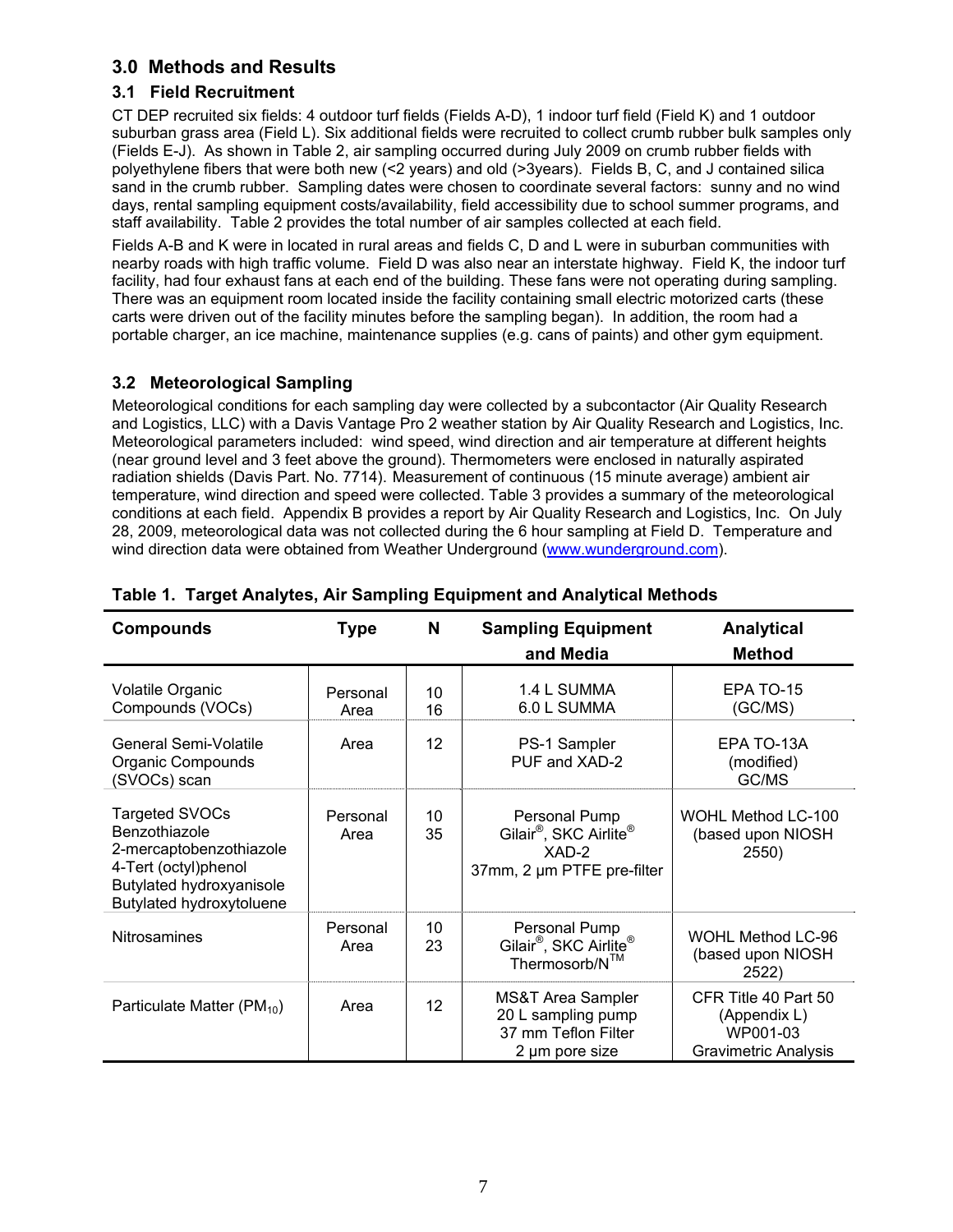| Compounds/<br><b>Methods</b>                             | <b>Location</b>                                                                           | N                                | <b>Fields</b>                                                         |                                                                           | <b>Sampling</b>                                                              |                                                                      |                                                         |                                           |                                                                                                                      |
|----------------------------------------------------------|-------------------------------------------------------------------------------------------|----------------------------------|-----------------------------------------------------------------------|---------------------------------------------------------------------------|------------------------------------------------------------------------------|----------------------------------------------------------------------|---------------------------------------------------------|-------------------------------------------|----------------------------------------------------------------------------------------------------------------------|
|                                                          |                                                                                           |                                  | A                                                                     | B                                                                         | C                                                                            | D                                                                    | K                                                       | L                                         | <b>Comments</b>                                                                                                      |
| <b>VOCs</b><br>EPA TO-15                                 | Personal<br>On Turf Area<br>Background Area                                               | 10<br>10<br>6                    | $\overline{2}$<br>$\overline{2}$<br>1                                 | $\overline{2}$<br>$\overline{2}$<br>1                                     | $\overline{2}$<br>$\overline{2}$<br>1                                        | $\overline{2}$<br>$\overline{2}$<br>1                                | $\overline{2}$<br>$\overline{2}$<br>1                   | $\mathbf 0$<br>$\Omega$<br>1              | At Field A, no data at<br>6" on turf AFAP<br>At Field C, pesticide<br>application occurred<br>adjacent to turf field |
| SVOCs scan<br>EPA TO-13A                                 | On Turf Area<br>Background Area                                                           | 6<br>6                           | 1<br>$\overline{1}$                                                   | $\mathbf 1$<br>$\mathbf 0$                                                | 1<br>$\Omega$                                                                | $\overline{\mathbf{c}}$<br>$\overline{2}$                            | 1<br>1                                                  | 0<br>$\overline{2}$                       | At Fields B, C and L,<br>no data at<br>background locations                                                          |
| <b>Targeted SVOCs</b><br><b>NIOSH 2550</b><br>(modified) | Personal<br>On Turf Area<br>Background Area<br><b>Field Blanks</b><br><b>Field Spikes</b> | 10<br>23<br>12<br>7<br>6         | $\overline{2}$<br>$\overline{\mathbf{4}}$<br>$\overline{2}$<br>1<br>1 | $\overline{2}$<br>$\overline{4}$<br>$\overline{2}$<br>1<br>$\overline{2}$ | $\overline{2}$<br>$\overline{\mathbf{4}}$<br>$\overline{2}$<br>1<br>$\Omega$ | $\overline{2}$<br>6<br>$\overline{2}$<br>$\overline{2}$<br>1         | 2<br>4<br>$\overline{2}$<br>1<br>$\overline{2}$         | 0<br>1<br>$\overline{2}$<br>1<br>$\Omega$ | At Field D during 6<br>hour sampling, no<br>data at 6" or 3' on turf                                                 |
| <b>Nitrosamines</b><br><b>NIOSH 2522</b>                 | Personal<br>On Turf Area<br><b>Background Area</b><br><b>Field Blanks</b>                 | 10<br>12<br>11<br>$\overline{7}$ | $\overline{2}$<br>$\overline{2}$<br>$\overline{2}$<br>1               | $\overline{2}$<br>$\overline{2}$<br>$\overline{2}$<br>1                   | $\overline{2}$<br>$\overline{2}$<br>$\overline{2}$<br>1                      | $\overline{2}$<br>$\overline{4}$<br>$\overline{2}$<br>$\overline{2}$ | $\overline{2}$<br>$\overline{2}$<br>$\overline{2}$<br>1 | 0<br>$\mathbf 0$<br>1<br>1                | None                                                                                                                 |
| $PM_{10}$<br>CFR Title 40 Part 50                        | On Turf Area<br><b>Background Area</b><br><b>Field Blanks</b>                             | 5<br>7<br>6                      | 1<br>1<br>1                                                           | 1<br>1<br>1                                                               | 1                                                                            | 1<br>1<br>1                                                          | 1<br>1<br>1                                             | 0<br>$\overline{2}$                       | At Field A, no data at<br>3' on turf or at<br>background location                                                    |

## **Table 2. Total number of air samples collected at each field**

| <b>Field</b><br>ID | <b>Surface Age</b><br>(location) | <b>Sampling</b><br><b>Date</b> | <b>Sampling</b><br><b>Time of Day</b> | 3 inches | <b>Ambient Temperature</b><br>On Surface ( <sup>o</sup> Fahrenheit)<br>36 inches | Wind<br><b>Speed</b><br>(mph) |
|--------------------|----------------------------------|--------------------------------|---------------------------------------|----------|----------------------------------------------------------------------------------|-------------------------------|
| $\mathbf{A}$       | 2 years<br>(outdoor)             | 7/27/09                        | 12:15-2:15pm                          | 79-89    | 76-83                                                                            | $0-6$                         |
| В                  | 2 years<br>(outdoor)             | 7/15/09                        | 11:30-1:30pm                          | 83-89    | 77-80                                                                            | $4 - 8$                       |
| C                  | 5 years<br>(outdoor)             | 7/20/09                        | 11:30-1:45pm                          | 85-88    | 81-82                                                                            | $1 - 2$                       |
| D                  | 2 years<br>(outdoor)             | 7/14/09<br>7/28/09             | 12:35-2:40pm<br>9:30-3:30pm           | 80-88    | 76-86<br>68-87*                                                                  | $1 - 3$<br>$2 - 8$            |
| K                  | 3 years<br>(indoor)              | 7/22/09                        | $3:50-5:50$ pm                        | 77-79    | 78-80                                                                            | $1 - 2$                       |
| L                  | Grass<br>(outdoor)               | 7/12/09                        | 11:48-1:48pm                          | $NA^a$   | $78 - 80^{b}$                                                                    | $1 - 3$                       |

\* Temperature not measured directly. Information collected from Weather Underground.<br><sup>a</sup>NA=Not available. Temperature information was not collected 3 inches above the surface.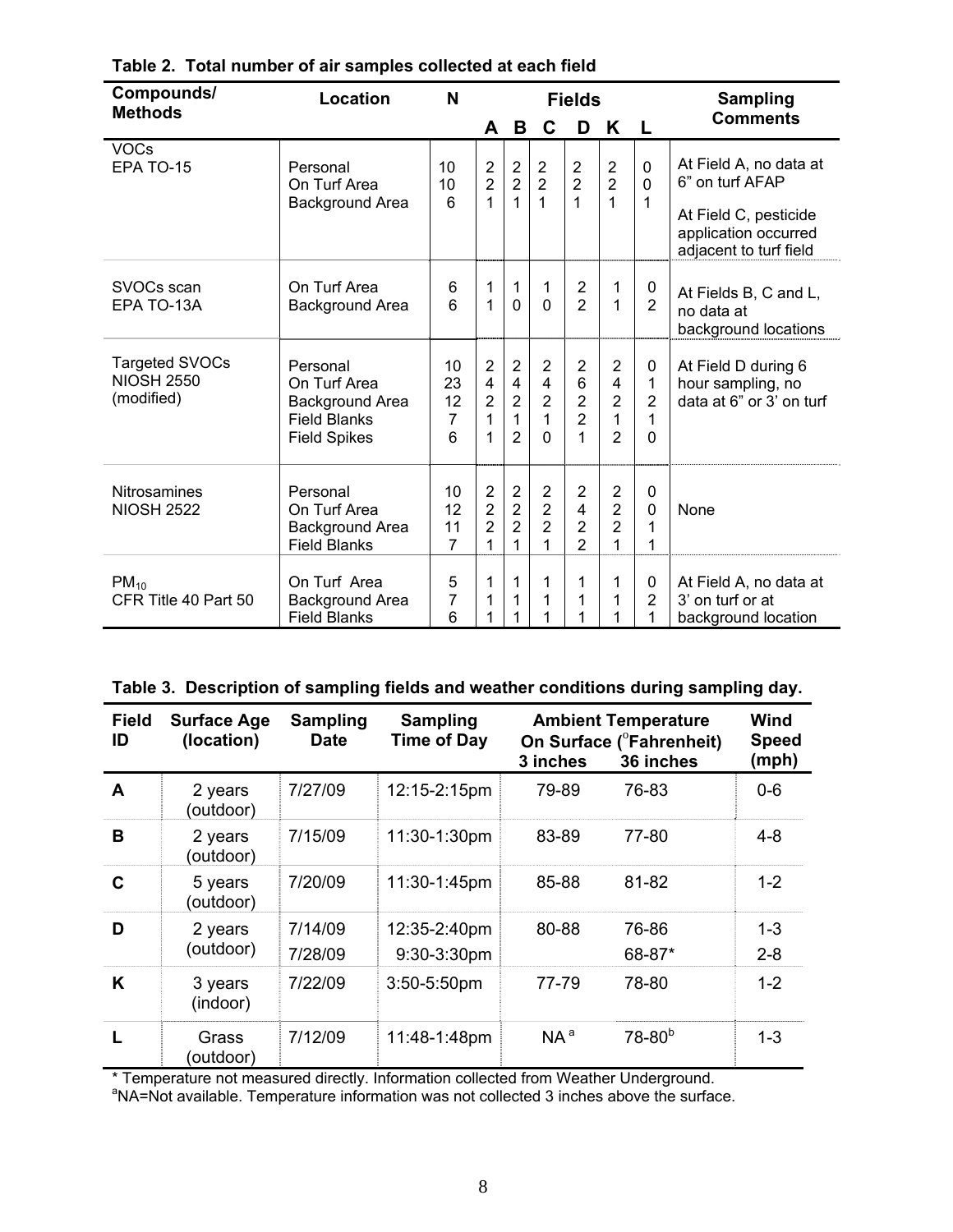## **3.3 Bulk Samples**

*Crumb Rubber Bulk Sampling Methods for Head Space Analysis*: Crumb rubber bulk samples were collected from 11 different fields in June 2009. Table 3 provides the turf surface age for fields A-D, K. The turf surface age of the other six fields were: E (3 yrs), F (9 yrs), G (4 yrs), H (6 yrs), I (1 yr), and J (1 yr). Bulk samples were collected from 5 locations on each field (see Figure 1). At each location, crumb rubber was placed in a pre-cleaned glass jar, covered with foil and placed in a brown paper bag. Five samples per field were collected and shipped to WOHL (n=55).



Figure 1. Sampling locations for bulk samples.

**3.3.1 VOC Crumb Rubber Head Space Analysis:** WOHL stored the samples in a refrigerator at 4°C. Bulk samples were analyzed for VOCs by WOHL method WG086.2, a method based on OSHA PV2120 for the analysis of volatile organic compounds (VOCs) in air. The samples were analyzed in a 340 milliliter large volume sample headspace unit (LVSH) as follows: The cleaned LVSH was heated to 70°C overnight and then brought to room temperature in a clean room. A 0.5 gram sample was placed in the LVSH and heated in an oven at 70°C for at least 1 hour. Immediately after the LVSH was removed from the oven, a 100 ml sample volume from the LVHS was cryofocused and injected in a gas chromatograph equipped with a mass selective detector and a RTX-624 capillary column. The following precautions were taken for the bulk crumb rubber VOC analysis: 1)bulk crumb rubber samples were stored in teflon lined screw capped jars and were opened only when removing sample for analysis; 2) the 340mL LVSH were baked at 70°C overnight; and 3) one of the LVSH units was analyzed empty with each analytical run as a method blank, and any VOCs detected above reporting limit noted in the analytical report.

VOC identification was conducted by the National Institute of Standards and Technology Library (NIST) search. Laboratory blanks during analyses were below reporting limits for most compounds. Carbon disulfide, silyls, and siloxane-containing VOCs are common contaminants of the analytical system. Therefore, trace amounts of these VOCs reported may not be components of the samples. Trace levels of carbon disulfide were detected in laboratory blanks. All siloxane-containing VOCs were below reporting limits (<20ppb) in laboratory blanks. Because some of the VOC compounds detected in bulk crumb rubber off gassing experiments are commonly used laboratory solvents, a laboratory background VOC sample was also collected in the walk-in cooler/sample storage area and analyzed. The following VOC compounds were reported in the laboratory background sample: 2-methyl-butane (31ppb), acetone (830ppb), benzene (18ppb), methylene chloride (1030ppb), methyl alcohol (790ppb), and pentane (52ppb).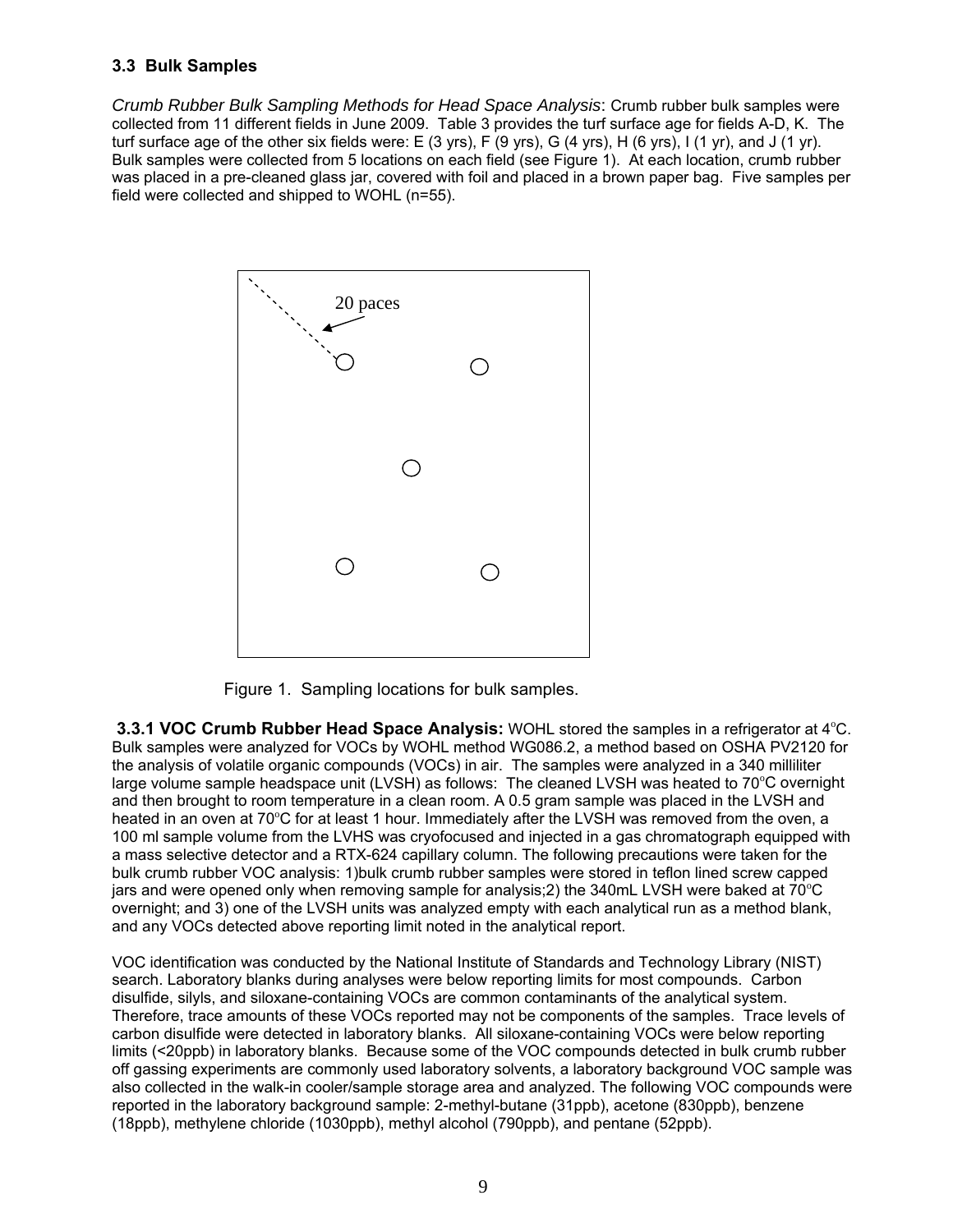The head space methodology used by WOHL differed from CAES in several areas. WOHL used smaller amount of crumb rubber (0.5 vs.1 gram), a larger volume head space unit, and different analytical parameters (e.g. cryogenically concentrates head space injection vs. direct injection technique). Appendix C provides a description of the analytical method used by WOHL.

*Results:* Table 4 provides a list of VOCs identified in crumb rubber samples from the 11 different turf fields. The most commonly found VOCs (range of concentrations in parts per billion-ppbV) include: acetonitrile (60-300ppbV), methylene chloride (20-430ppbV), methyl alcohol (33-270ppbV), and methyl isobutyl ketone (21-150ppbV). Bulk crumb rubber from the newer fields (A, B and D) contained more than ten VOCs. Crumb rubber from other fields contained less than 5 VOCs. Carbon disulfide concentrations were found in the majority of field samples with estimates ranging from 41-141 ppb, and are considered a contaminant of the analytical system and not a turf related VOC. VOCs also found in the laboratory background sample are noted below with the asterisks "c". Appendix C provides the WOHL analytical laboratory reports of the data.

| <b>Volatile Organic Compounds (VOCs)</b> | Fields A-D, K    | <b>Fields E-J</b>       |
|------------------------------------------|------------------|-------------------------|
| 1,1,2-Trichloro-1,2,2-trifluoroethane    | A                |                         |
| 2-methyl-Butane <sup>c</sup>             | A, B, C          |                         |
| 3-methyl-Pentane                         | $A^a$ , B, $D^b$ |                         |
| Acetone <sup>c</sup>                     | $A^a$ , $B^a$    | $\mathsf{I}^{\text{a}}$ |
| Acetonitrile                             | A, B, C, D       | Е                       |
| Benzene <sup>c</sup>                     | A, D             |                         |
| Carbon Tetrachloride                     | A                |                         |
| Cyclopentane, methyl-                    | A, B, D          |                         |
| Ethanol                                  | A                |                         |
| <b>Ethyl Benzene</b>                     | D                |                         |
| Hexane                                   | B, C, D          |                         |
| <b>Isopropyl Alcohol</b>                 | A, B             |                         |
| Methyl Alcohol <sup>c</sup>              | A, B, C, D, K    | E.                      |
| Methylene Chloride <sup>c</sup>          | A, B, C, D       | E, F, G, H, I           |
| Methyl Isobutyl Ketone                   | A, B, D          | E, G, H, I              |
| Pentane <sup>c</sup>                     | A                |                         |
| <b>Styrene</b>                           | A, B, D          |                         |
| Toluene                                  | A, B, D          |                         |

#### **Table 4. VOCs identified in bulk crumb rubber head space at 11 fields.**

Reporting limit is <10 or 20 ppbV depending on the chemical.

andicates that the area summed includes an unresolved compound.

<sup>b</sup>Indicates that there is some question as to identity.

<sup>c</sup>Compound was also detected in the laboratory background sample.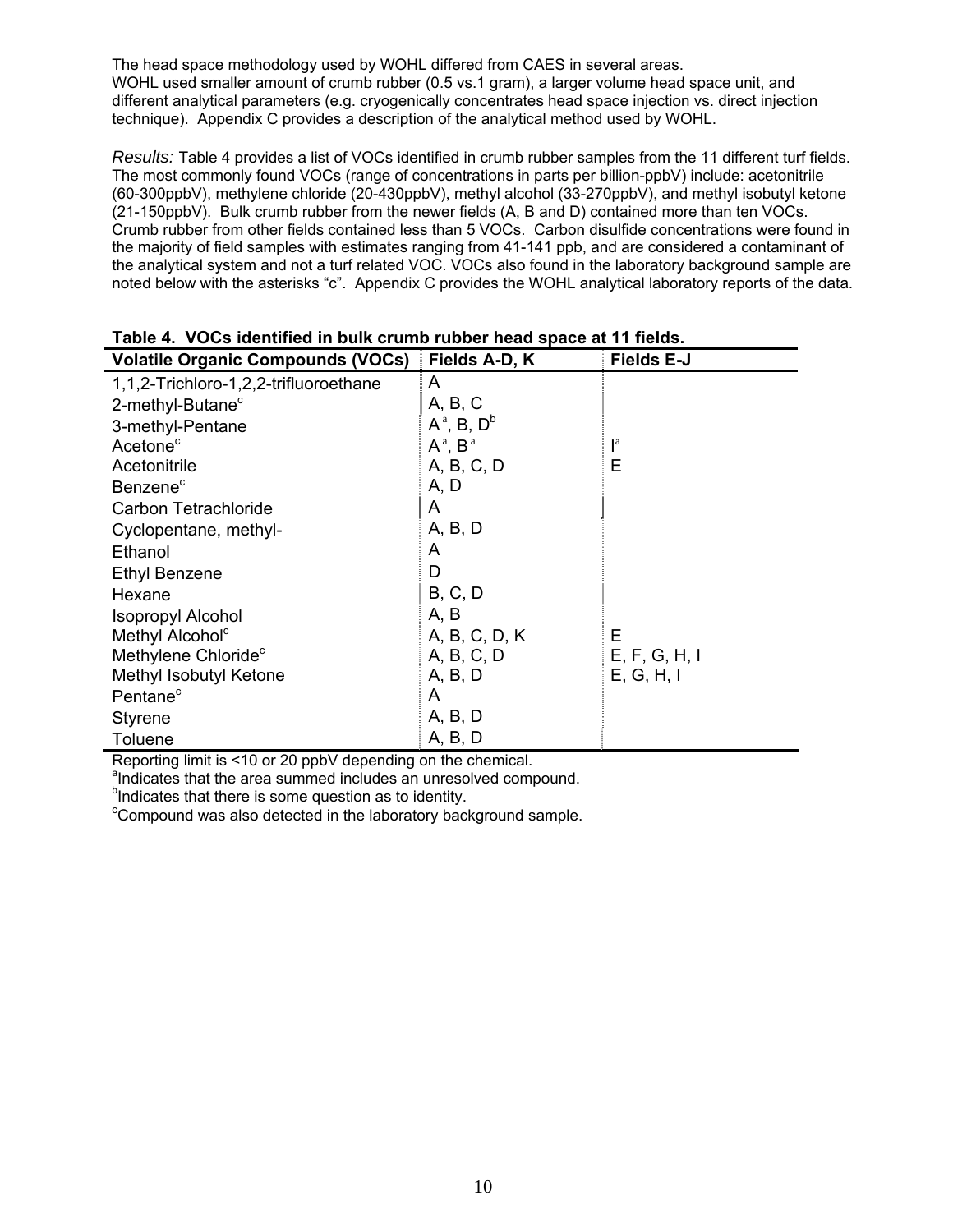**3.3.2 Targeted SVOCs Bulk Crumb Rubber Head Space Analysis:** In the crumb rubber bulk samples, five targeted SVOCs were analyzed: benzoathiazole, 2-mercaptobenzothiazole, butylated hydroxyanisole (BHA), butylated hydroxytoluene (BHT), and 4-tert-(octyl)-phenol). Four chemicals, 2 mercaptobenzothiazole, BHA, BHT, and 4-tert-(octyl)-phenol) were added to the list of targeted SVOCs as a result of the findings reported by CAES in 2009. For targeted SVOCs, a Supelco Adsorbent Tube Injector System (ATIS) was utilized to thermally extract the bulk rubber infill samples. The off-gassed SVOCs were loaded onto sampling media and analyzed according to the various analytical methods used in the study. For benzothiazole/4-tert-(octyl)-phenol, the method is based upon National Institute for Occupational Safety and health (NIOSH) Method Number 2550 (Modified). In summary, SVOCs off gassed from bulk infill material collected on XAD filter air sampling devices were desorbed separately with 10 minutes of sonication performed 3 times with 3mL of methanol each. The combined methanol fractions were evaporated to approximately 0.5mL with nitrogen, and brought to a final volume of 1.0mL with methanol. Extracts were analyzed by reversed phase high-performance liquid chromatography employing a 0.1% formic acid:methanol linear gradient program. Detection was achieved by triple quadrupole mass spectrometry using multiple reaction monitoring (MRM).

*SVOCs Bulk Crumb Rubber Results:* Table 5 provides a list of SVOCs identified in crumb rubber samples from the 11 different turf field fields. Appendix D provides WOHL laboratory analytical reports.

| Semi-Volatile Organic<br><b>Compounds (SVOCs)</b> | <b>Study Turf Fields</b><br>A-K | <b>Additional Turf Fields</b><br>E-J |
|---------------------------------------------------|---------------------------------|--------------------------------------|
| Benzothiazole                                     | $A, B, C, D$ and $K$            | E, G, J                              |
| 2-mercaptobenzothiazole                           | <b>None</b>                     | None                                 |
| 4-tert-(octyl)-phenol                             | $A, B, C, D$ and $K$            | E, F, G, H, I, J                     |
| Butylated hydroxyanisole<br>(BHA)                 | <b>None</b>                     | None                                 |
| Butylated hydroxytoluene<br>(BHT)                 | A, K                            | G                                    |
| Nitrosamine                                       | None                            | None                                 |

#### **Table 5. Identification of targeted SVOCs in bulk crumb rubber head space samples collected at 11 fields.**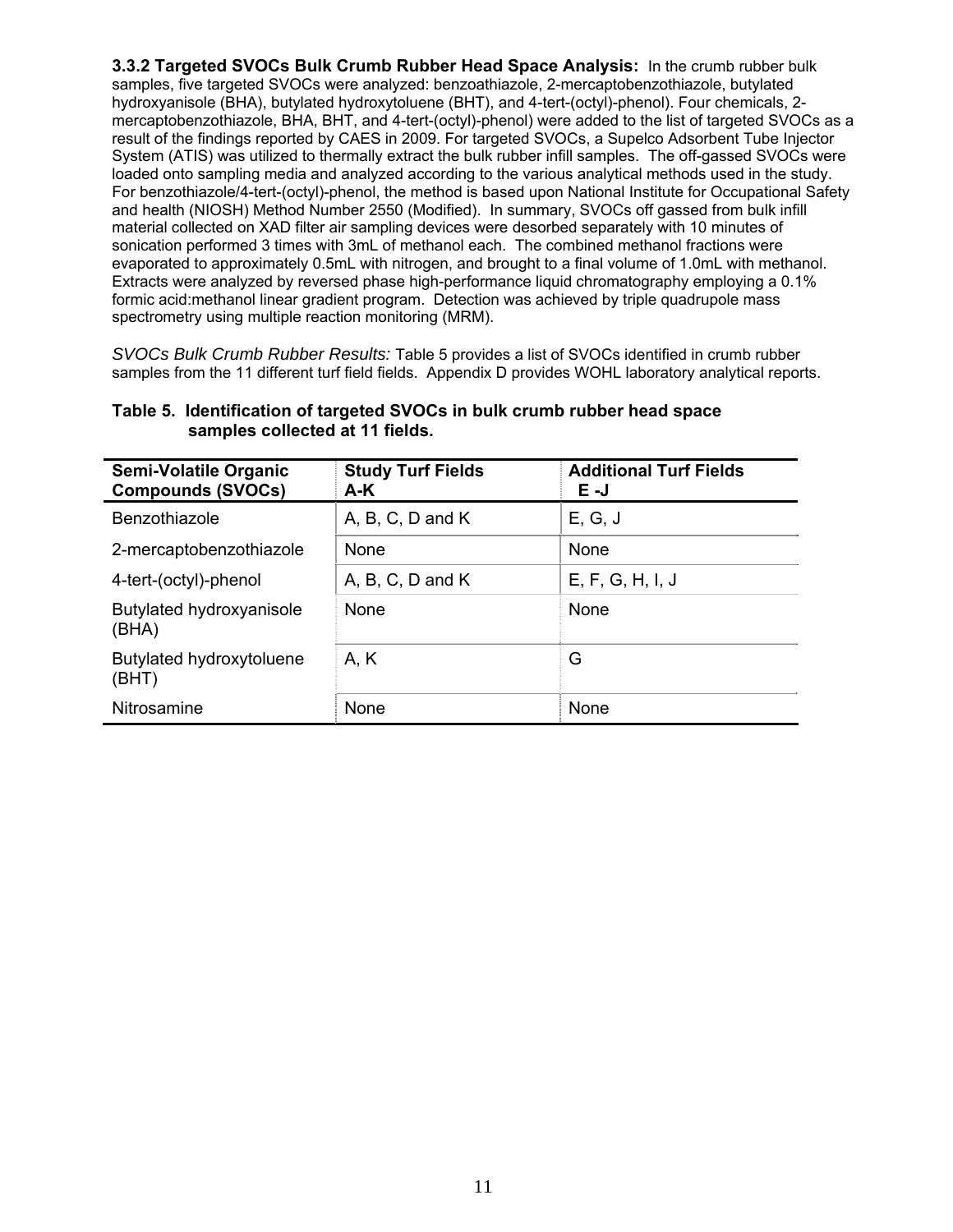### **3.3.3 Lead**

*Bulk Sampling Method*: Composite bulk samples of green artificial turf fibers and composite bulk samples of crumb rubber were collected from 5 locations on each field (Figure 1) at study fields only. The bulk samples were placed in zip lock bags. Because lead was detected in the composite bulk sample from Field D, four additional crumb rubber composite bulk samples (two at 20 paces and two at 40 paces) and one additional composite fiber bulk sample were collected from Field D. The bulk samples were analyzed for environmental lead by the ESIS Environmental Health Laboratory (EHL) in Cromwell, Connecticut. The analytical method used by the laboratory was Modified EPA-SW-846-3050/ ICP, Modified OSHA ID 125. The sampling and analytical methods are similar to the methods used by New York City Department of Parks and Recreation during their study of 103 crumb rubber fields [14].

*Results:* Table 6 show that all of the composite samples were below the level EPA considers as presenting a "soil-lead hazard" in play areas (400ppm). This definition, however, applies to residential buildings and to soil rather than other surfaces [15]. Appendix E provides the EHL analytical laboratory reports.

| Table 6. Concentrations of microgram lead/gram material ( $\mu$ g/g) in fibers and crumb |  |  |
|------------------------------------------------------------------------------------------|--|--|
| rubber at study field fields.                                                            |  |  |
|                                                                                          |  |  |

| <b>Field</b> | Fiber Concentration (µg/g) | <b>Crumb Rubber Concentration (µg/g)</b> |
|--------------|----------------------------|------------------------------------------|
| A            | <60.1                      | < 71.4                                   |
| B            | < 59.0                     | <68.9                                    |
| C            | < 60.2                     | < 70.4                                   |
| D            | < 59.0                     | 271 (20 paces)                           |
|              | ~5                         | $< 70.6$ (20 paces)                      |
|              |                            | $<$ 78.5 (20 paces)                      |
|              |                            | $< 72.6$ (40 paces)                      |
|              |                            | <78.7 (40 paces)                         |
| Κ            | < 60.8                     | < 72.1                                   |

Limit of Detection: 7.5 µg/sample

Environmental Protection Agency (EPA) lead level for soil in children's play areas: 400 ppm (µg/g)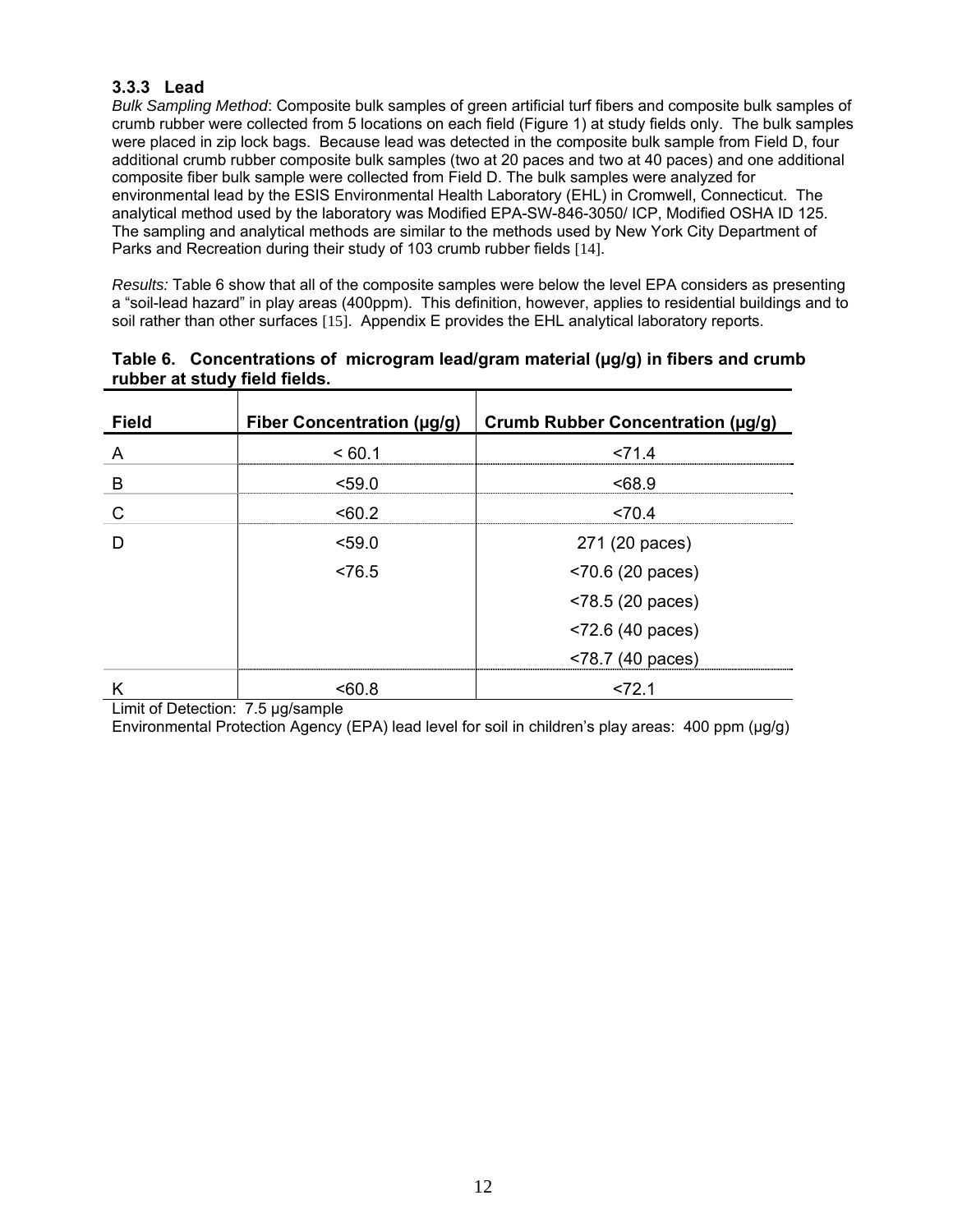# **3.4 Air Samples**

# **3.4.1 Volatile Organic Compounds (VOCs)**

*Personal Sampling*: Personal air samples for VOCs were collected using evacuated 1.4 L silica-lined SUMMA Canisters with FSL QT MicroValve (Entech Instruments, California). Two study team members each wore a canister at waist-height during each sampling session. Each canister was placed inside a cotton "tool belt" and secured to a coated mesh waist belt with plastic ties. Study team members played soccer on the turf field with 2 other members for 120 minutes. One water/food break (5-10 minutes) was taken by the team members during the play period. At the beginning of each sampling event staff checked each canister's gauge and confirmed that the pressure was at the level noted in the laboratory's SOP. At the end of each sampling event, staff confirmed that the pressure gauge had reached "0". The majority of samples collected air for at least 60 minutes or greater. Two samples collected air for less than 25 minutes (collected at indoor field, Field K). Samples were sent to the WSLH laboratory (Madison, WI) by overnight mail on the day they were collected. All canisters were received by WSLH the next day. Ten samples were collected, two from each turf field field (Fields A, B, C, D, and K). All of the 1.4L cans were pressure checked upon return to the lab and prior to analysis. No data wereflagged to indicate problems.

Newly purchased items, such as apron belt, coated mesh belt, and plastic twist ties were used to hold the sampling equipment in place during personal sampling. Because several VOCs, such as acrolein, were present in personal samples and not in any area samples, a request was made to WOHL to analyze these extra items to determine if they released any VOC emissions. Therefore, seven months after sampling, a cloth apron, plastic twist tie, sampling pump, segment of the coated mesh waist belt and the belt buckle were analyzed for VOCs in the head space unit. This sampling was done because these items were in close contact to the sampling inlet of the 1.4L canisters that team members wore.

*Area Sampling:* Area air samples for VOCs were collected using evacuated 6 liter (L) silica-lined SUMMA Canisters with Nupro Valve (Entech Instruments, California). Canisters were placed at 6 inches and at 3 feet above the turf in an area away from active play of study team members (AFAP) during each sampling session. Another canister was placed upwind of the turf field on grass at 3 feet above the ground. At Field L (grass field), the canister was placed at 3 feet. At the beginning of each sampling event staff checked each canister's gauge and confirmed that the pressure was at the level noted in the laboratory's SOP. At the end of each sampling event, staff confirmed that the pressure gauge had reached "0". The majority of samples collected air for at least 60 minutes or greater. One sample collected air for less than 20 minutes (collected at outdoor background, Field K). Samples were sent to the WSLH (Madison, WI) by overnight mail on the day they were collected. All canisters were received by WSLH the next day. In total, sixteen samples were collected from the various fields. Samples were collected from the following fields: A (n=3), B (n=3), C  $(n=3)$ , D  $(n=3)$ , K  $(n=3)$  and L  $(n=1)$ . The lab confirmed if the canister valve was closed and tight upon arrival. One 6 L canister valve was open upon arrival, and the sample was not analyzed (collected at Field A, 6 inches above the turf).

*Sample Preparation and Analysis:* All canisters (1.4L and 6L) were calibrated with a mass flow controller to collect air samples for up to 120 minutes by the ESS Organics WSHL. A modified version of Compendium EPA Method TO-15 by GC/MS was used to measure ambient-level concentrations for 60 VOC analytes. Briefly, this method incorporates a multi-stage concentration process using an Entech 7100A Preconcentrator. This removes carbon dioxide, nitrogen, and water with a series of traps. The sample (500ml) is injected on a glass bead trap at a temperature of -150°C. The trap is then heated to 10°C and purged gently with helium to transfer the VOCs and the carbon dioxide to a second trap. The second trap, which contains Tenax(tm), is then cooled to 10°C, allowing the carbon dioxide to pass through the trap while retaining the VOCs. The second trap is heated and back-flushed with helium, sending the sample to the focusing trap, which is cooled to -160°C. The focusing trap is then rapidly heated to 60°C and the sample is injected onto the Rxi-lm s (Restek U.S., 110 Benner Circle, Bellefonte, PA 16823), 60m capillary column and finally the mass spec detector. VOC concentrations were reported in ppbV and microgram per cubic meter  $(\mu g/m^3)$ .

Each analytical run included one method blank per batch of samples. If an analyte in the method blank was greater than its limit of detection (LOD), the result for that analyte was flagged to indicate blank contamination. One set of samples contained acetone in the blank sample, and concentrations were corrected (samples collected at Field B). Duplicate analysis was performed on one sample per analytical batch. Duplicate analyses were always within 25% for each compound. Daily quality control checks were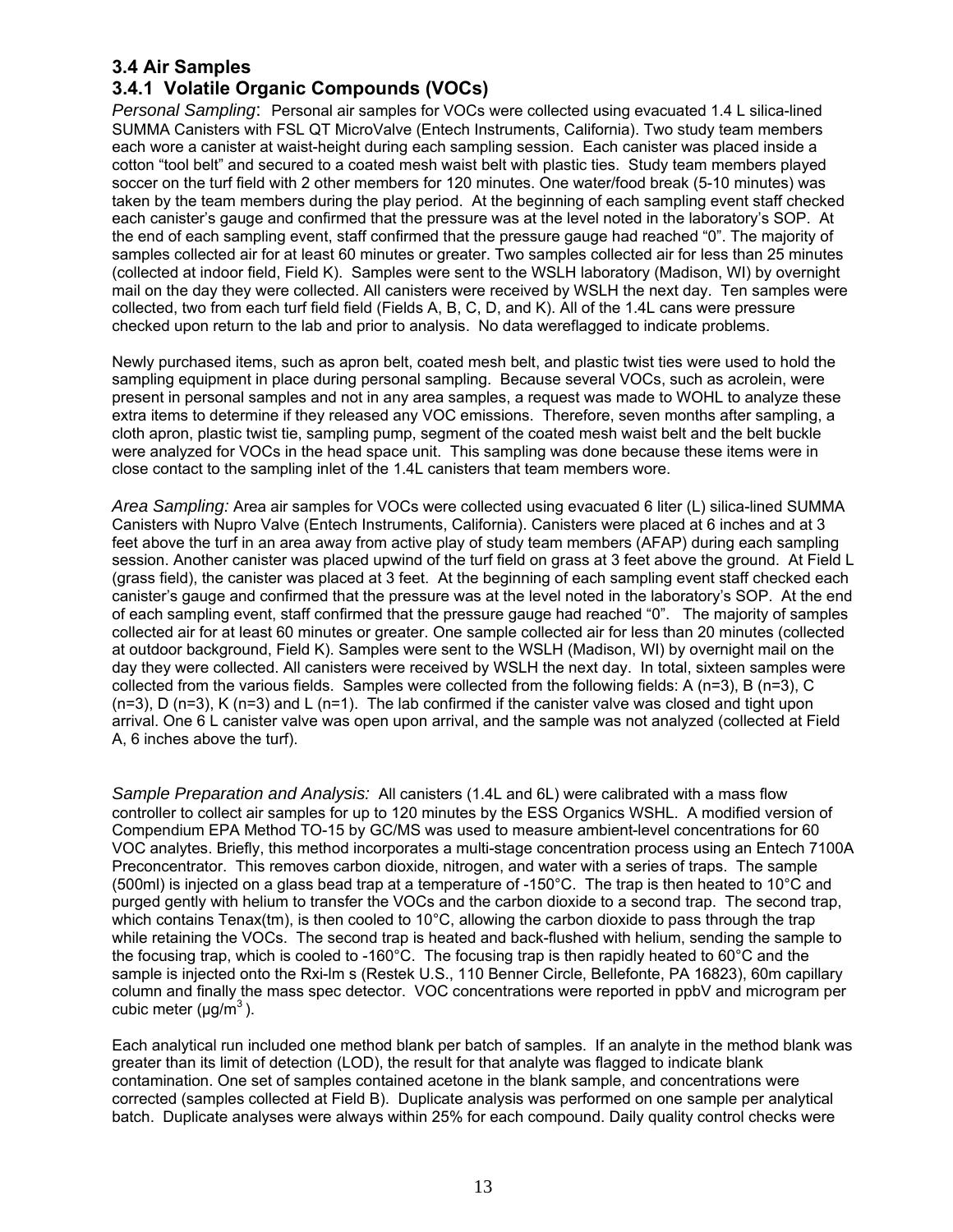performed using a second source standard. Analytes in the quality control/QC check standard were always within 30% of the corresponding calibration standards.

*Results:* The EPA Method TO-15 is designed to scan for 60 VOCs, and the results provide a list of VOCs that are detected at least once on field or background locations. WSHL analytical laboratory reports for all 60 VOCs (in ppbV) in air per field are summarized in Appendix F. Tables 7-10 summarize the VOC concentrations in μg/m<sup>3</sup> at Fields A-D, all outdoor turf fields. Table 11 shows the VOC concentrations from Field K (an indoor field), and Table 12 presents data for Field L (the non-turf grass background suburban site). Table 13 provides an additional list of VOCs in the personal, on-turf, and background samples that were tentatively identified through the use of the National Institute of Standards and Technology (NIST) library. VOC concentrations are shown in bold for each VOC analyte if concentrations were two times higher than the background concentration. Total Volatile Organic Compound (TVOC) value is the sum of the all the concentrations that were detectable, and is not an approximate concentration based on toluene response. The airborne VOC concentrations reported at Field C should be reviewed with caution (Table 9). During the first ten minutes of sampling at Field C, a pesticide mixture was applied to the grass field adjacent to the synthetic turf field. Study coordinator asked the applicator to stop the application. Unfortunately, air sampling had already begun in the background location near the grass field when the application occurred. Three different pesticides (Merit 75 WSP Insecticide, Drive 75 DF Herbicide, and Cross Check Insecticide) were applied to the perimeter of the field with a Perma Green Ride-on Spreader.

*Special Sampling Equipment Head Space Results:* WOHL's VOC head space analyses of the plastic ties, cloth apron bag, mesh waist belt and buckle are summarized in Appendix G. The cloth apron contained detectable levels of acetaldehyde, propanal, hexanal, nonanal, and octanal and trace levels of acrolein. The mesh belt contained acetaldehyde, 2-butenal, pentanal, hexanal, heptanal, and nonanal and trace levels of acrolein. A peak with NIST mass spectral library match for acrolein was detected in the cloth apron and mesh belt sample. These peaks were below the reporting limit of 20ppb and additional mass spectral peaks were present, including possible co-eluting compounds. Detectable levels of nonanal, decanal, and octanal were found in the plastic ties.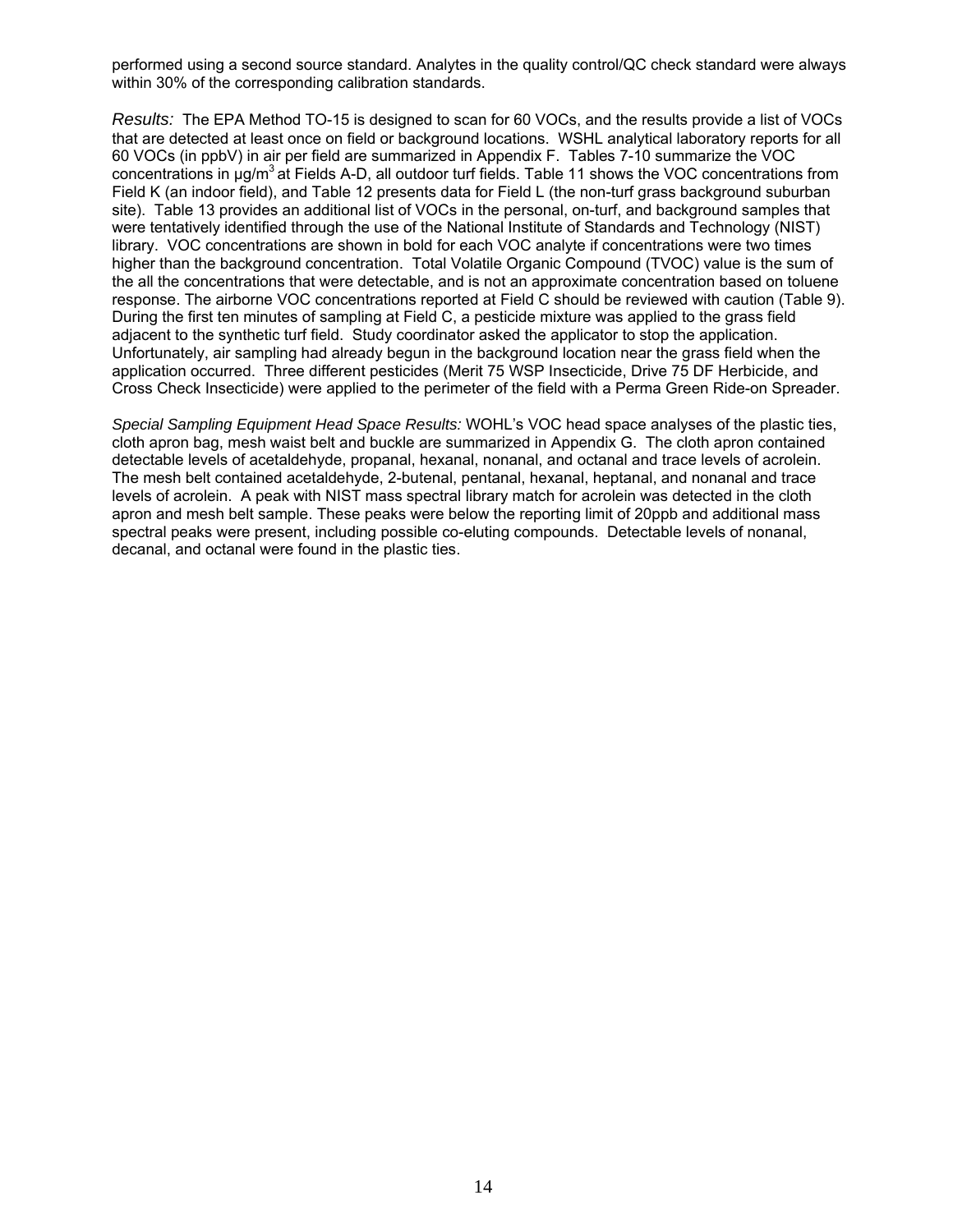| VOC Concentration ( $\mu$ g/m <sup>3</sup> ) |                 |                 |           |                   |  |
|----------------------------------------------|-----------------|-----------------|-----------|-------------------|--|
| <b>Compound Name</b>                         | <b>Personal</b> | <b>Personal</b> | On Turf 3 | <b>Background</b> |  |
|                                              |                 |                 | AFAP 3 ft | 3 ft              |  |
| 1,1,2,2-Tetrachloroethane                    | < 0.68          | <0.68           | < 0.68    | 1.02              |  |
| 1,2,4-Trichlorobenzene                       | < 0.74          | < 0.74          | < 0.74    | 0.89              |  |
| Acetone                                      | 52.17           | 33.20           | 12.33     | 12.33             |  |
| Acrolein                                     | 1.95            | 1.40            | < 1.15    | < 1.15            |  |
| Benzene                                      | < 0.32          | < 0.32          | < 0.32    | 0.41              |  |
| <b>Bromoform</b>                             | < 1.02          | 2.35            | < 1.022   | < 1.02            |  |
| Carbon Tetrachloride                         | < 0.62          | < 0.62          | < 0.62    | 0.93              |  |
| Chloromethane                                | 1.57            | 1.55            | 1.45      | 1.33              |  |
| Dichlorodifluoromethane                      | 2.42            | 2.47            | 2.28      | 2.23              |  |
| Ethyl Acetate                                | 1.37            | 1.76            | < 0.36    | 0.61              |  |
| Halocarbon 11                                | 1.85            | 1.79            | 1.74      | 1.96              |  |
| Hexane                                       | 24.61           | 8.79            | < 0.35    | 3.30              |  |
| Methyl Ethyl Ketone                          | 2.94            | 2.53            | 1.35      | 1.74              |  |
| Methylene Chloride                           | < 0.34          | < 0.34          | < 0.34    | 0.69              |  |
| Propene                                      | < 0.17          | 0.38            | < 0.17    | < 0.17            |  |
| Toluene                                      | 1.58            | 1.92            | < 0.38    | 0.75              |  |
| Vinyl Acetate                                | 1.23            | 1.13            | < 0.35    | 1.02              |  |
| <b>Total VOCs</b>                            | 91.69           | 59.27           | 19.15     | 29.21             |  |

#### **Table 7. Volatile Organic Compound (VOC) Concentrations in μg/m3 at Field A (personal and on-turf concentrations 2X higher than background are in bold)**

A tentative ID match for four compounds was made using the NIST Library in personal samples. No tentative ID matches were found in other areas. See Table 13.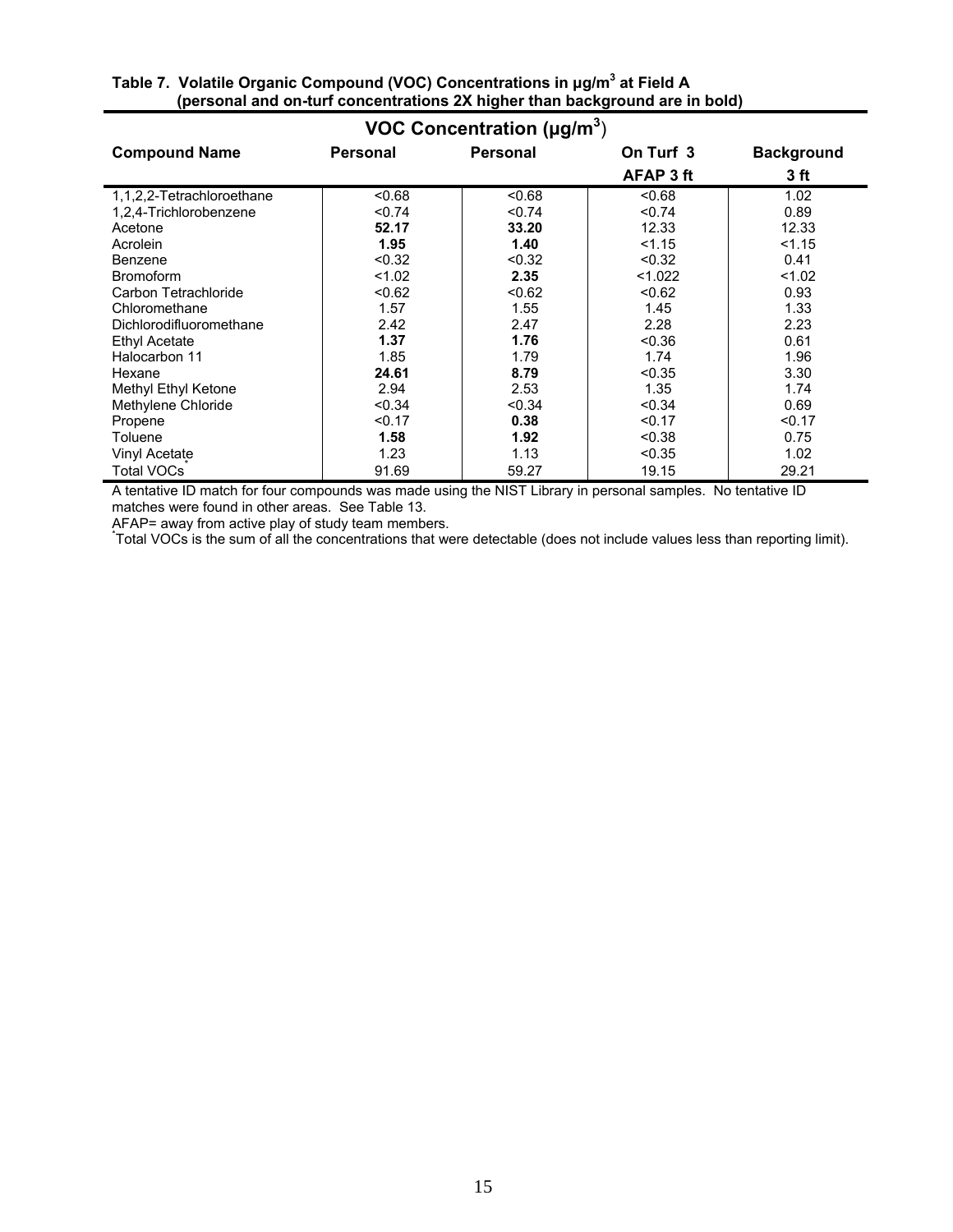| Table 8. Volatile Organic Compound (VOC) Concentrations in µg/m <sup>3</sup> at Field B. |  |
|------------------------------------------------------------------------------------------|--|
| (personal and on-turf concentrations 2X higher than background are in bold)              |  |

| <b>Compound Name</b>     | <b>Personal</b> | <b>Personal</b> | On Turf<br><b>AFAP 6 inch</b> | On Turf<br><b>AFAP 3 ft</b> | <b>Background</b><br>3 ft |
|--------------------------|-----------------|-----------------|-------------------------------|-----------------------------|---------------------------|
| 1,2,4-Trimethyl Benzene  | 1.32            | 2.16            | < 0.49                        | < 0.49                      | < 0.49                    |
| 1,2-Dichloropropane      | < 0.46          | 1.14            | < 0.46                        | < 0.46                      | < 0.46                    |
| 1,3,5-Trimethyl Benzene  | < 0.49          | 1.37            | < 0.49                        | < 0.49                      | < 0.49                    |
| 1-Ethyl-4-Methyl Benzene | < 0.49          | 1.86            | < 0.49                        | < 0.49                      | < 0.49                    |
| Acetone <sup>a</sup>     | 13.75           | 34.74           | 3.93                          | 3.65                        | 4.01                      |
| Acrolein                 | 1.58            | 3.66            | < 1.15                        | 1.15                        | < 1.15                    |
| Benzene                  | < 0.32          | 1.56            | < 0.32                        | < 0.32                      | < 0.32                    |
| Carbon Disulfide         | < 0.31          | 0.47            | < 0.31                        | < 0.31                      | < 0.31                    |
| Carbon Tetrachloride     | 0.68            | < 0.68          | 0.75                          | 0.81                        | 0.75                      |
| Chlorobenzene            | < 0.46          | 0.78            | < 0.46                        | < 0.46                      | < 0.46                    |
| Chloromethane            | 1.25            | 1.70            | 1.19                          | 1.14                        | 1.04                      |
| Cyclohexane              | 0.86            | 17.51           | 1.51                          | < 0.34                      | < 0.34                    |
| Dichlorodifluoromethane  | 2.42            | 2.13            | 2.52                          | 2.57                        | 2.42                      |
| <b>Ethyl Acetate</b>     | 1.30            | 11.87           | < 0.36                        | < 0.36                      | < 0.36                    |
| Ethylbenzene             | < 0.43          | 4.29            | < 0.43                        | < 0.43                      | < 0.43                    |
| Halocarbon 11            | 1.46            | 1.40            | 1.51                          | 1.51                        | 1.51                      |
| Heptane                  | < 0.41          | 5.72            | < 0.41                        | < 0.41                      | < 0.41                    |
| Hexane                   | < 0.35          | 31.29           | < 0.35                        | < 0.35                      | 0.88                      |
| M/P-Xylene               | < 0.87          | 10.83           | < 0.87                        | < 0.87                      | < 0.87                    |
| Methyl Ethyl Ketone      | < 0.29          | < 0.23          | 1.41                          | 1.21                        | 1.30                      |
| Methyl Isobutyl Ketone   | 2.33            | 3.39            | 2.04                          | 2.04                        | 2.04                      |
| Methylene Chloride       | < 0.34          | 14.08           | < 0.34                        | < 0.34                      | < 0.34                    |
| O-Xylene                 | < 0.43          | 3.90            | < 0.43                        | < 0.43                      | < 0.43                    |
| Propene                  | 0.5             | 0.89            | < 0.17                        | < 0.17                      | < 0.17                    |
| Styrene                  | < 0.43          | 1.96            | < 0.43                        | < 0.43                      | < 0.43                    |
| Tetrachloroethylene      | < 0.67          | 3.29            | < 0.67                        | < 0.67                      | < 0.67                    |
| Tetrahydrofuran          | < 1.48          | 2.47            | 1.5                           | 1.5                         | 1.5                       |
| Toluene                  | 1.54            | 52.66           | 0.87                          | 0.79                        | 0.87                      |
| Trichloroethylene        | < 0.53          | 23.39           | < 0.53                        | < 0.53                      | < 0.53                    |
| <b>Total VOCs</b>        | 28.99           | 240.51          | 13.69                         | 11.68                       | 12.78                     |

# **VOC Concentration (μg/m<sup>3</sup> )**

A tentative ID match for 16 compounds was made using the NIST Library in personal samples. See Table 12. There was one tentative ID match in a background sample. See Table 13.

AFAP= away from active play of study team members.<br><sup>a</sup>Acetone was detected in lab blank (1.5ppb) and all concentrations were corrected.<br><sup>\*</sup>Total VOCs is the sum of all the concentrations that were detectable (does not incl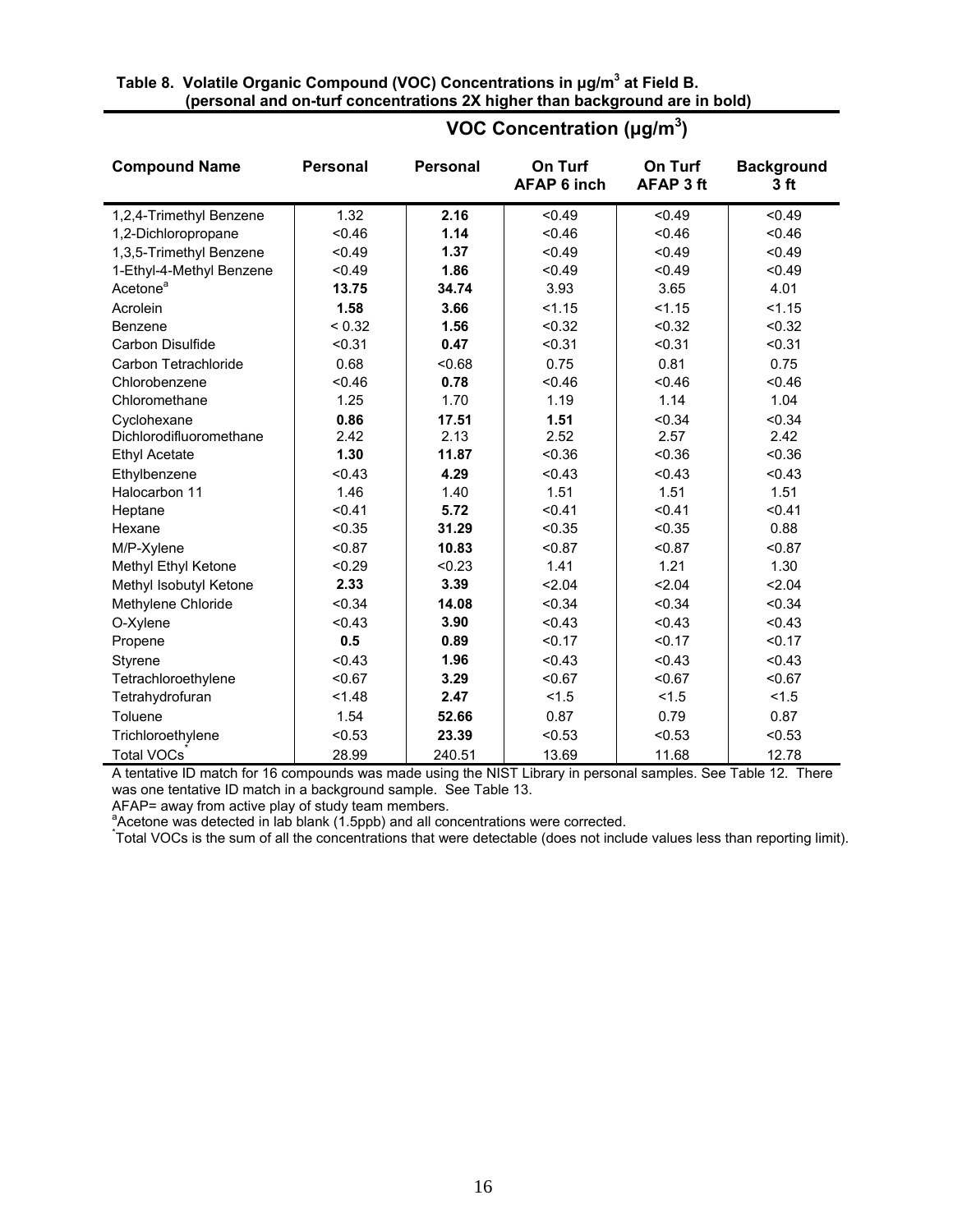|                               | VOC Concentration ( $\mu$ g/m <sup>3</sup> ) |          |                               |                      |                                      |  |  |  |  |
|-------------------------------|----------------------------------------------|----------|-------------------------------|----------------------|--------------------------------------|--|--|--|--|
| <b>Compound Name</b>          | <b>Personal</b>                              | Personal | On Turf<br><b>6 inch AFAP</b> | On Turf<br>3 ft AFAP | <b>Background</b><br>3 <sub>ft</sub> |  |  |  |  |
| 1,1,2,2-Tetrachloroethane     | < 0.68                                       | < 0.68   | < 0.68                        | < 0.68               | 1.09                                 |  |  |  |  |
| 1,1,2-Trichlorotrifluorethane | < 0.78                                       | < 0.78   | < 0.78                        | 0.76                 | 1.99                                 |  |  |  |  |
| 1,1-Dichloroethane            | < 0.40                                       | < 0.40   | < 0.40                        | < 0.40               | 0.80                                 |  |  |  |  |
| 1,1-Dichloroethene            | < 0.40                                       | < 0.40   | < 0.40                        | < 0.40               | 0.63                                 |  |  |  |  |
| 1,2-Dibromoethane             | < 0.80                                       | < 0.80   | < 0.80                        | < 0.80               | 1.84                                 |  |  |  |  |
| 1,3- Butadiene                | < 0.22                                       | < 0.22   | < 0.22                        | < 0.22               | 0.38                                 |  |  |  |  |
| 1,2-Dichlorobenzene           | < 0.60                                       | < 0.60   | < 0.60                        | < 0.60               | 1.37                                 |  |  |  |  |
| 1,3-Dichlorobenzene           | < 0.60                                       | < 0.60   | < 0.60                        | < 0.60               | 1.13                                 |  |  |  |  |
| 1,4-Dichlobenzene             | < 0.60                                       | < 0.60   | < 0.60                        | < 0.60               | 1.37                                 |  |  |  |  |
| Acetone                       | 30.83                                        | 26.08    | 23.71                         | 10.67                | 11.14                                |  |  |  |  |
| <b>Benzene</b>                | 0.61                                         | 0.57     | 0.54                          | 0.54                 | 0.92                                 |  |  |  |  |
| Bromoform                     | 1.94                                         | < 1.02   | < 1.02                        | < 1.02               | 1.74                                 |  |  |  |  |
| Bromomethane                  | < 0.38                                       | < 0.38   | < 0.38                        | < 0.38               | 0.69                                 |  |  |  |  |
| Carbon Disulfide              | < 0.31                                       | 0.50     | < 0.31                        | < 0.31               | 0.62                                 |  |  |  |  |
| Carbon Tetrachloride          | 0.68                                         | < 0.62   | 0.87                          | 0.93                 | 1.43                                 |  |  |  |  |
| Chlorobenzene                 | < 0.49                                       | < 0.49   | < 0.49                        | < 0.49               | 1.10                                 |  |  |  |  |
| Chloroethane                  | < 0.26                                       | < 0.26   | < 0.26                        | < 0.26               | 0.55                                 |  |  |  |  |
| Chloromethane                 | 0.70                                         | 0.63     | 1.00                          | 1.06                 | 1.02                                 |  |  |  |  |
| Cis-1,3-Dichloropropene       | < 0.45                                       | < 0.45   | < 0.45                        | < 0.45               | 0.99                                 |  |  |  |  |
| Cyclohexane                   | 0.62                                         | < 0.34   | < 0.34                        | < 0.34               | < 0.34                               |  |  |  |  |
| Dibromochloromethane          | < 0.84                                       | < 0.84   | < 0.84                        | < 0.84               | 1.85                                 |  |  |  |  |
| Dichlorodifluoromethane       | 1.43                                         | 1.19     | 2.23                          | 2.42                 | 2.33                                 |  |  |  |  |
| <b>Ethyl Acetate</b>          | < 0.36                                       | 0.61     | < 0.36                        | < 0.36               | < 0.36                               |  |  |  |  |
| Ethylbenzene                  | < 0.43                                       | < 0.43   | < 0.43                        | < 0.43               | 1.21                                 |  |  |  |  |
| Halocarbon 11                 | 1.01                                         | 0.84     | 1.51                          | 1.62                 | 2.46                                 |  |  |  |  |
| Heptane                       | 0.49                                         | < 0.41   | < 0.41                        | < 0.41               | < 0.41                               |  |  |  |  |
| Hexane                        | 3.48                                         | 0.63     | 0.87                          | 0.49                 | 1.02                                 |  |  |  |  |
| Methyl Ethyl Ketone           | 2.06                                         | 1.83     | 1.62                          | 2.03                 | 1.53                                 |  |  |  |  |
| Methylene Chloride            | 1.20                                         | < 0.43   | < 0.43                        | < 0.43               | 0.76                                 |  |  |  |  |
| M/P-Xylene                    | 1.56                                         | < 0.66   | < 0.66                        | < 0.66               | 1.78                                 |  |  |  |  |
| o-Xylene                      | < 0.43                                       | < 0.43   | < 0.43                        | < 0.43               | 0.91                                 |  |  |  |  |
| Propene                       | 0.34                                         | 0.24     | < 0.17                        | < 0.17               | < 0.17                               |  |  |  |  |
| Styrene                       | < 0.42                                       | < 0.42   | < 0.42                        | < 0.42               | 0.94                                 |  |  |  |  |
| Tetrachloroethylene           | < 0.67                                       | < 0.67   | < 0.67                        | < 0.67               | 1.27                                 |  |  |  |  |
| Toluene                       | 4.89                                         | 1.77     | 1.13                          | 1.13                 | 1.54                                 |  |  |  |  |
| Trans-1,2-Dichloroethylene    | < 0.39                                       | < 0.39   | < 0.39                        | < 0.39               | 0.82                                 |  |  |  |  |
| <b>Vinyl Chloride</b>         | < 0.25                                       | < 0.25   | < 0.25                        | < 0.25               | 0.48                                 |  |  |  |  |
| Total VOCs                    | 51.84                                        | 34.89    | 33.48                         | 21.66                | 48.43                                |  |  |  |  |

#### **Table 9. Volatile Organic Compound (VOC) Concentrations in μg/m3 at Field C. (personal and on-turf concentrations 2X higher than background are in bold)**

A tentative ID match for 5 compounds was made using the NIST Library in personal samples. No tentative ID matches for compounds were found in other areas. See Table 13.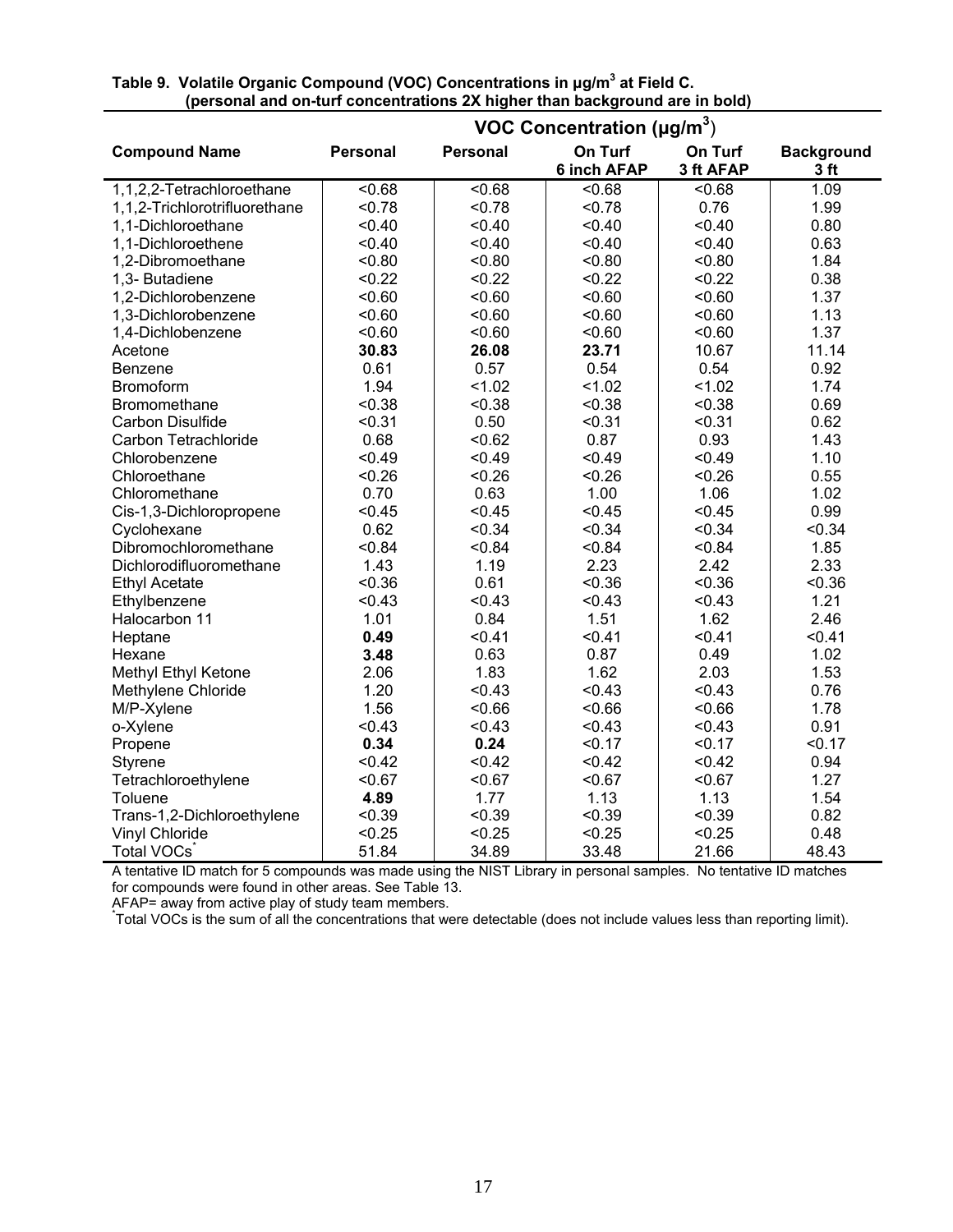| VOC Concentration ( $\mu$ g/m <sup>3</sup> ) |          |          |                        |                      |                           |  |  |  |
|----------------------------------------------|----------|----------|------------------------|----------------------|---------------------------|--|--|--|
| <b>Compound Name</b>                         | Personal | Personal | On Turf<br>6 inch AFAP | On Turf<br>3 ft AFAP | <b>Background</b><br>3 ft |  |  |  |
| 1,2,4-Trimethyl Benzene                      | 1.37     | < 0.49   | < 0.49                 | < 0.49               | < 0.49                    |  |  |  |
| Acetone                                      | 28.45    | 23.71    | 5.69                   | 6.64                 | 7.35                      |  |  |  |
| <b>Bromoform</b>                             | 1.02     | 13.29    | 1.02                   | 1.02                 | 1.02                      |  |  |  |
| Chloromethane                                | 0.98     | 1.06     | 1.10                   | 1.08                 | 1.06                      |  |  |  |
| Dichlorodifluoromethane                      | 2.23     | 2.33     | 2.42                   | 2.47                 | 2.47                      |  |  |  |
| <b>Ethyl Acetate</b>                         | 1.15     | 1.22     | < 0.36                 | < 0.36               | < 0.36                    |  |  |  |
| Halocarbon 11                                | 1.40     | 1.40     | 1.40                   | 1.46                 | 1.46                      |  |  |  |
| Heptane                                      | 0.65     | 0.70     | < 0.41                 | < 0.41               | < 0.41                    |  |  |  |
| Hexane                                       | 0.77     | 0.77     | < 0.35                 | < 0.35               | 1.05                      |  |  |  |
| Methyl Ethyl Ketone                          | 1.59     | 1.44     | 1.09                   | 1.12                 | 1.06                      |  |  |  |
| Methyl Isobutyl Ketone                       | 2.66     | 2.29     | < 2.04                 | < 2.04               | < 2.04                    |  |  |  |
| Propene                                      | 0.48     | 0.50     | < 0.17                 | < 0.17               | < 0.17                    |  |  |  |
| Toluene                                      | 1.39     | 1.47     | 0.71                   | < 0.38               | < 0.38                    |  |  |  |
| Total VOCs                                   | 44.14    | 50.18    | 13.43                  | 13.79                | 15.47                     |  |  |  |

| Table 10. Volatile Organic Compound (VOC) Concentrations in ug/m <sup>3</sup> at Field D. |
|-------------------------------------------------------------------------------------------|
| (personal and on-turf concentrations 2X higher than background are in bold)               |

A tentative ID match for 6 compounds was made using the NIST Library in personal samples. There were tentative ID matches 3 feet above the turf and in the background area. See Table 13.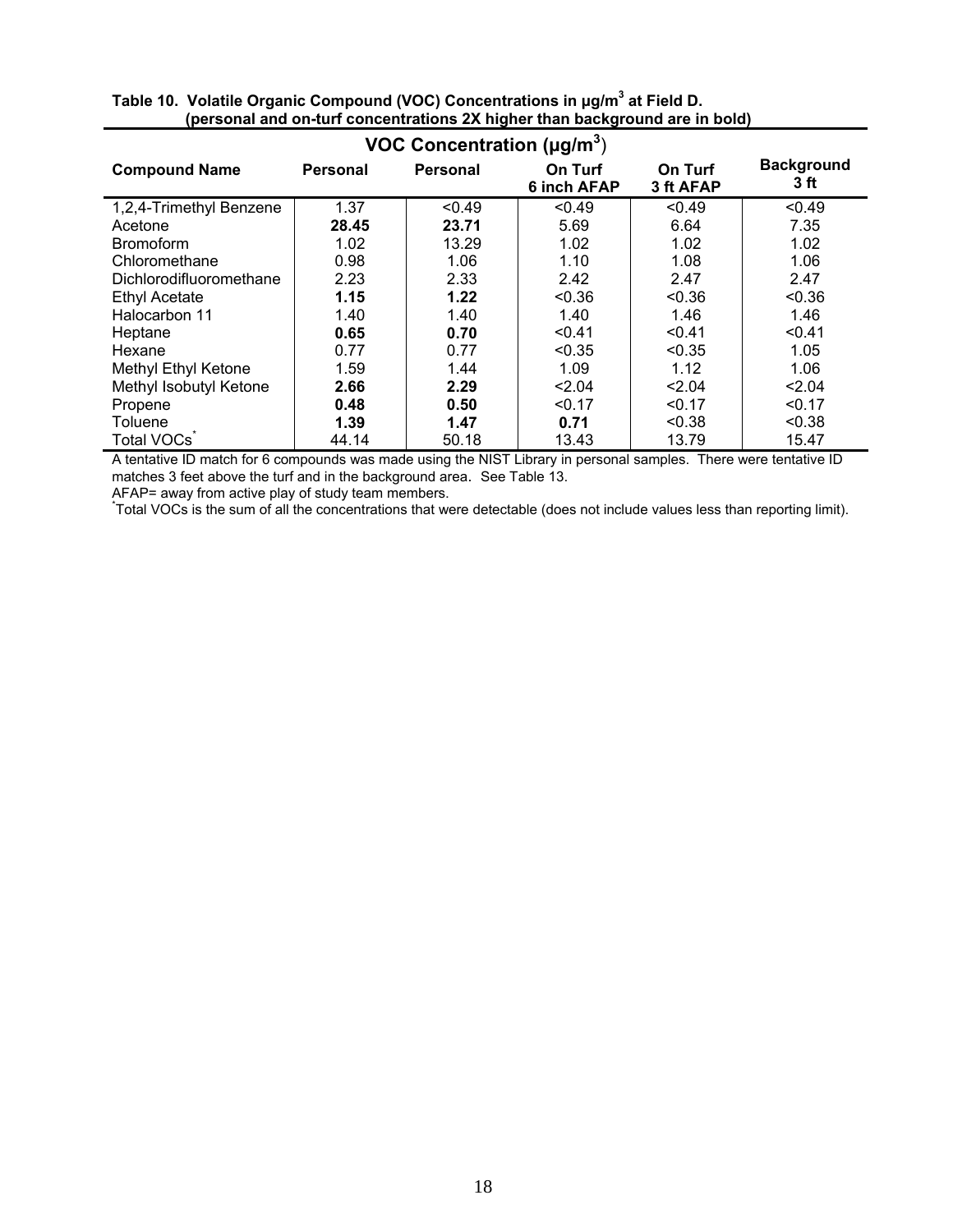| VOC Concentration ( $\mu$ g/m <sup>3</sup> ) |                 |                 |                               |                      |                                      |  |  |  |
|----------------------------------------------|-----------------|-----------------|-------------------------------|----------------------|--------------------------------------|--|--|--|
| <b>Compound Name</b>                         | <b>Personal</b> | <b>Personal</b> | On Turf<br><b>6 inch AFAP</b> | On Turf<br>3 ft AFAP | <b>Background</b><br>3 <sub>ft</sub> |  |  |  |
|                                              |                 |                 |                               |                      |                                      |  |  |  |
| 1,1,-2Trichlorotrifluoroethane               | < 0.54          | < 0.54          | < 0.54                        | < 0.54               | 1.53                                 |  |  |  |
| 1,1,2-Trichloroethane                        | < 0.54          | < 0.54          | < 0.54                        | < 0.54               | 0.76                                 |  |  |  |
| 1,2-Dichloropropane                          | < 0.45          | < 0.45          | < 0.45                        | < 0.45               | 0.69                                 |  |  |  |
| 1,2,4-Trimethyl Benzene                      | 1.28            | 2.11            | < 0.49                        | < 0.49               | < 0.49                               |  |  |  |
| 1,2-Dichloroethane                           | 1.04            | < 0.40          | < 0.40                        | < 0.40               | 0.68                                 |  |  |  |
| 1,3,5-Trimethyl Benzene                      | < 0.49          | 1.18            | < 0.49                        | < 0.49               | < 0.49                               |  |  |  |
| 1-Ethyl-4-Methyl Benzene                     | < 0.49          | 1.37            | < 0.49                        | < 0.49               | < 0.49                               |  |  |  |
| Acetone                                      | 92.48           | < 1.19          | 17.01                         | 12.33                | 9.25                                 |  |  |  |
| Acrolein                                     | 3.66            | 3.89            | < 1.15                        | 1.15                 | < 1.15                               |  |  |  |
| Benzene                                      | 1.15            | 1.18            | < 0.32                        | < 0.32               | 0.64                                 |  |  |  |
| Bromodichloromethane                         | 0.62            | < 0.62          | < 0.66                        | < 0.66               | <0.66                                |  |  |  |
| <b>Bromoform</b>                             | 34.75           | < 1.02          | < 1.02                        | < 1.02               | < 1.02                               |  |  |  |
| Carbon Disulfide                             | 0.87            | 0.84            | 0.90                          | 0.90                 | < 0.31                               |  |  |  |
| Carbon Tetrachloride                         | < 0.62          | < 0.62          | < 0.62                        | < 0.62               | 1.30                                 |  |  |  |
| Chloroform                                   | < 0.48          | < 0.48          | < 0.48                        | < 0.48               | 0.68                                 |  |  |  |
| Chloromethane                                | 1.57            | 1.45            | 1.17                          | 1.23                 | 1.21                                 |  |  |  |
| Cyclohexane                                  | 10.30           | 7.21            | 0.82                          | 0.82                 | < 0.34                               |  |  |  |
| Dichlorodifluoromethane                      | 3.02            | 2.87            | 2.77                          | 2.87                 | 2.72                                 |  |  |  |
| <b>Ethyl Acetate</b>                         | 10.07           | 11.87           | < 0.36                        | < 0.36               | < 0.36                               |  |  |  |
| Ethylbenzene                                 | 4.77            | 4.77            | 1.00                          | 1.04                 | < 0.43                               |  |  |  |
| Halocarbon 11                                | 2.07            | 1.96            | 1.90                          | 2.02                 | 2.41                                 |  |  |  |
| Heptane                                      | 10.22           | 7.36            | 0.98                          | 0.98                 | 0.53                                 |  |  |  |
| Hexane                                       | 11.25           | 10.90           | 7.38                          | 7.38                 | 9.4                                  |  |  |  |
| M/P-Xylene                                   | 12.13           | 11.70           | 2.17                          | 2.17                 | < 0.87                               |  |  |  |
| Methyl Ethyl Ketone                          | 44.15           | 44.15           | 2.09                          | 2.00                 | 1.83                                 |  |  |  |
| Methyl Isobutyl Ketone                       | 20.44           | 22.08           | 35.98                         | 35.98                | < 0.29                               |  |  |  |
| Methylene Chloride                           | 10.30           | 9.96            | 1.10                          | 1.17                 | 1.10                                 |  |  |  |
| O-Xylene                                     | 3.42            | 4.03            | 0.87                          | 0.91                 | < 0.43                               |  |  |  |
| Propene                                      | 0.76            | 0.72            | < 0.17                        | < 0.17               | < 0.17                               |  |  |  |
| Styrene                                      | 1.45            | 3.53            | < 0.43                        | < 0.43               | < 0.43                               |  |  |  |
| Tetrachloroethylene                          | 1.34            | 1.14            | < 0.67                        | < 0.67               | 0.94                                 |  |  |  |
| Tetrahydrofuran                              | 3.53            | 3.24            | < 1.42                        | 1.42                 | 1.47                                 |  |  |  |
| Toluene                                      | 135.4           | 127.88          | 2.78                          | 2.82                 | 1.09                                 |  |  |  |
| Trichloroethylene                            | 2.23            | 2.13            | < 0.53                        | < 0.53               | < 0.53                               |  |  |  |
| <b>Vinyl Acetate</b>                         | < 0.35          | 2.95            | < 0.35                        | < 0.35               | < 0.35                               |  |  |  |
| Total VOCs                                   | 424.27          | 292.47          | 78.92                         | 71.80                | 36.76                                |  |  |  |

#### **Table 11. Volatile Organic Compound (VOC) Concentrations in μg/m3 at Field K. (personal and on-turf concentrations 2X higher than background are in bold)**

A tentative ID match for 10 compounds was made using the NIST Library in personal samples. There were tentative ID matches for 5 compounds on turf and no matches were found in the background area. See Table 13. <sup>a</sup>Concentration is an estimate. The value is above the upper calibration range.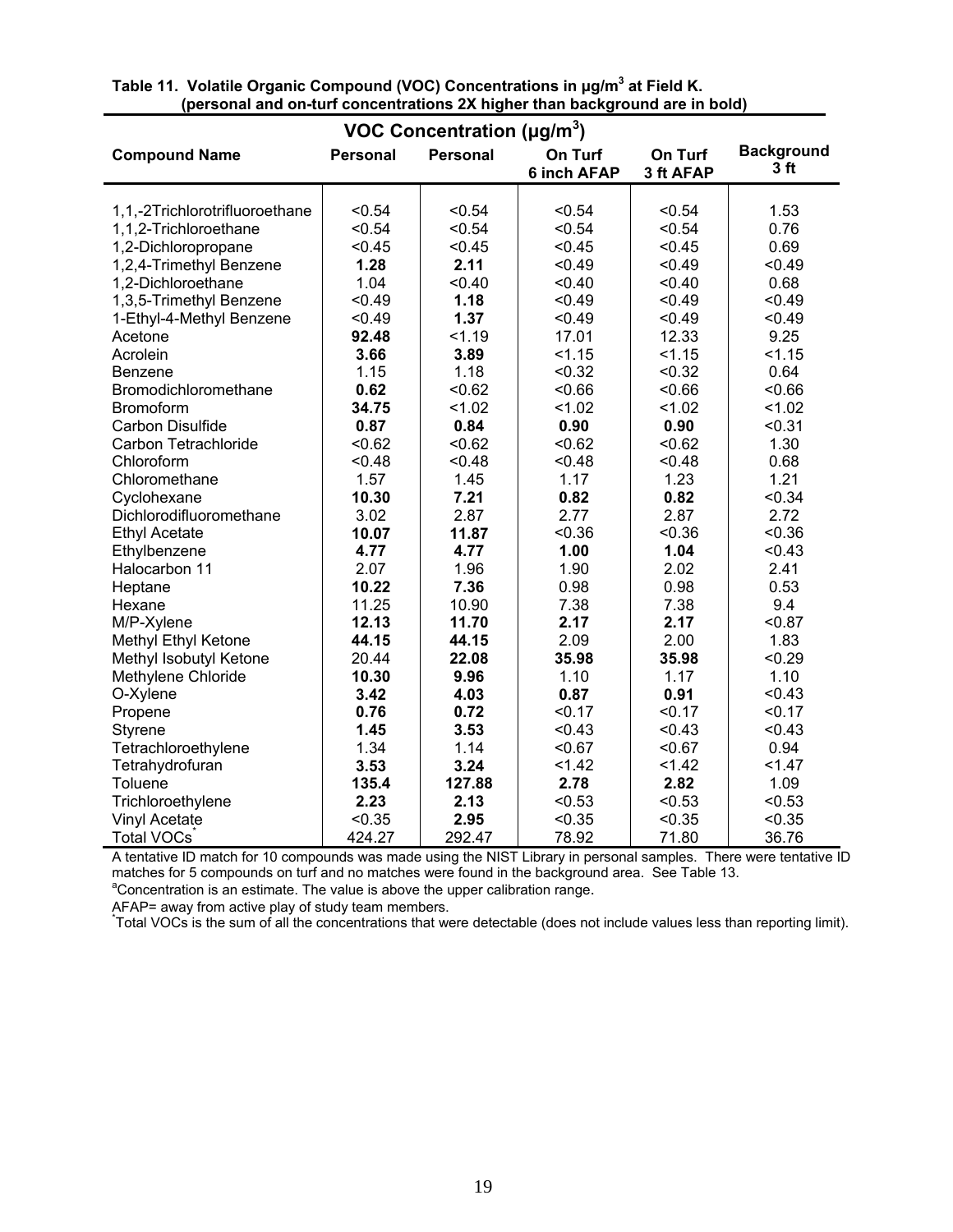**Table 12. Volatile Organic Compounds (VOC) Concentrations in μg/m3 at Field L.**

| <b>Compound Name</b>       | VOC Concentration ( $\mu$ g/m <sup>3</sup> ) |
|----------------------------|----------------------------------------------|
|                            | 3 ft                                         |
| Acetone                    | 7.11                                         |
| Carbon Tetrachloride       | 0.75                                         |
| Chloromethane              | 1.19                                         |
| Dichlorodifluoromethane    | 2.28                                         |
| Halocarbon 11              | 1.46                                         |
| Hexane                     | 7.38                                         |
| <b>Methyl Ethyl Ketone</b> | 1.41                                         |
| Methylene Chloride         | 0.48                                         |
| Propene                    | 0.48                                         |
| Toluene                    | 0.90                                         |
| Total VOCs                 | 23.44                                        |

No tentative ID matches for additional compounds were found using the NIST Library.

Total VOCs is the sum of all the concentrations that were detectable (does not include values less than reporting limit).

| <b>Chemicals</b>                        | <b>Fields</b>   | <b>Fields</b>      | <b>Fields</b> |
|-----------------------------------------|-----------------|--------------------|---------------|
|                                         | <b>Personal</b> | On-Turf            | (Background)  |
|                                         |                 | (height of sample) |               |
| 1-Bromo-propane                         | B, K            |                    |               |
| 1-Chloro-1,1-                           | Κ               | K(3')              |               |
| Difluoroethane                          |                 |                    |               |
| 1,1-Difluorethane<br>1,2-diethylbenzene | B<br>D          | B(6" and 3')       | B(3')         |
| 2-Methyl Butane                         |                 |                    |               |
| 2-Methyl Pentane                        | B, K            | D, K(3')           |               |
| 3-Methyl Hexane                         | B<br>B          |                    |               |
| 3-Methyl Pentane                        | B               |                    |               |
| 1,3-Pentadiene                          |                 |                    |               |
| 1R-Alpha-Pinene                         | А,<br>D         |                    |               |
|                                         |                 |                    |               |
| Acetaldehyde<br>Acetonitrile            | A, B, C         |                    |               |
|                                         | B, K            |                    |               |
| Beta-Pinene                             | D               |                    |               |
| <b>Butane</b>                           |                 | $K(6"$ and $3')$   |               |
| D-Limonen                               | B               |                    |               |
| Ethanol                                 | Κ               | K(6")              |               |
| <b>Ethyl Alcohol</b>                    | B               |                    |               |
| Fluorobenzene                           | D               |                    |               |
| Hexanal                                 | B, K            |                    |               |
| Isobutane                               | B               |                    |               |
| Isobutene                               | Κ               |                    |               |
| Isopropyl Alcohol                       | A, B, C, D, K   | $K(6"$ and 3')     |               |
| Methyl-Cyclopentane                     | B               |                    |               |
| Nonanal                                 | C               |                    |               |
| Octamethyl-<br>Cyclotetrasiloxane       | D               | D(3')              | D(3')         |
| Octanal                                 | A, B, C         |                    |               |
| Pentane                                 | B, C, K         | $K(6"$ and 3')     |               |

#### **Table 13. Tentative identification of VOCs in personal, on-turf and background areas matched with the NIST Library at all fields (A-D, K-L).**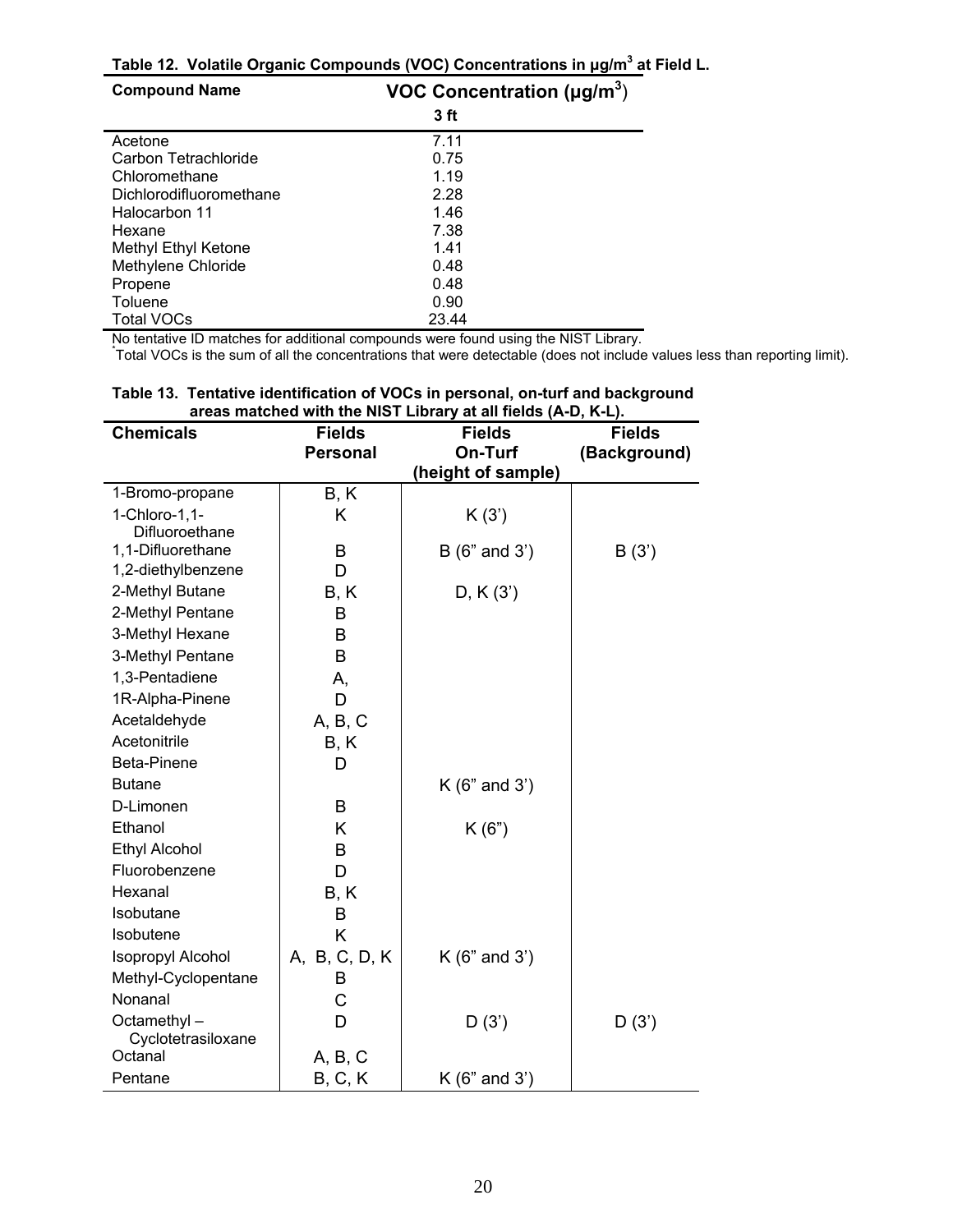# **3.4.2 Semi-Volatile Organic Compounds (SVOCs)**

An SVOC is any organic compound having a vapor pressure of 1 mmHg or less at standard conditions (293 K and 760 mmHg). Three categories of SVOCs were included in this investigation:1) polyaromatic hydrocarbons (PAHs), 2) miscellaneous SVOCs associated with air pollution such as alkanoic acids (sources include road dust), hopanes/steranes (sources include diesel and gasoline vehicles), and other general compounds such as branched/n-alkanes [16] and 3) five targeted rubber-related SVOCs: benzothiazole, 2-mercaptobenzothiazole, 4-tert-(octyl-phenol, butylated hydroxanisole (BHA), and butylated hydroxytoluene (BHT).

*PAHs and Miscellaneous SVOCs Area Sampling:* PAHs and miscellaneous SVOCs associated with air pollution were collected with Polyurethane Foam Samplers (PS-1, Anderson Instruments, Inc., GA) according to EPA Method TO-13A. Air samples were collected for two hours at flow rates ranging from 207- 237 liters per minute (lpm). At Field D, additional air sampling was conducted for 6 hours at flow rates ranging from 209-226 lpm. Samplers were placed on the turf near the middle of each field and in a location upwind and off the turf field (background). All of the samples were collected at a height of approximately 4 feet. The same sampler was used for each designated location (background or on-turf) at all fields. Several extension cords (100-150ft) were used to supply power to samplers from buildings near the sampling fields. The motor of each sampler was exhausted downwind and away from sampling equipment with a 15 foot flexible duct.

Sampler magnehelic gauges were calibrated for each sampling event using a calibrated critical orifice as a transfer standard. The orifices were connected to a slack tube manometer in the UCHC office in Farmington, CT. Manometer and magnehelic gauge readings were recorded, and flow rates were compared to the WOHL calibrations measurements recorded in the WOHL laboratory. Measurements were within + 10% of one another. Calibration flow verifications were performed after use to ensure that the calculated magnehelic set point was accurate. Prior to each sampling event, sampling heads and samplers were cleaned with hexane.

Sampling heads were loaded with cylindrical glass PUF (polyurethane foam)/XAD-2 cartridge (PUF Plug Part #20038, Supelco, Bellefonte, PA) and filter (Whatman Quartz Microfiber Filters, 102 mm, NJ) in UCHC office. After loading, each head was placed in a ziplock bag, then placed in a travel bag, and transported to the field. In the field, samplers were turned on for five minutes. Leak checks were conducted on site prior to sampling. Sampling heads were placed in the PS-1 samplers and magnehelic gauge measurements were recorded on site at the beginning and end of sampling. Magnehelic gauge measurements were the same at the beginning and end of sampling at all fields. Sampling heads were transported to UCHC on ice. Media was processed out of the sampling heads and placed in glass jars at UCHC. All samples were shipped to WOHL/WSLH on ice on the same day as sampling.

During 2 hour sampling at Field D on July 14, 2009, the PS-1 Sampler was turned on for approximately ten minutes without the valve open (sample 217-background). Site coordinator corrected the problem, checked for air leaks, re-tightened seals, and re-checked for air leaks. During the 6-hour sampling session on July 28 at Field D, power was lost for approximately ten minutes (sample 221-background). The site coordinator reported the power problem, and facilities corrected it.

A total of 12 field samples were collected. The first set of samples collected from Field L (community) broke during shipment to WOHL/WSLH. Shipping procedures were modified to place the glass cartridges in foam and extra wrapping. Unfortunately, glass PUF/XAD cartridges broke during transportation of the media to UCHC and insufficient sampling media was available to collect samples from Fields B and C (upwind background location only). It was not possible to reschedule these sampling events to collect more data. Ten field samples were analyzed.

*Sample Preparation and Analysis:* Samples were prepared and analyzed according to EPA Method TO-13 by WSLH. All samples had all internal standards spiked pre-extraction. A rotovap was used in place of a K-D concentrator*.* Other parameters include: inlet temp 300 C, flow 1.0 ml/min, and average velocity 37cm/sec*.* Initial oven temperature 65C hold for 10 min, ramp up at 10 C/min until 300 C, then hold at 300 C for 26.50 minutes. Although laboratory spike recoveries of benzothiazole were acceptable on the PUF/XAD media, low levels of benzothiazole were observed in the high volume field samples in comparison to the personal sampler benzothiazole method. Since collection efficiency is unknown for benzothiazole on high volume sampler media, the high volume sampler results were determined to be non-reportable.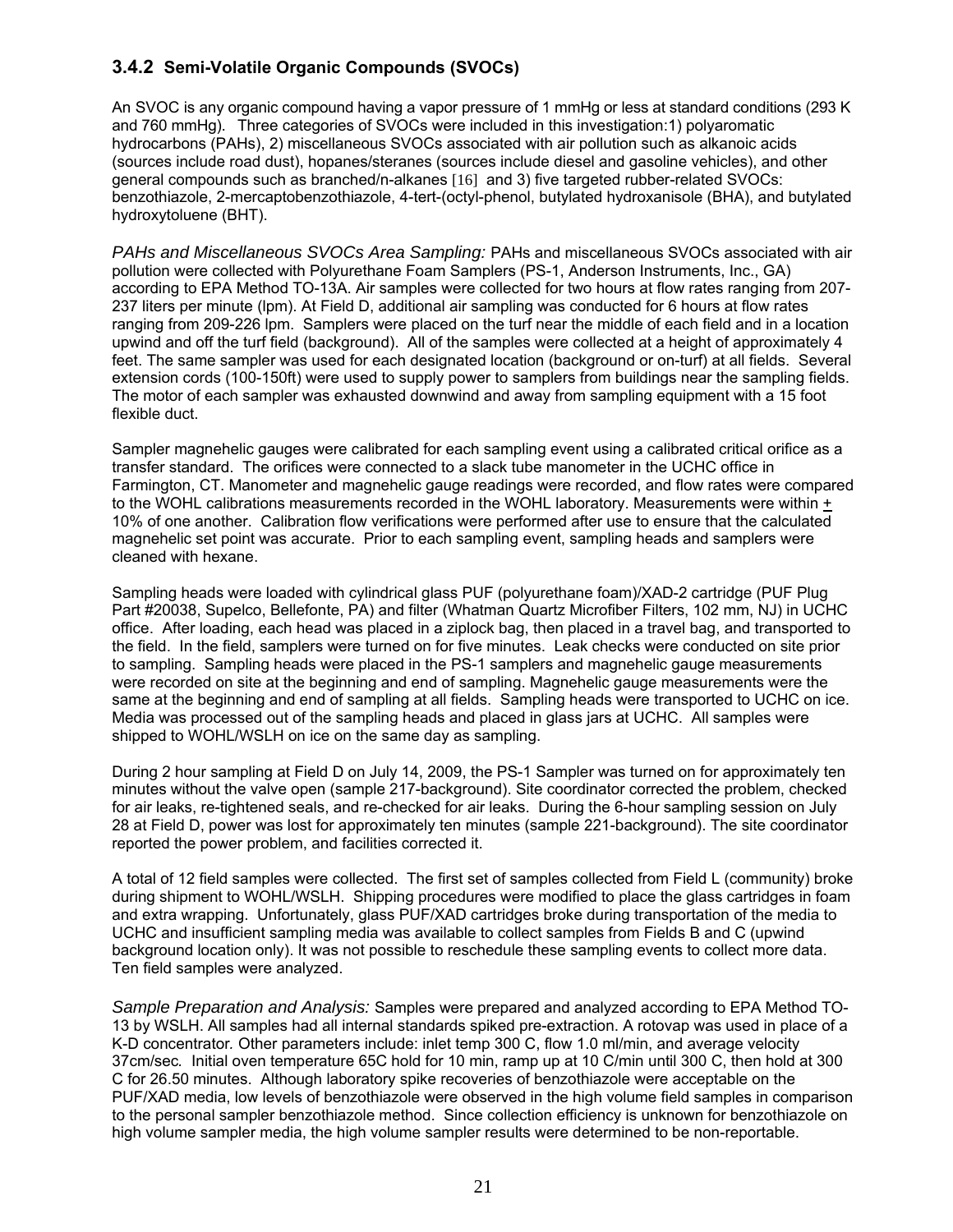If an analyte in the method blank was greater than its reporting limit, the result for that analyte was flagged to indicate blank contamination. Concentrations were corrected for any blank contamination. Extraction of most chemicals was complete ranging from 75 to 125% as specified by the EPA Method TO-13A. Final concentrations were adjusted by extraction recoveries for analytes below 75% (Appendix H). Concentrations with recoveries exceeding 125% are not adjusted.

*Results:* Tables 1-6 in Appendix I provide the SVOC concentrations for Fields A-D and K. Final SVOC concentrations are reported as nanogram per cubic meter (ng/m<sup>3</sup>). Analytes not detected are reported as nondetectable (ND). Target analytes positively detected but too far below the reporting limit are reported as DNQ. Values for analyte concentrations confirmed but measured below the reporting limit are reported with the footnote "a". Values for analyte concentrations corrected by extraction recoveries are reported with the footnote "b".

*SVOCs Six Hour vs. Two Hour Sampling Method:* Our sampling strategy included a 2 hour sampling time because it represents a typical activity period for athletes using turf fields. At Field D, an extra day of sampling was conducted for 6 hours using EPA Method TO-13A to increase the sensitivity (Tables 3 and 4 in Appendix I). The results suggest that the 2 hour sampling time period allowed for the collection of useful data. During both the 2 and 6 hour sampling periods, similar patterns were observed-nearly half of the SVOCs were either not detected or they were found in greater concentrations on turf than in background locations. Although additional PAHs were detected on turf during the 6 hour sampling (e.g. benz(a)anthracene, benzo(b)fluoranthene, benzo(e)pyrene, benzo(GHI)perylene, benzo(k)fluroanthene), their concentrations on turf were similar to background concentrations. Eight miscellaneous SVOCs were not detected during the 2 hour sampling but were reported with two fold greater concentrations on the turf than in background during the 6 hour sampling period (e.g. decycloclohexane , dodecane, dotriacontane, octacosane, pristine, tetratriacontane, triacontane, tritriacontane).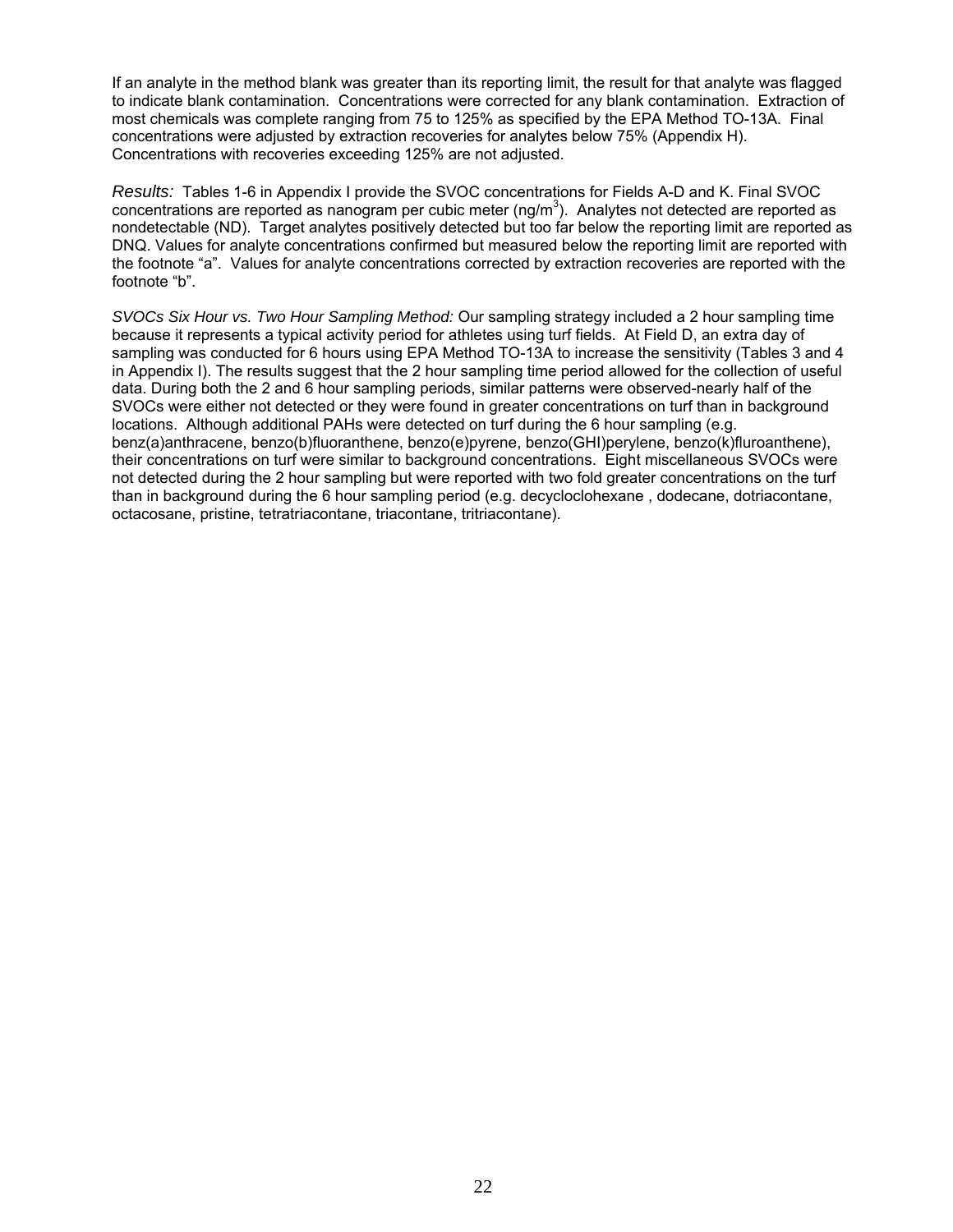# **Polyaromatic Hydrocarbons**

The EPA Method TO-13A includes qualitative and quantitative analyses for certain categories of compounds, such as PAHs. The concentrations of PAHs are provided in Tables 14-16. Because PAHs may be found in crumb rubber made from tires, the following 22 were targeted:

| Acenaphthene          |           |
|-----------------------|-----------|
| Acenaphthylene        |           |
| Anthracene            | Fluoranth |
| Benz(a)anthracene     | Fluorene  |
| Benzo(a)pyrene        | Indeno(1, |
| Benzo(e)pyrene        | Naphthale |
| Benzo(GHI)perylene    | Phenanth  |
| Benzo(k)fluoranthene  | Perylene  |
| Benzo(b)fluoranthene  | 1-Methylr |
| Chrysene              | 2-Methylr |
| Coronene              | 2,6-Dimet |
| Dibenz(a,h)anthracene | Pyrene    |
|                       |           |

anthene  $D(1,2,3-\text{cd})$ pyrene halene anthrene hylnaphthalene hylnaphthalene methylnaphthalene

#### **Table 14. PAH concentrations in ng/m3 at Fields A-C (ng/m3 ). (on-turf concentrations 2X higher than background are in bold for field A only)**

|                        | <b>SVOC Concentrations ng/m<sup>3</sup></b> |            |                |                   |                     |                |                     |  |  |
|------------------------|---------------------------------------------|------------|----------------|-------------------|---------------------|----------------|---------------------|--|--|
| <b>PAHs</b>            | <b>Field A</b>                              |            | <b>Field A</b> |                   | <b>Field B</b>      | <b>Field C</b> |                     |  |  |
|                        | On Turf                                     |            |                | <b>Background</b> | On Turf             | On Turf        |                     |  |  |
| Acenaphthene           |                                             | 2.14       |                | 2.95              | $2.74^{b}$          |                | $3.\overline{46^b}$ |  |  |
| Benz(a)anthracene      | ND.                                         | < 0.36     | <b>ND</b>      | < 0.41            | $0.11^{a}$          | ND.            | < 0.41              |  |  |
| Benzo(a)pyrene         | <b>ND</b>                                   | < 0.20     | <b>ND</b>      | < 0.22            | $0.19^{a}$          |                | 0.16 <sup>a</sup>   |  |  |
| Benzo(b)fluoranthene   | <b>ND</b>                                   | < 0.65     | <b>ND</b>      | < 0.74            | $0.22^{a}$          |                | $0.13^{a}$          |  |  |
| Benzo(e)pyrene         | <b>ND</b>                                   | < 0.21     | <b>ND</b>      | < 0.24            | 0.26                |                | $0.12^{a}$          |  |  |
| Benzo(GHI)fluoranthene | <b>ND</b>                                   | < 0.35     | <b>ND</b>      | < 0.40            | 0.08 <sup>a</sup>   | <b>ND</b>      | < 0.39              |  |  |
| Benzo(GHI)perylene     |                                             | $0.14^{a}$ | <b>ND</b>      | < 0.67            | 0.05 <sup>a</sup>   |                | 0.07 <sup>a</sup>   |  |  |
| Benzo(k)fluoranthene   | <b>ND</b>                                   | < 0.32     | <b>ND</b>      | < 0.40            | $0.04^{a}$          |                | 0.08 <sup>a</sup>   |  |  |
| Chrysene               | <b>ND</b>                                   | < 0.26     | <b>ND</b>      | < 0.30            | 0.34                |                | 0.13 <sup>a</sup>   |  |  |
| Fluoranthene           |                                             | 1.68       |                | 1.474             | 2.83                |                | 1.70                |  |  |
| Fluorene               |                                             | $2.21^{b}$ |                | $2.87^{b}$        | $4.10^{b}$          |                | $2.62^{b}$          |  |  |
| Naphthalene            |                                             | 5.99       |                | 7.72              | 6.17                |                | 12.51               |  |  |
|                        |                                             |            |                |                   |                     |                |                     |  |  |
| Phenanthrene           |                                             | 5.07       |                | 6.35              | 10.46               |                | 7.27                |  |  |
| Pyrene                 |                                             | 1.70       |                | 1.01              | 2.66                |                | 0.97                |  |  |
| 1-Methylnaphthalene    |                                             | $3.96^{b}$ |                | $6.34^{b}$        | $3.72^{b}$          |                | $5.67^{b}$          |  |  |
| $2,6-$                 |                                             |            |                |                   |                     |                |                     |  |  |
| Dimethylnaphthalene    |                                             | 2.83       |                | 4.47              | <b>ND</b><br>< 0.91 |                | 5.74                |  |  |

Abbreviations: ND= analytes not detected. DNQ= analytes positively detected but too far below the reporting limit.

 $\textsuperscript{a}$  Values for analyte concentrations confirmed but measured below the reporting limit.

<sup>b</sup>Values for analyte concentrations corrected by extraction recoveries. See Appendix F.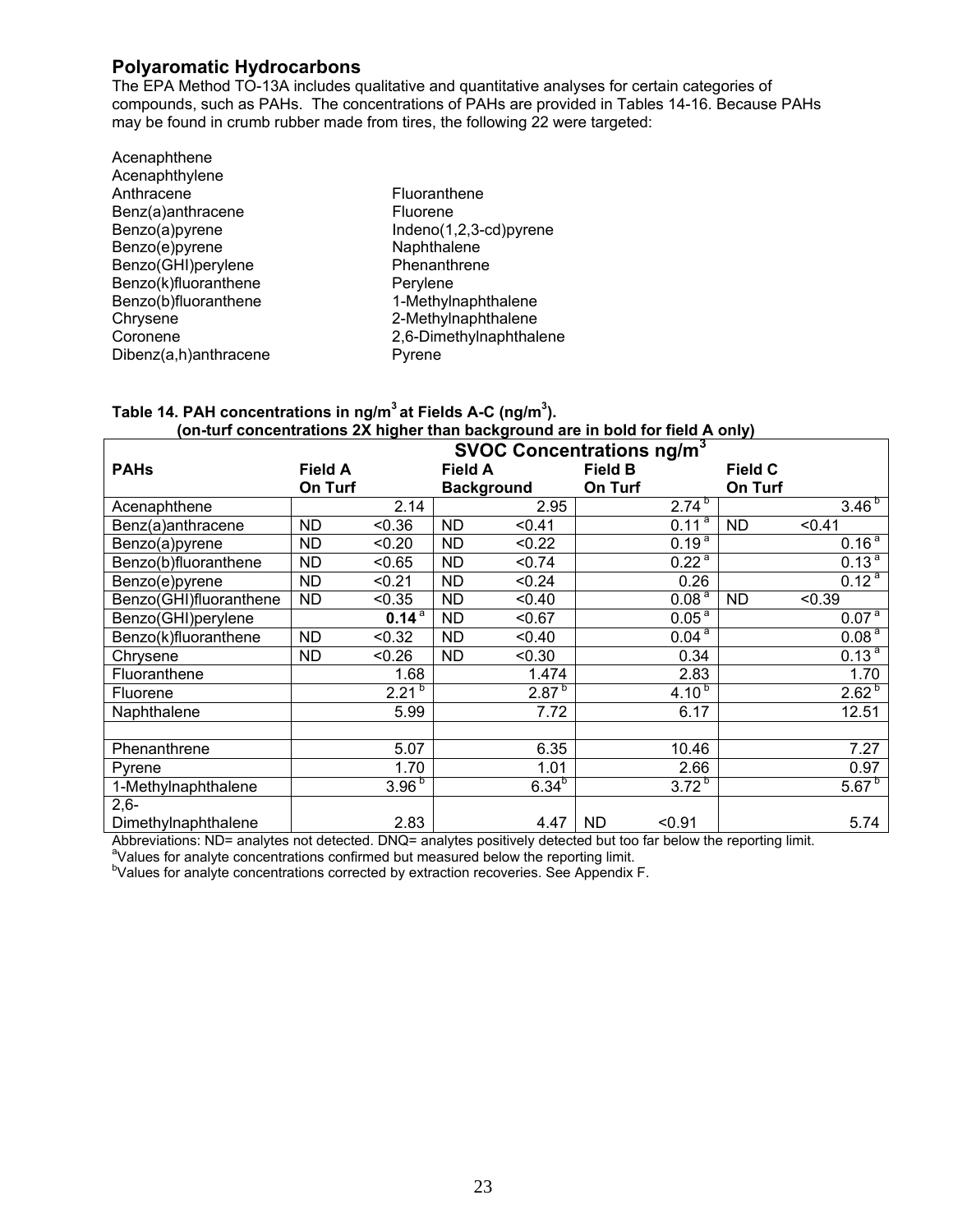| (On-turi concentrations zA nigher than background are in bold) |                |                    |                |                   |                |                   |                |                   |  |
|----------------------------------------------------------------|----------------|--------------------|----------------|-------------------|----------------|-------------------|----------------|-------------------|--|
| <b>PAHs</b>                                                    | <b>Field D</b> |                    | <b>Field D</b> |                   | <b>Field D</b> |                   | <b>Field D</b> |                   |  |
|                                                                | On Turf        |                    |                | <b>Background</b> |                | On Turf           |                | <b>Background</b> |  |
|                                                                | (2 hour)       |                    |                | (2 hour)          |                | (6 hour)          |                | (6 hour)          |  |
| Acenaphthene                                                   |                | $3.38^{b}$         |                | $2.95^{b}$        |                | $2.79^{b}$        |                | $2.47^{b}$        |  |
| Acenaphthylene                                                 |                | 6.60 <sup>b</sup>  | <b>ND</b>      | 3.74              | <b>ND</b>      | < 1.25            |                | 0.77              |  |
| Anthracene                                                     | <b>ND</b>      | < 0.22             | ND.            | < 0.22            | <b>ND</b>      | < 0.07            |                | 0.02 <sup>a</sup> |  |
| Benz(a)anthracene                                              | <b>ND</b>      | < 0.42             | <b>ND</b>      | < 0.42            |                | 0.04 <sup>a</sup> |                | 0.03              |  |
| Benzo(a)pyrene                                                 | <b>ND</b>      | < 0.23             | <b>ND</b>      | < 0.23            |                | 0.07 <sup>a</sup> |                | 0.05 <sup>a</sup> |  |
| Benzo(b)fluoranthene                                           | <b>ND</b>      | < 0.75             | <b>ND</b>      | < 0.76            |                | 0.07 <sup>a</sup> |                | 0.07 <sup>a</sup> |  |
| Benzo(e)pyrene                                                 | <b>ND</b>      | < 0.24             | <b>ND</b>      | < 0.25            |                | 0.07 <sup>a</sup> |                | 0.06 <sup>a</sup> |  |
| Benzo(GHI)fluoranthene                                         | <b>DNQ</b>     |                    | <b>ND</b>      | < 0.41            |                | 0.02 <sup>a</sup> | <b>ND</b>      | < 0.13            |  |
| Benzo(GHI)perylene                                             | <b>ND</b>      | < 0.67             | <b>ND</b>      | < 0.69            |                | $0.04^{a}$        |                | 0.06 <sup>a</sup> |  |
| Benzo(k)fluoranthene                                           | <b>ND</b>      | < 0.37             | <b>ND</b>      | < 0.38            |                | 0.05 <sup>a</sup> |                | 0.04 <sup>a</sup> |  |
| Chrysene                                                       |                | 0.30               |                | 0.07 <sup>a</sup> |                | 0.12              |                | 0.08 <sup>a</sup> |  |
| Fluoranthene                                                   |                | 6.76               |                | 1.19              |                | 2.26              |                | 3.96              |  |
| Fluorene                                                       |                | $3.65^{b}$         |                | 3.59 <sup>b</sup> |                | $2.93^{b}$        |                | $2.43^{b}$        |  |
| Naphthalene                                                    |                | 6.32               |                | 4.51              |                | 14.57             |                | 16.94             |  |
| Phenanthrene                                                   |                | 14.34              |                | 6.11              |                | 11.48             |                | 13.05             |  |
| Pyrene                                                         |                | 6.92               |                | 0.47              |                | 2.42              |                | 3.16              |  |
| 1-Methylnaphthalene                                            |                | 9.31 <sup>b</sup>  |                | 4.08 <sup>b</sup> |                | 8.31 <sup>b</sup> |                | $6.91^{b}$        |  |
| 2-Methylnaphthalene                                            |                | 4.237 <sup>b</sup> |                | $2.16^{b}$        |                | 3.76 <sup>b</sup> |                | $3.31^{b}$        |  |
| $2,6-$                                                         |                |                    |                |                   |                |                   |                |                   |  |
| Dimethylnaphthalene                                            | <b>ND</b>      | < 0.95             | <b>ND</b>      | < 0.97            |                | 7.65              |                | 6.13              |  |

#### **Table 15. PAH concentrations in ng/m<sup>3</sup> at Field D (2 and 6 hour sampling). (on-turf concentrations 2X higher than background are in bold)**

Abbreviations: ND= analytes not detected. DNQ= analytes positively detected but too far below the reporting limit.

<sup>a</sup>Values for analyte concentrations confirmed but measured below the reporting limit.

<sup>b</sup>Values for analyte concentrations corrected by extraction recoveries. See Appendix F.

| <b>PAHs</b>             | <b>Field K</b> |              | <b>Field K</b>    |                       |
|-------------------------|----------------|--------------|-------------------|-----------------------|
|                         | On Turf        |              | <b>Background</b> |                       |
| Acenaphthene            |                | 17.37 $b$    |                   | $3.99^{b}$            |
| Acenaphthylene          |                | 6.79         | <b>ND</b>         | < 3.20                |
| Chrysene                | <b>ND</b>      | < 0.26       |                   | $0.04^{\overline{a}}$ |
| Fluoranthene            |                | 5.55         |                   | 0.58                  |
| Fluorene                |                | 53.70 $b$    |                   | $3.42^{b}$            |
| Naphthalene             |                | 112.99       |                   | 7.05                  |
| Phenanthrene            |                | 32.26        |                   | 7.56                  |
| Pyrene                  |                | 11.84        |                   | 0.37                  |
| 1-Methylnaphthalene     |                | 114.20 $b$   |                   | $6.16^{b}$            |
| 2,6-Dimethylnaphthalene |                | 28.70        |                   | 10.37                 |
| 2-Methylnaphthalene     |                | 63.38 $^{b}$ |                   | $2.72^{b}$            |

## **Table 16. PAH concentrations in ng/m<sup>3</sup> at Field K. (on-turf concentrations 2X higher than background are in bold)**

Abbreviations: ND= analytes not detected.

<sup>a</sup>Values for analyte concentrations confirmed but measured below the reporting limit.

<sup>b</sup>Values for analyte concentrations corrected by extraction recoveries. See Appendix F.

\*Not in calibration standard mix but is quantitated.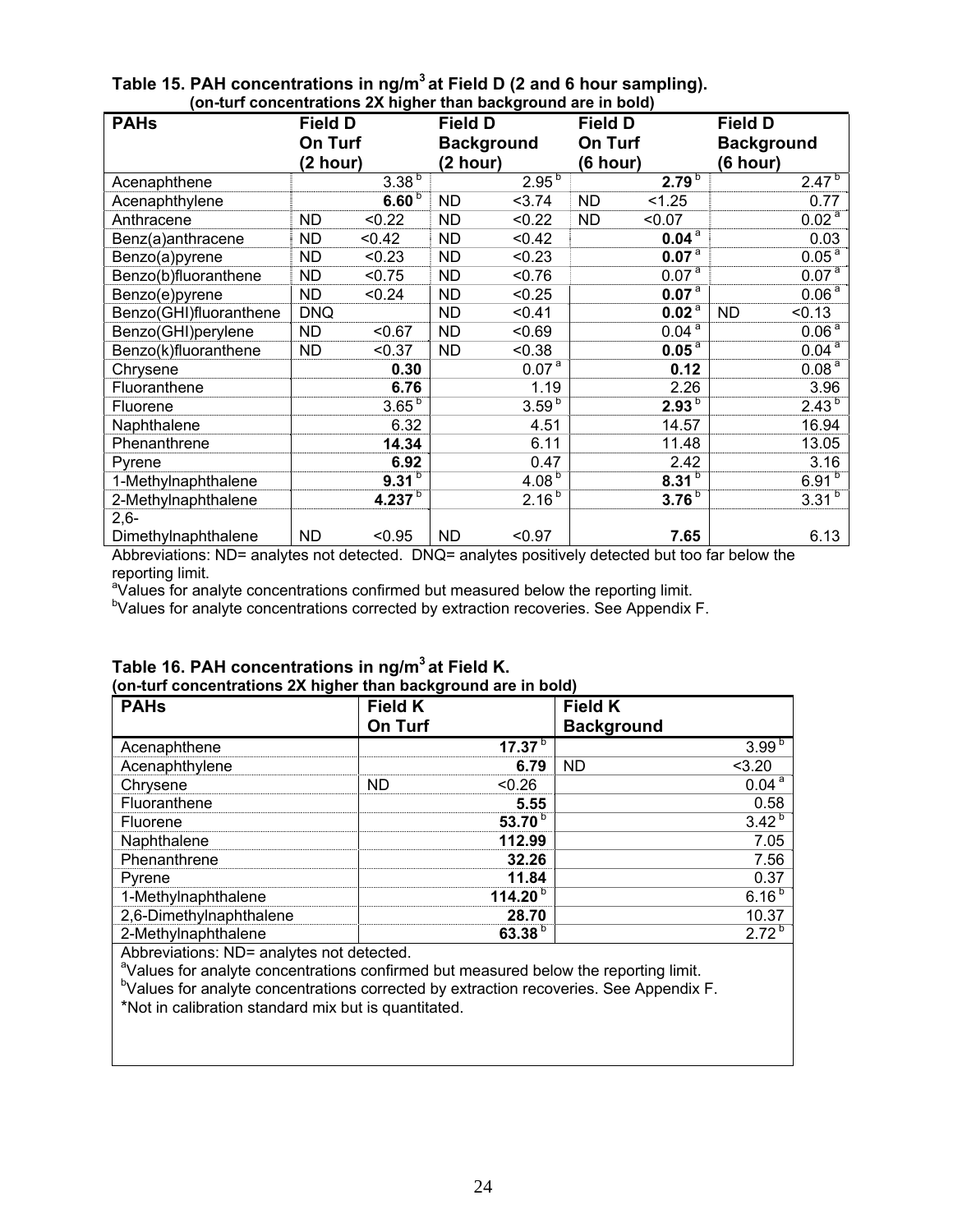# **3.4.2.3 Targeted Rubber-Related SVOCs**

*Air Sampling:* Personal and area air samples were collected for the following five rubber-related SVOCs: benzothiazole, 2-mercaptobenzothiazole, 4-tert-(octyl-phenol, butylated hydroxanisole (BHA), and butylated hydroxytoluene (BHT). Air samples for these compounds were collected using sampling pumps fit with XAD-2 adsorbent media and 37mm, 2 micron PTFE pre filters. The pumps were pre and post calibrated for approximately 2 liters per minute (LPM). The samples were collected for two hours.

At Fields A-D and K, the personal samples were collected by placing the pumps at waist-height on two study team members involved in active play. Two area samples were collected at 6 inches and 3 feet above the ground at the following locations: on the field near active play (NAP), on the field away from active play (AFAP), and at the upwind background location. At Field L, an area sample was collected at 3 feet. At Field D during the six hour sampling event, two on field air samples were collected (6 inches and 3 feet). The two sampling pumps failed during the six hour sampling event. The data were considered unreliable and are not reported. A field blank was submitted for each field. Field spike samples were also submitted for Fields A, B, D (6 hr), and K. A total of 58 samples were collected including 7 field blanks and 6 field spikes.

*Sample Analysis:* All samples were analyzed by WOHL using NIOSH Method 2550 (modified). Bulk material or samples collected on XAD-2 (vapor) and/or PTFE pre-filter (particulate) filter air sampling devices were desorbed with 10 minutes of sonication performed with methanol. Desorption volumes were 2mL methanol for the particulate portion and 1mL methanol for vapor portion of each sample. Extracts were analyzed by reversed phase high-performance liquid chromatography employing a 0.1% formic acid:methanol linear gradient program. Detection was achieved by triple quadrupole mass spectrometry using multiple reaction monitoring (MRM). Quality control samples also included laboratory reagent blanks, laboratory method blanks, and laboratory control spikes. Calibration check standards were also analyzed after every 10 samples analyzed.

Results: Concentrations are reported in ng/m<sup>3</sup>. Benzothiazole and 2-mercaptobenzothiazole recoveries were incomplete (below 75%). The field spike recovery for benzathiozole (vapor phase) was also incomplete (mean recovery = 72%). Therefore, results reported were corrected for incomplete recoveries. 4-tert-(octyl-phenol, Butylated hydroxanisole (BHA), and Butylated hydroxytoluene (BHT) recoveries were also adjusted when spike recoveries observed were below 75%. In cases where background signal was observed in reagent and/or method blanks, the reporting limit was raised to account for this. The reporting limit chosen for each analyte also represents the lowest calibration standard that resulted in acceptable back calculated recovery (within +/- 25% of theoretical value). Appendix I provides the WOHL analytical laboratory reports.

Tables 17-22 in Appendix I provide the results of the targeted rubber-related SVOCs.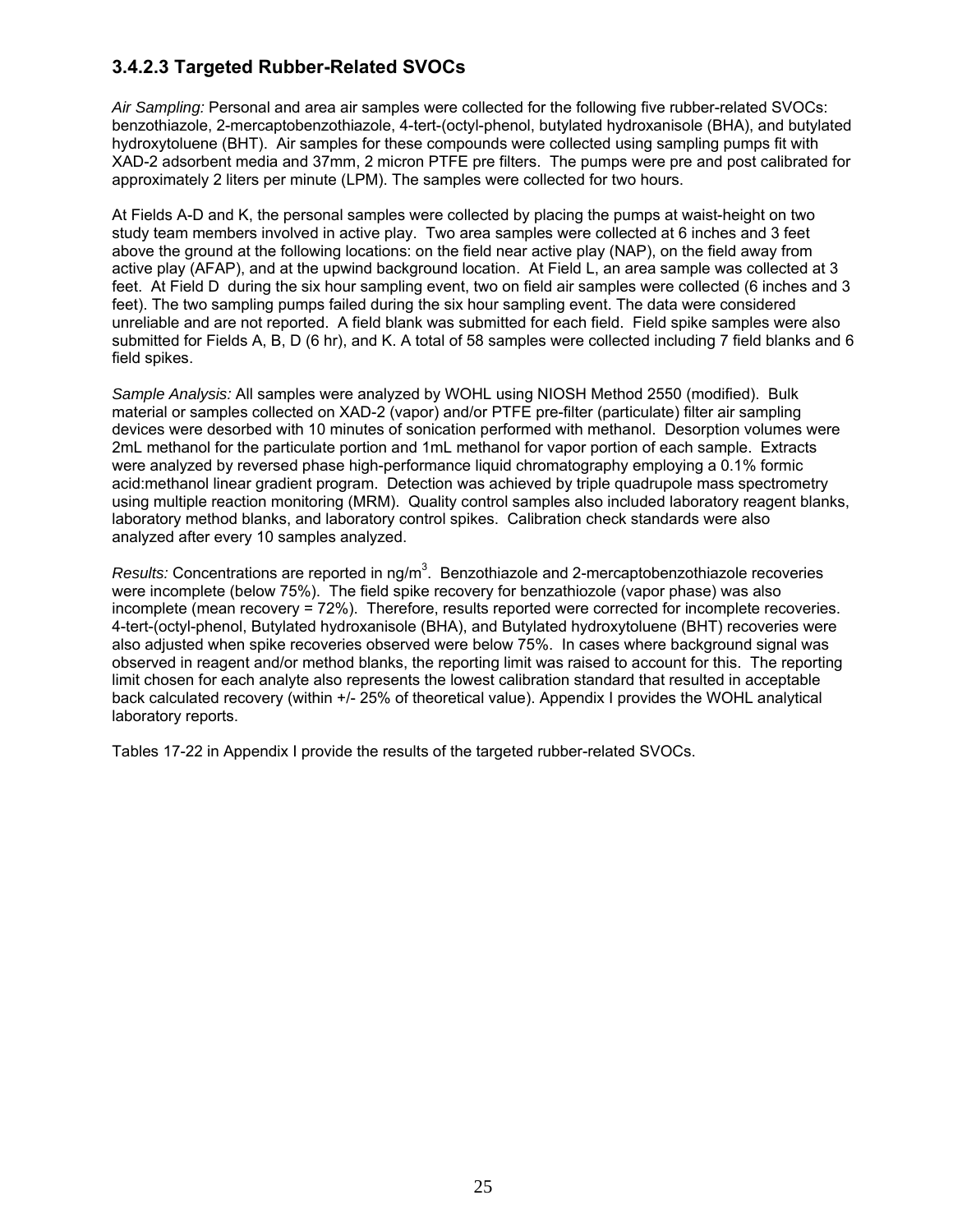# **Table 17. Targeted Rubber-Related SVOC concentrations in ng/m3 at Field A. (on turf concentations higher than two times background are in bold)**

| <b>SVOCs</b>                | P <sub>1</sub> | P <sub>2</sub> | 6"<br>on<br>field<br><b>NAP</b> | 3'<br><b>on</b><br>field<br><b>NAP</b> | 6"<br><b>on</b><br>field<br><b>AFAP</b> | 3'<br><b>on</b><br>field<br><b>AFAP</b> | 6"<br>back<br>ground | 3'<br>back<br>ground |
|-----------------------------|----------------|----------------|---------------------------------|----------------------------------------|-----------------------------------------|-----------------------------------------|----------------------|----------------------|
| Benzothiazole               | < 81           | 130            | 160                             | 240                                    | 230                                     | <81                                     | < 84                 | < 82                 |
| 2-mercapto<br>benzothiazole | < 81           | < 81           | < 83                            | < 84                                   | < 82                                    | < 81                                    | < 84                 | < 82                 |
| 4-tert-octyl                | <40            | <40            | < 41                            | $<$ 42                                 | 22                                      | $<$ 41                                  | <42                  | 26                   |
| <b>BHA</b>                  | 40             | $<$ 40         | $<$ 41                          | <42                                    | $<$ 41                                  | $<$ 41                                  | <42                  | $<$ 41               |
| <b>BHT</b>                  | < 81           | < 81           | < 83                            | < 84                                   | 86                                      | < 81                                    | 150                  | < 82                 |

Abbreviations: NAP=near active play;AFAP=away from active play

### **Table 18. Targeted Rubber-Related SVOC concentrations in ng/m3 at Field B. (on turf concentations higher than two times background are in bold)**

| <b>SVOCs</b>                | P <sub>1</sub> | P <sub>2</sub> | 6"<br>on<br>field<br><b>NAP</b> | 3'<br>on<br>field<br><b>NAP</b> | 6"<br><b>on</b><br>field<br><b>AFAP</b> | 3'<br><b>on</b><br>field<br><b>AFAP</b> | 6"<br>back<br>ground | 3'<br>back<br>ground |
|-----------------------------|----------------|----------------|---------------------------------|---------------------------------|-----------------------------------------|-----------------------------------------|----------------------|----------------------|
| Benzothiazole               | <80            | < 83           | 210                             | 210                             | 180                                     | < 85                                    | < 85                 | < 84                 |
| 2-mercapto<br>benzothiazole | ~80            | < 83           | < 80                            | < 85                            | < 85                                    | < 85                                    | < 85                 | < 84                 |
| 4-tert-octyl                | < 40           | 41             | 40                              | < 43                            | $<$ 42                                  | <42                                     | < 43                 | <42                  |
| <b>BHA</b>                  | $<$ 40         | $<$ 41         | $<$ 40                          | < 43                            | $<$ 42                                  | $<$ 42                                  | < 43                 | $<$ 42               |
| <b>BHT</b>                  | < 80           | < 83           | < 80                            | < 85                            | < 85                                    | < 85                                    | < 85                 | < 84                 |

Abbreviations: NAP=near active play;AFAP=away from active play

## **Table 19. Targeted Rubber-Related SVOC concentrations in ng/m3 at Field C. (on turf concentations higher than two times background are in bold)**

| <b>SVOCs</b>                | P <sub>1</sub> | P <sub>2</sub> | 6"<br>on<br>field<br><b>NAP</b> | 3'<br><b>on</b><br>field<br><b>NAP</b> | 6"<br><b>on</b><br>field<br><b>AFAP</b> | 3'<br><b>on</b><br>field<br><b>AFAP</b> | 6"<br>back<br>ground | 3'<br>back<br>ground |
|-----------------------------|----------------|----------------|---------------------------------|----------------------------------------|-----------------------------------------|-----------------------------------------|----------------------|----------------------|
| Benzothiazole               | < 82           | < 81           | 220                             | < 74                                   | 220                                     | < 82                                    | < 81                 | < 80                 |
| 2-mercapto<br>benzothiazole | < 82           | < 81           | 273                             | < 74                                   | < 82                                    | < 82                                    | < 81                 | < 80                 |
| 4-tert-octyl                | $<$ 41         | < 41           | $36$                            | $37$                                   | 41                                      | $<$ 41                                  | <40                  | <40                  |
| <b>BHA</b>                  | <41            | 41             | $36$                            | $37$                                   | 41                                      | $<$ 41                                  | <40                  | <40                  |
| <b>BHT</b>                  | < 82           | < 81           | < 73                            | <74                                    | < 82                                    | < 82                                    | < 81                 | < 80                 |

Abbreviations: NAP=near active play;AFAP=away from active play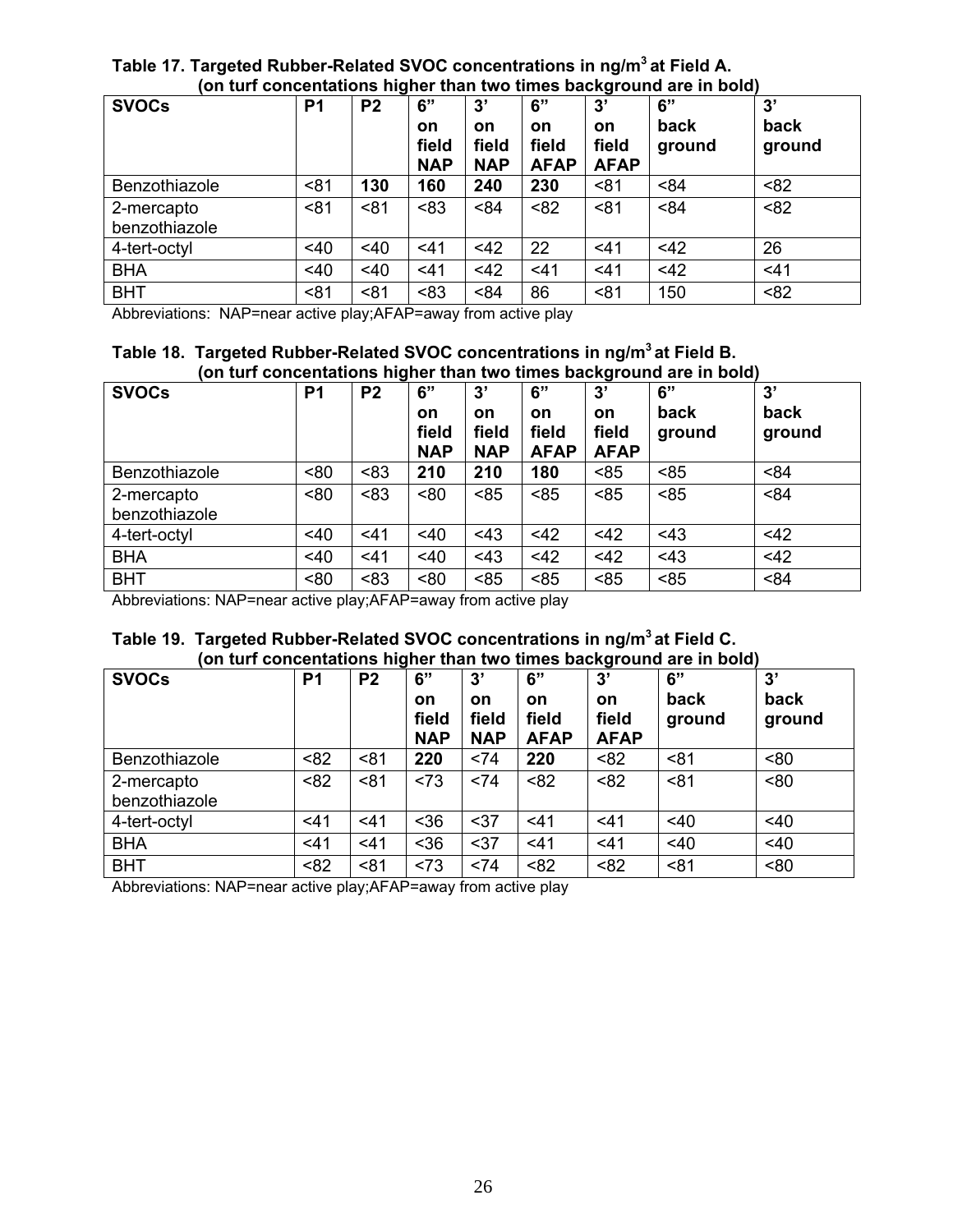## **Table 20. Targeted Rubber-Related SVOC concentrations in ng/m<sup>3</sup> at Field D. (on turf concentations higher than two times background are in bold)**

| <b>SVOCs</b>                | P <sub>1</sub> | P <sub>2</sub> | 6"<br>on<br>field<br><b>NAP</b> | 3'<br>on<br>field<br><b>NAP</b> | 6"<br><b>on</b><br>field<br><b>AFAP</b> | 3'<br><b>on</b><br>field<br><b>AFAP</b> | 6"<br>back<br>ground | 3'<br>back<br>ground |
|-----------------------------|----------------|----------------|---------------------------------|---------------------------------|-----------------------------------------|-----------------------------------------|----------------------|----------------------|
| Benzothiazole               | 240            | < 82           | 610                             | 210                             | 1200                                    | 280                                     | 700                  | <77                  |
| 2-mercapto<br>benzothiazole | < 81           | < 82           | < 78                            | <80                             | < 82                                    | < 84                                    | <79                  | <77                  |
| 4-tert-octyl                | $<$ 40         | $<$ 41         | $39$                            | $<$ 40                          | < 41                                    | <42                                     | $<$ 40               | $38$                 |
| <b>BHA</b>                  | <40            | $<$ 41         | $39$                            | <40                             | $<$ 41                                  | <42                                     | <40                  | $38$                 |
| <b>BHT</b>                  | < 81           | 97             | 160                             | 130                             | < 82                                    | < 84                                    | <79                  | <77                  |

Abbreviations: NAP=near active play;AFAP=away from active play

### **Table 21. Targeted Rubber-Related SVOC concentrations in ng/m<sup>3</sup> at Field K. (on turf concentations higher than two times background are in bold)**

| <b>SVOCs</b>                | P <sub>1</sub> | P <sub>2</sub> | 6"<br><b>on</b><br>field<br><b>NAP</b> | 3'<br><b>on</b><br>field<br><b>NAP</b> | 6"<br><b>on</b><br>field<br><b>AFAP</b> | 3'<br><b>on</b><br>field<br><b>AFAP</b> | 6"<br>back<br>ground | 3'<br>back<br>ground |
|-----------------------------|----------------|----------------|----------------------------------------|----------------------------------------|-----------------------------------------|-----------------------------------------|----------------------|----------------------|
| Benzothiazole               | 11000          | 13000          | 14000                                  | 12000                                  | 11000                                   | 12000                                   | < 82                 | < 82                 |
| 2-mercapto<br>benzothiazole | < 82           | 86             | < 81                                   | < 83                                   | < 82                                    | < 82                                    | < 82                 | < 82                 |
| 4-tert-octyl                | $<$ 41         | < 43           | < 41                                   | $<$ 42                                 | 41                                      | $<$ 41                                  | $<$ 41               | $<$ 41               |
| <b>BHA</b>                  | 41             | < 43           | $<$ 41                                 | $<$ 42                                 | 41                                      | 41                                      | $<$ 41               | $<$ 41               |
| <b>BHT</b>                  | 1300           | 1800           | 2100                                   | 3900                                   | 2100                                    | 1900                                    | 88                   | < 82                 |

Abbreviations: NAP=near active play;AFAP=away from active play

# **Table 22. SVOC concentrations in ng/m<sup>3</sup> at Field L.**

| <b>SVOCs</b>             | 3' on grass |
|--------------------------|-------------|
| Benzothiazole            | <83         |
| 2-mercapto benzothiazole | < 83        |
| 4-tert-octyl             | <12         |
| <b>BHA</b>               | <12         |
| внт                      | 280         |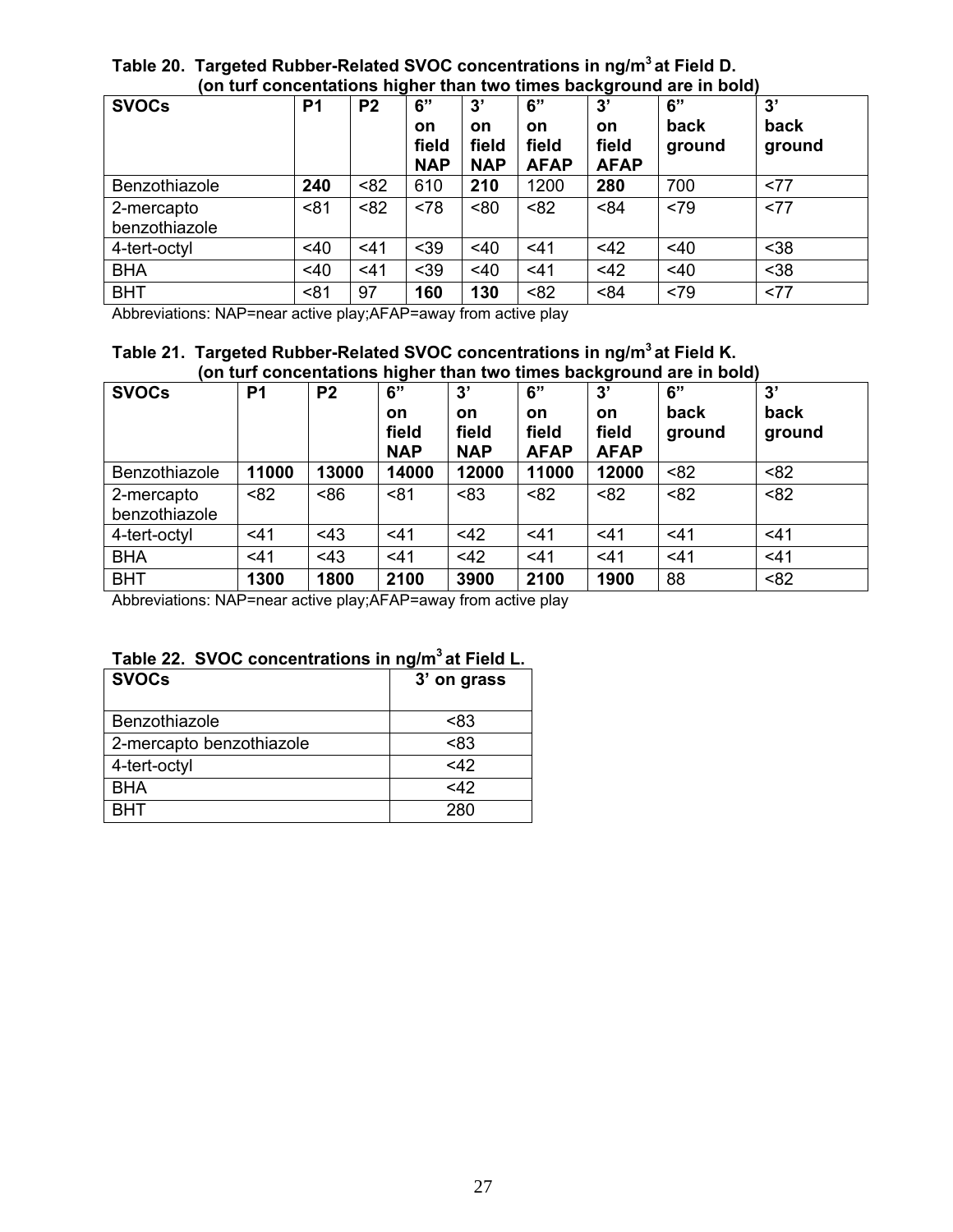# **3.4.3 Nitrosamines**

*Air Sampling:* Personal and air samples for Nitrosamine were collected using sampling pumps fit with Thermosorb/NTM tubes. The pumps were pre and post calibrated at approximately 2 liters per minute. The samples were collected for two hours.

At fields A-D and K, the personal samples were collected by placing the pumps at waist-height on two study team members involved in active play. Two area samples were collected on the fields away from active (AFAP) at 6 inches and 3 feet above the ground, and two area samples were collected at the upwind background location at 6 inches and 3 feet above the ground. At Field L, one area sample was collected at 3 feet. At Field D during the six hour sampling event, two on field area samples (6 inches and 3 feet) were collected. A field blank was collected at each field. A total of 40 samples were collected including 7 field blanks. Upon arrival to WOHL, one field sample had a cracked inlet

*Analysis:* All samples were analyzed by WOHL using NIOSH 2522 for the following nitrosamines: N-nitrosodimethylamine (NDMA), N-nitrosomorpholine (NMOR), N-nitrosopyrrolidine (NPYR), N-nitrosodiethylamine (NDEA), N-nitrosopiperdine (NPIP), N-nitrosodipropylamine (NDPA), and N-nitrosodibutylamine (NDBA). Nitrosamines were not found in the field blanks.

*Results:* Table 23 provides the results of the nitrosamine sampling. Concentrations are reported in  $\mu$ g/m<sup>3</sup>. All concentrations were below the reporting limits. Appendix J provides the WOHL analytical laboratory reports for nitrosamine sampling.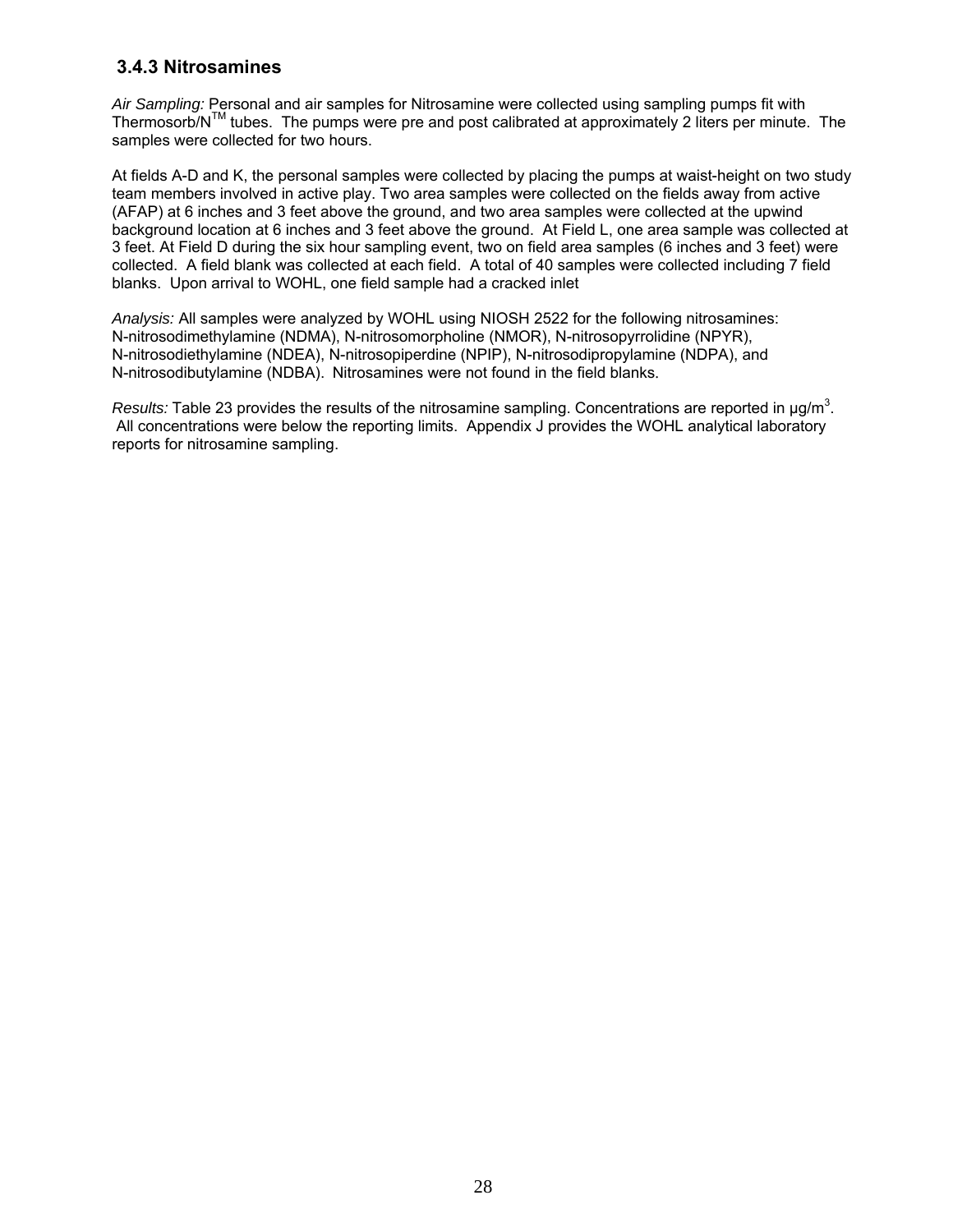|                |                  | <b>Nitrosamine</b>     |
|----------------|------------------|------------------------|
| <b>Field</b>   | Location         | $\mu$ g/m <sup>3</sup> |
| A              | 6" on field AFAP | < 0.41                 |
| A              | 3' on field AFAP | < 0.32                 |
| A              | 6" background    | < 0.42                 |
| A              | 3' background    | < 0.41                 |
| A              | Personal         | < 0.42                 |
| A              | Personal         | < 0.41                 |
| B              | 6" on field AFAP | < 0.34                 |
| B              | 3' on field AFAP | < 0.41                 |
| B              | 6" background    | < 0.35                 |
| B              | 3' background    | < 0.43                 |
| B              | Personal         | < 0.39                 |
| B              | Personal         | < 0.41                 |
| $\mathsf{C}$   | 6" on field AFAP | < 0.41                 |
| C              | 3' on field AFAP | < 0.34                 |
| $\overline{C}$ | 6" background    | < 0.39                 |
| $\mathbf C$    | 3' background    | < 0.32                 |
| C              | Personal         | < 0.38                 |
| $\overline{C}$ | Personal         | < 0.38                 |
| D              | 6" on field AFAP | < 0.42                 |
| D              | 3' on field AFAP | < 0.42                 |
| D              | 6" background    | < 0.38                 |
| D              | 3' background    | < 0.35                 |
| D              | Personal         | < 0.39                 |
| D              | Personal         | < 0.40                 |
| D-6hr          | 6" on field AFAP | < 0.14                 |
| D-6hr          | 3' on field AFAP | < 0.14                 |
| Κ              | 6" on field AFAP | < 0.40                 |
| K              | 3' on field AFAP | < 0.39                 |
| Κ              | 6" background    | < 0.31                 |
| Κ              | 3' background    | < 0.34                 |
| Κ              | Personal         | < 0.39                 |
| Κ              | Personal         | < 0.41                 |
| L              | 3'               | $< 0.25^{\circ}$       |

**Table 23. Nitrosamine concentrations in µg/m<sup>3</sup> at each field (A-D, K-L)** 

Abbreviations: AFAP=away from active play.

<sup>a</sup> The sampler had a cracked inlet upon arrival to WOHL.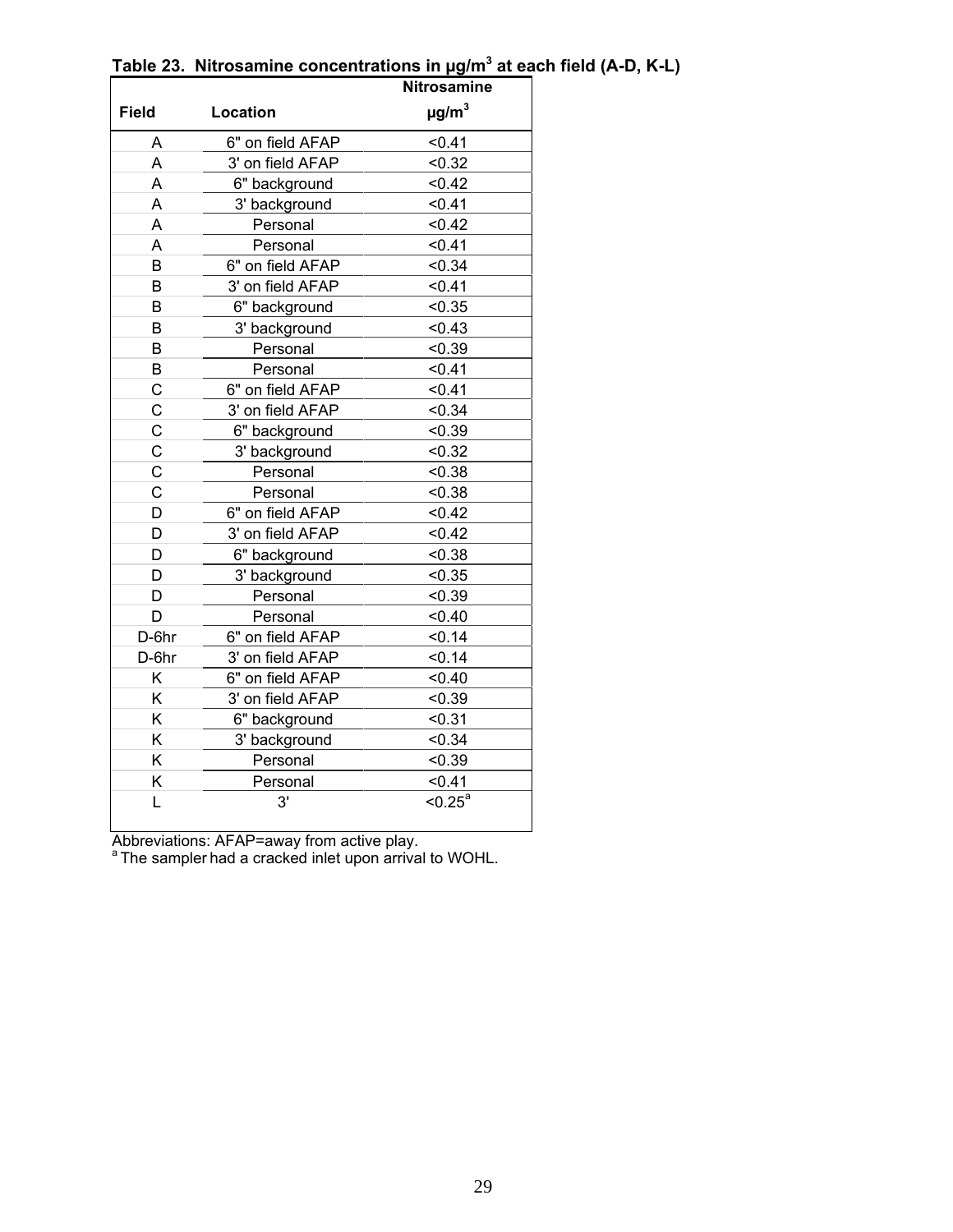#### **3.4.3 Air Particulate Matter (PM<sub>10</sub>)**

Air Sampling: Area Air samples for particulate matter (PM<sub>10</sub>) were collected using the Harvard Impactor (MS&T Area Sampler, Air Diagnostics and Engineering, Harrison, ME, USA). Samples were collected onto 37 mm Teflon filters (2.0 um) at a flow rate of 20 Liters/minute (Pump Model SP-280, Air Diagnostics and Engineering Inc., Harrison, ME;S/N 30637 and 30565). Two samples were collected at 3 feet above the ground per field: on turf near the middle of the field and upwind off-turf (background). Field blanks were collected and analyzed at every sampled field. Extension cords were connected to electrical outlets in external buildings to provide power to the sampling pumps. The airflow rate was measured with a rotameter (AALBORG, Orangeburg, NY, S/N 227-202-4) before and after sampling with a representative sample medium according to HSPH Type Impactor SOP Protocol (6-26-00-Air Diagnostics and Engineering, Harrison, ME, USA). Flow rates after sampling were within + 5% of the initial flow rate at each sampling field.

Twelve field samples and six field blanks were collected (two field samples and one blank per field). Filters were shipped to the WOHL laboratory on the same day as sampling on ice and frozen upon receipt until weight analysis.

*Analysis:* Samples were weighed according to CFR Title 40 Part 50 (Appendix L) before and after sampling to determine  $PM_{10}$  concentration. Tare (before sampling) and post sampling weights were measured three times on a Mettler Toledo Model MX5 Balance (weighs to 0.001mg). These measurements were averaged, and the difference between the average tare and post sampling concentrations were used to calculate  $PM_{10}$ concentration as micrograms per cubic meter of air ( $\mu$ g/m<sup>3</sup>). Final PM<sub>10</sub> concentrations for field samples were corrected by field blanks (samples at fields C and K were corrected).

*Results*: Table 24 provides the PM<sub>10</sub> concentrations for all fields. PM<sub>10</sub> concentrations were greater in background locations than on the turf at all fields with the exception of Field B. However, the concentration on turf at Field B, 5.89  $\mu$ g/m<sup>3</sup>, was within the range of background concentrations (4.96-17.79  $\mu$ g/m<sup>3</sup>). The protocol for sampling at Field A was not followed properly and, therefore, data is not available.

| <b>Field ID</b> | Location<br><b>Type</b> |                 | $Pm_{10}$ Concentration (ug/m <sup>3</sup> ) |
|-----------------|-------------------------|-----------------|----------------------------------------------|
|                 |                         | <b>On Turf</b>  | <b>Background</b>                            |
| A               | Outdoor                 | a               | а                                            |
| B               | Outdoor                 | 5.89            | < 0.38                                       |
| C               | Outdoor                 | $16.54^{b}$     | $17.79^{b}$                                  |
| D               | Outdoor                 | 4.52            | 4.96                                         |
|                 | Outdoor                 | NA <sup>c</sup> | 8.81                                         |
|                 | (non-turf site)         |                 | 8.61                                         |
| Κ               | Indoor                  | 7.22            | 9.04                                         |

#### Table 24. Concentrations of Airborne Particulate Matter (PM<sub>10</sub>) at 3 feet above the surface  **at fields (A-D, K-L).**

<sup>a</sup> --- Sampling protocol was not followed during sampling.

 $^{\circ}$ Pesticide application occurred adjacent to field during sampling day (~10 minutes)

c NA is non applicable because sampling occurred in an suburban grass field (non-turf).

## Air Particulate Matter (PM<sub>10</sub>) Characterization

Following gravimetric analysis, samples were stored at room temperature until particulate characterization analyses. Six samples were selected for Microscopic Particle Identification and characterization by Polarized Light Microscopy (WP001.20 Analysis), Scanning Electron Microscopy, and Energy Dispersive X-Ray (EDXA) analyses. These samples were collected from Fields B, D, K (on turf) and L (suburban grass). Appendix K provides the WOHL analytical laboratory reports for  $PM_{10}$ . Other samples were not analyzed as planned because rubber fragments were not easily detected and identification of particles were inconclusive.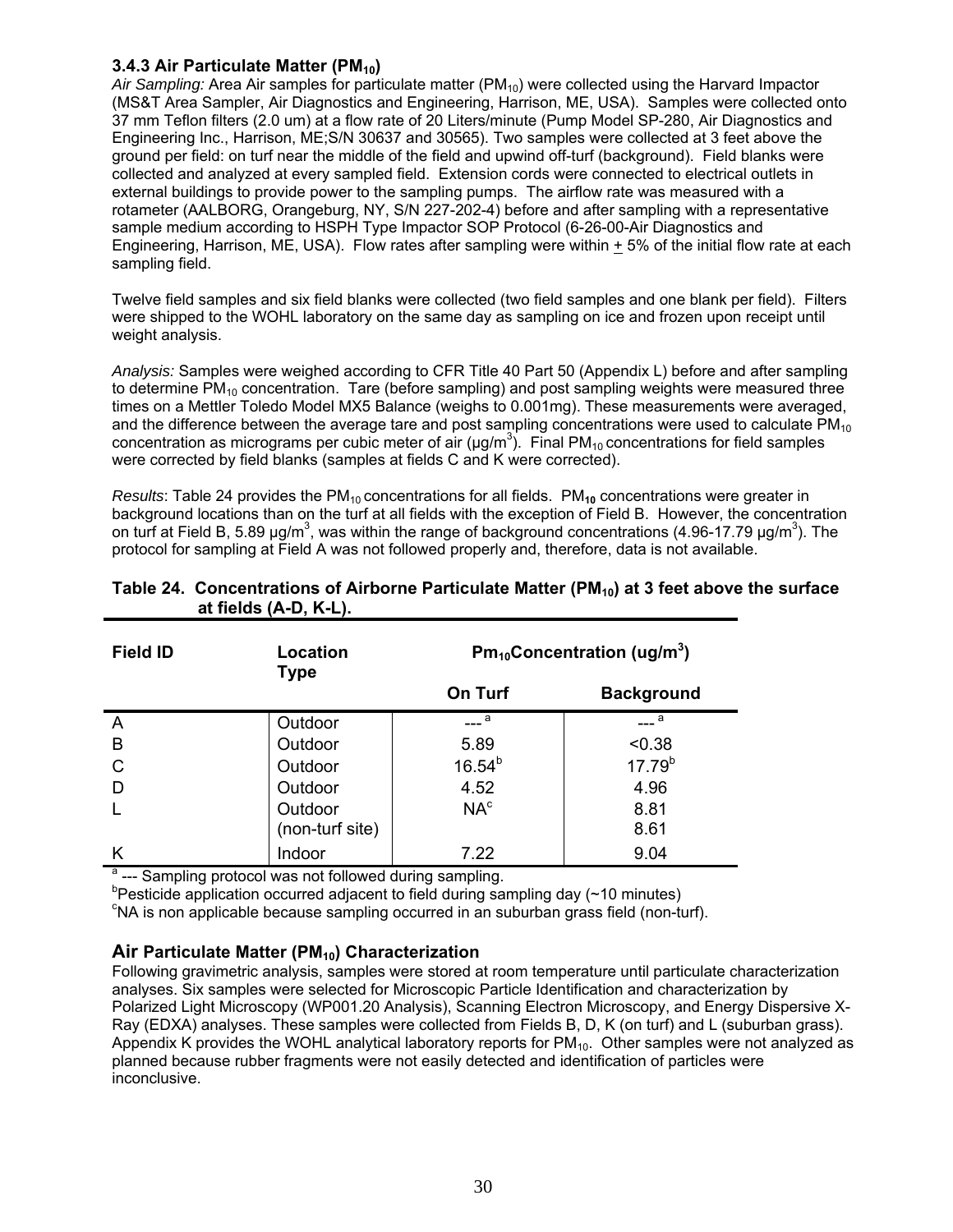# **4.0 Summary Findings**

This report identifies and measures chemicals across several synthetic crumb rubber turf fields and background locations. The measurements collected from background locations are necessary to better understand the data because many of these chemicals are present in ambient air as a result of air pollution.

The following algorithm was used to identify a possible turf-related VOC, targeted SVOC or nitrosamine: Chemicals found in: A) either 6" or 3' samples; or B) in both personal and either 6" or 3' samples, greater than two times the background concentration measured near the field, were considered to have originated from the turf. The attribution of a chemical to the turf was considered stronger if the chemical was also found in at least one field's crumb rubber head space.

For PAHs and general SVOC's the following algorithm was used to identify a possible turf related chemical: Chemicals found in turf air samples but: A) not in background air samples or B) at twice the field's background concentration, were considered to have originated from the turf. Attribution of a chemical to an origin in the turf was considered stronger if this finding held on at least two fields.

## **4.1 Crumb Rubber Infill Bulk VOCs**

The most commonly found VOCs (range of concentrations in parts per billion-ppbV) detected in crumb rubber infill include: acetonitrile (60-300ppbV), methylene chloride (dichloromethane) (20-430ppbV), methyl alcohol (33-270ppbV), and methyl isobutyl ketone (21-150ppbV). Bulk crumb rubber from the newer fields (A, B and D) contained more than ten VOCs. Crumb rubber from other fields contained less than 5 VOCs.

Bulk crumb rubber can act as a sink for organic compounds in the environment. Some VOCs, such as methylene chloride, methyl alcohol and acetone, were also found in a laboratory blank where the crumb rubber field samples were processed for the head space analysis. Presence of a VOC in the head space of the bulk crumb rubber infill as well as in air samples at two times greater than background levels is considered more suggestive that crumb rubber infill is the source of the VOC.

## **4.2 Air VOCs-Possibly Turf-Related**

Of the 60 VOCs tested, 4 VOCs appear to be associated with turf. The concentration of methyl isobutyl ketone (35.98  $\mu$ g/m<sup>3</sup>) was the highest VOC detected in area samples collected on the turf (Field K). Acetone was the second highest VOC found in area samples on the turf, and it was also found in the air of the background location at lower concentration. Inter-player variability of total VOC air concentrations was notable on fields B (28.99 vs. 240.51  $\mu$ g/m<sup>3</sup>) and K (292.47 vs. 424.27  $\mu$ g/m<sup>3</sup>). The highest air concentrations on the turf for most VOCs were found at Field K.

Table 25 summarizes one possible algorithm for determining which VOCs may be related to crumb rubber emissions. Chemicals meeting these criteria are bolded, and most frequently found in Field K, the indoor facility, and not in the outdoor fields. Chemicals found in personal samples (at two times greater concentrations than background) but not in 6" or 3' or any bulk crumb rubber head space sample are unlikely to be turf related.

The belts and aprons that held the personal samplers in place during simulated soccer play emit a number of chemicals. Trace levels of acrolein were detected seven months later in mesh belt and cloth apron. Other sources of VOCs, such as sweat or the players' use of personal care products (e.g. sunscreen, deodorant, etc,) may be contributing to the VOC levels found in the personal results; however, it is difficult to determine this. In the future, personal samples should also be collected on grass (non-turf) field in order to better interpret the data.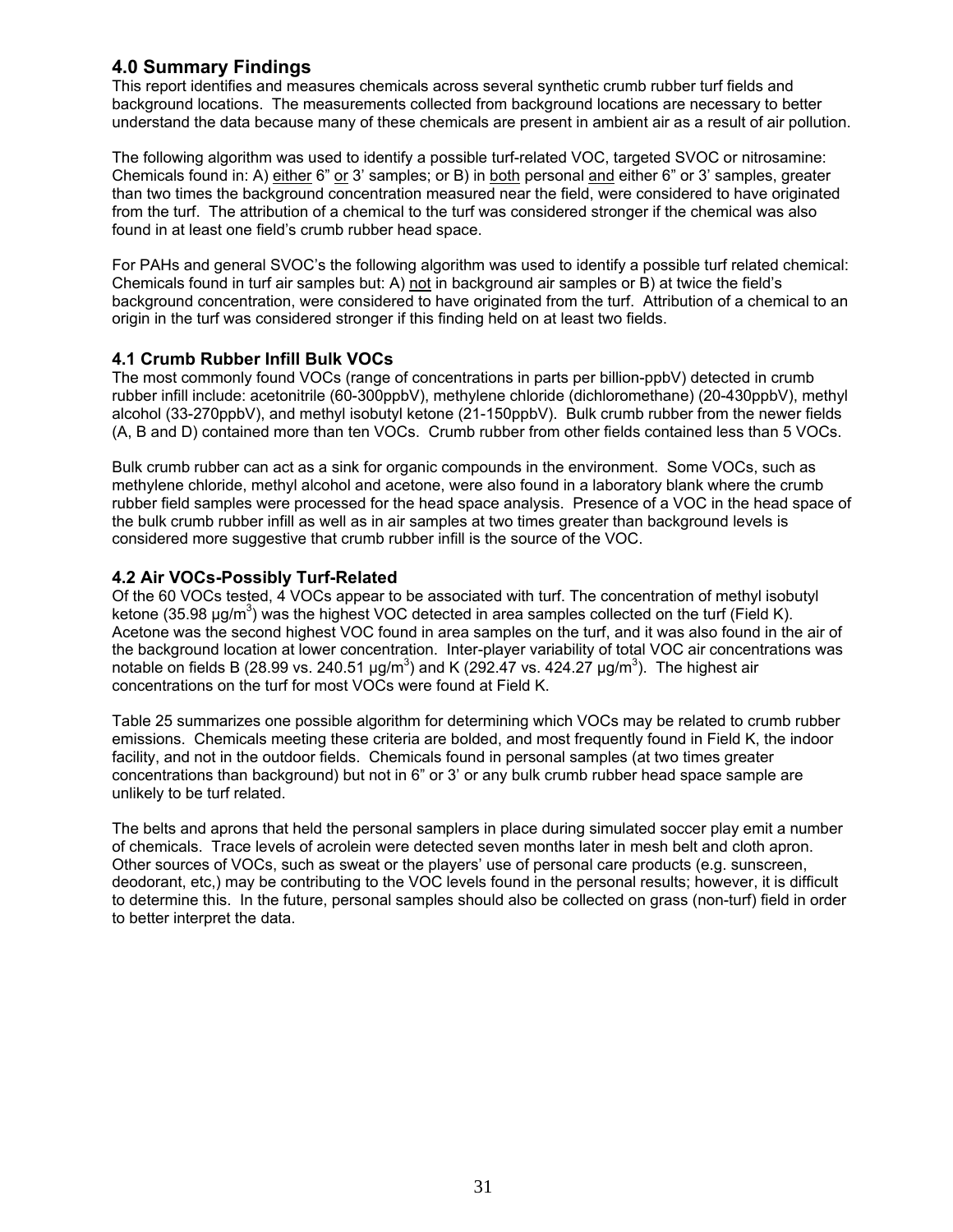# **Table 25. VOC exposure assessment- screening algorithm for chemicals' relationship to crumb rubber emissions.**

| <b>Screen for each field</b>                                                                                                                                                                                                                                                                                                   | <b>Chemical</b>                                                                                                                                                                                                                                                                                                                                             | <b>Field</b>                                                                                                                                            |
|--------------------------------------------------------------------------------------------------------------------------------------------------------------------------------------------------------------------------------------------------------------------------------------------------------------------------------|-------------------------------------------------------------------------------------------------------------------------------------------------------------------------------------------------------------------------------------------------------------------------------------------------------------------------------------------------------------|---------------------------------------------------------------------------------------------------------------------------------------------------------|
| Either 6" or 3' two times > background for this field                                                                                                                                                                                                                                                                          | <b>Toluene</b>                                                                                                                                                                                                                                                                                                                                              | D                                                                                                                                                       |
| Chemical in this field's crumb rubber head space<br>Either 6" or 3' two times > background for this field<br>Chemical not in field's crumb rubber head space but in at<br>least one other field's crumb rubber head space                                                                                                      | Acetone <sup>c</sup><br><b>Ethyl Benzene</b><br><b>Methyl Isobutyl Ketone</b><br><b>Toluene</b>                                                                                                                                                                                                                                                             | $\mathbf C$<br>Κ<br>Κ<br>Κ                                                                                                                              |
| Either 6" or 3' two times > background for this field<br>Chemical is not in any field's crumb rubber head space                                                                                                                                                                                                                | Carbon Disulfide<br>Cyclohexane<br>M/P-Xylene<br>O-Xylene                                                                                                                                                                                                                                                                                                   | Κ<br>B, K<br>Κ<br>Κ                                                                                                                                     |
| Personal two times > background for this field<br>Chemical is two times background in 6" or 3' sample<br>Chemical is in this field's crumb rubber head space                                                                                                                                                                   | <b>Toluene</b>                                                                                                                                                                                                                                                                                                                                              | D                                                                                                                                                       |
| Personal two times > background for this field<br>Chemical is two times background in 6" or 3' sample<br>Chemical not in field's crumb rubber head space but in at<br>least one other field's crumb rubber head space<br>Personal two times > background for this field<br>Chemical is two times background in 6" or 3' sample | Acetone <sup>c</sup><br><b>Ethyl Benzene</b><br><b>Methyl Isobutyl Ketone</b><br><b>Toluene</b><br>Carbon Disulfide<br>Cyclohexane                                                                                                                                                                                                                          | C<br>Κ<br>Κ<br>Κ<br>K<br>B, K                                                                                                                           |
| Chemical is not in any field's crumb rubber head space                                                                                                                                                                                                                                                                         | M/P-Xylene<br>O-Xylene                                                                                                                                                                                                                                                                                                                                      | Κ<br>Κ                                                                                                                                                  |
| Personal two times > background for this field<br>Chemical is not two times > background in 6" or 3' sample<br>Chemical is in this field's crumb rubber head space                                                                                                                                                             | Acetone <sup>c</sup><br>Hexane<br>Methylene Chloride<br>Methyl Isobutyl Ketone<br>Toluene<br>(Acetonitrile)^<br>(Isopropyl Alcohol)^                                                                                                                                                                                                                        | A, B<br>B, C<br>B<br>B, D<br>A, B<br>B<br>A, B                                                                                                          |
| Personal two times > background for this field<br>Chemical is not two times > background in 6" or 3' sample<br>Chemical not in field's crumb rubber head space but in at<br>least one other field's crumb rubber head space                                                                                                    | Acetone <sup>c</sup><br>Benzene <sup>c</sup><br><b>Ethyl Benzene</b><br>Hexane<br>Toluene<br>(Acetonitrile)^<br>(Isopropyl Alcohol)^                                                                                                                                                                                                                        | D<br>B<br>B<br>Α<br>B, C<br>Κ<br>C, D, K                                                                                                                |
| Personal two times > background for this field<br>Chemical not two times > background in 6" or 3' sample<br>Chemical is not in any field's crumb rubber head space                                                                                                                                                             | Acrolein<br>Bromodichloromethane<br><b>Bromoform</b><br>Carbon Disulfide<br><b>Ethyl Acetate</b><br>Heptane<br>M/P-Xylene<br>O-Xylene<br>Propene<br>Styrene<br>Tetrachloroethylene<br>Tetrahydrofuran<br>Trichloroethylene<br><b>Vinyl Acetate</b><br>1,2-Dichloropropane<br>1-Ethyl-4-Methyl Benzene<br>1,2,4-Trimethyl Benzene<br>1,3,5-Trimethyl Benzene | A, B, K<br>K<br>A, K<br>B<br>A, B, C, D, K<br>B, C, D<br>B<br>B<br><b>B</b> , C, D, K<br>B, K<br>B, K<br>B, K<br>B, K<br>Κ<br>B<br>B, K<br>B, K<br>B, K |

^ tentative identification with NIST Library<br><sup>c</sup>Compound was detected in the background sample of the laboratory used to analyze the bulk crumb rubber head space.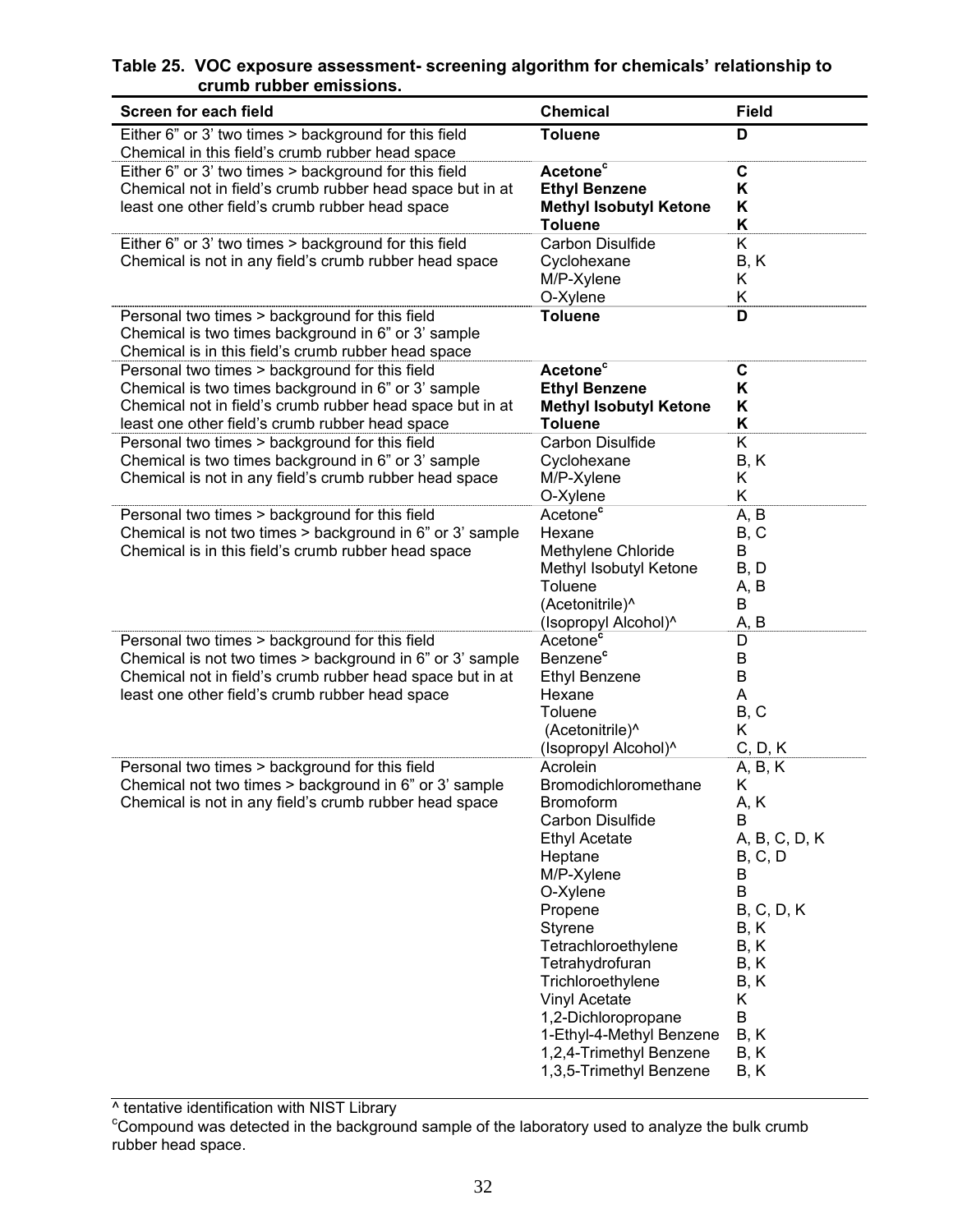#### **Air VOCs-Background**

Twenty VOCs of 60 were found in upwind background locations (Table 26). Five of these VOCs (chloromethane, dichlorodifluormethane, halocarbon 11, hexane and methyl ethyl ketone) were found in the upwind background locations at all five fields. Air concentrations of acetone, carbon tetrachloride and toluene were found at four background sites, whereas benzene and methylene chloride were detected at three sites.

| <b>VOCs</b>                     | <b>Fields</b> | <b>Range of VOC Concentrations</b>                 |  |
|---------------------------------|---------------|----------------------------------------------------|--|
|                                 |               | $\mu$ g/m <sup>3</sup><br>(parts per billion ppbV) |  |
| 1,1,-2-Trichlorotrifluoroethane | Κ             | 1.53<br>(0.20)                                     |  |
| 1,1,2-Trichloroethane           | K             | 0.76<br>(0.14)                                     |  |
| 1,2-Dichloropropane             | Κ             | 0.69<br>(0.15)                                     |  |
| 1,2-Dichloroethane              | K             | 0.68<br>(0.17)                                     |  |
| 1,1,2,2-Tetrachloroethane       | A             | 1.02<br>0.15)                                      |  |
| Acetone                         | A, B, D, L    | 7.11-12.33<br>$(3.0 - 5.2)$                        |  |
| Benzene                         | A, D, L       | $(0.13 - 0.20)$<br>$0.41 - 0.64$                   |  |
| Carbon Tetrachloride            | A, B, K, L    | $(0.14 - 0.21)$<br>$0.75 - 1.30$                   |  |
| Chloroform                      | K             | (0.14)<br>0.68                                     |  |
| Chloromethane                   | A, B, D, K, L | 1.06-1.33<br>$(0.52 - 0.65)$                       |  |
| Dichlorodifluoromethane         | A, B, D, K, L | 2.23-2.47<br>$(0.45 - 0.5)$                        |  |
| <b>Ethyl Acetate</b>            | A             | (0.17)<br>0.61                                     |  |
| Halocarbon 11                   | A, B, D, K, L | $(0.13 - 0.35)$<br>$0.53 - 1.96$                   |  |
| Heptane                         | K             | 0.53<br>(0.13)                                     |  |
| Hexane                          | A, B, D, K, L | $(0.25 - 2.6)$<br>$0.88 - 9.40$                    |  |
| Methyl Ethyl Ketone             | A, B, D, K, L | 1.06-1.74<br>$(0.36 - 0.62)$                       |  |
| Methylene Chloride              | A, K, L       | $0.48 - 1.83$<br>$(0.14 - 0.32)$                   |  |
| Propene                         |               | (0.28)<br>0.48                                     |  |
| Toluene                         | A, B, K, L    | $0.75 - 0.1.09$<br>$(0.2 - 0.29)$                  |  |
| Vinyl Acetate                   | A             | 1.02<br>(0.29)                                     |  |

|  |  | Table 26. VOC Concentrations in upwind background locations at all fields. |  |
|--|--|----------------------------------------------------------------------------|--|
|--|--|----------------------------------------------------------------------------|--|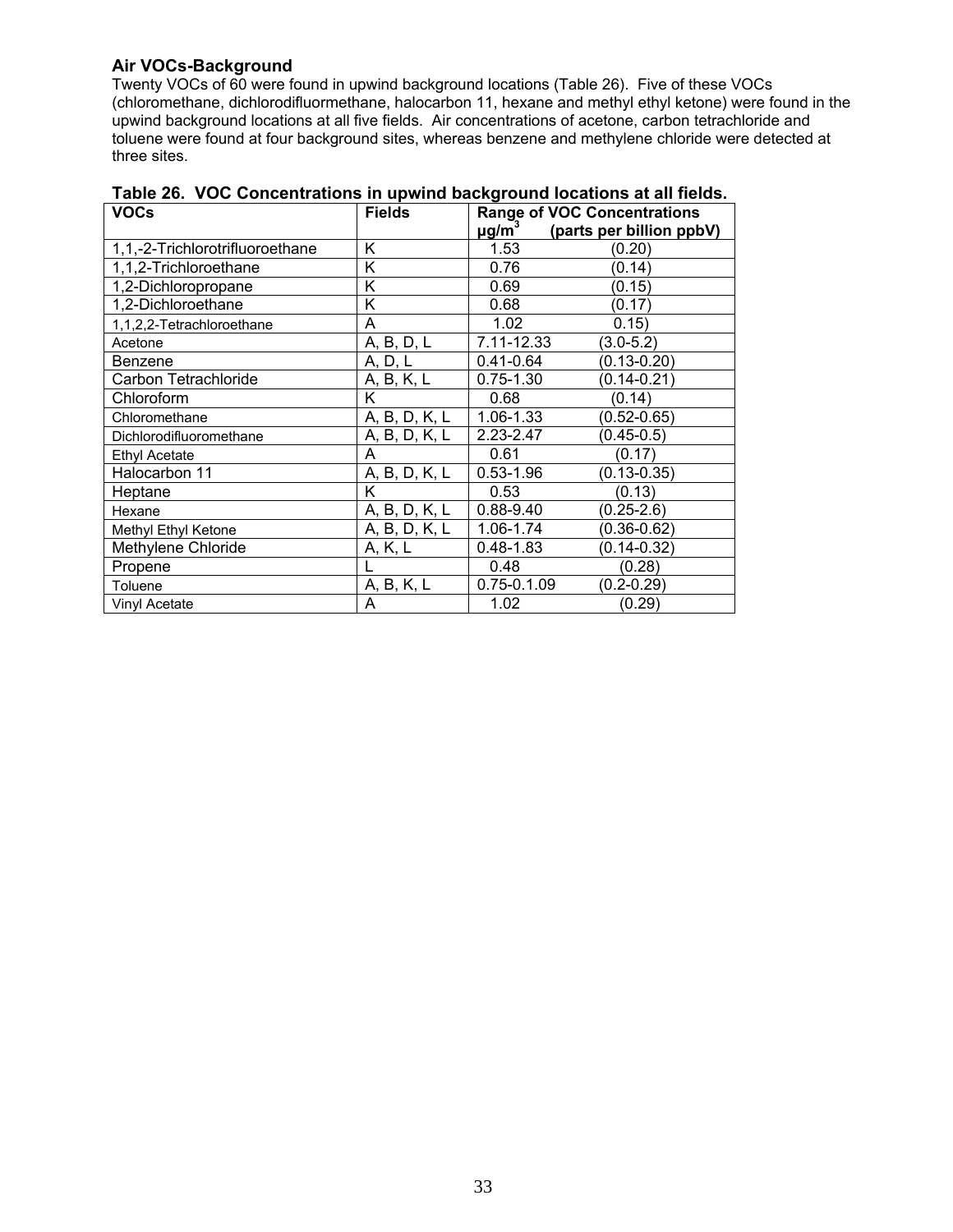## **4.3 Air PAHs and SVOCs-Possibly Turf Related**

The EPA Method TO-13A was followed to collect and analyze ten air samples for 115 SVOCs. Table 27 provides the range of concentrations of PAHs across all the fields on outdoor turf, indoor turf and upwind background locations.

Table 28 summarizes one possible algorithm for determining which miscellaneous SVOCs may be related to crumb rubber emissions. The criteria used to determine if a chemical is potentially turf-related includes: Chemicals found in turf air samples but : A) not in background air samples or B) at twice the field's background concentration, were considered to have originated from the turf. Attribution of a chemical to an origin in the turf was considered stronger if this finding held on at least two fields.

At Field K, several compounds were ten fold higher on turf than background including five PAHS (1-methylnaphthalene, 2-methylnaphthalene, fluorene, naphthalene, and pyrene) and 7 general SVOCs (dotriacontane, heptacosane, hexacosane, octanoic acid, pentacosane, tetracosane, and tetradecane).

| <b>PAH</b>              | <b>Outdoor On Turf</b><br>Range<br>ng/m <sup>3</sup><br>$(n=5*)$ | <b>Indoor On Turf</b><br><b>Concentration</b><br>ng/m <sup>3</sup><br>(n=1) | <b>Background</b><br>Range<br>ng/m <sup>3</sup><br>$(n=4)$ |
|-------------------------|------------------------------------------------------------------|-----------------------------------------------------------------------------|------------------------------------------------------------|
| 1-Methylnaphthalene     | 3.72-9.31                                                        | ND                                                                          | 4.08.6.91                                                  |
| 2,6 Dimethylnaphthalene | ND-7.65                                                          | 28.70                                                                       | ND-10.37                                                   |
| 2-Methylnaphthalene     | 1.88-4.24                                                        | 63.38                                                                       | ND-3.31                                                    |
| Acenaphthene            | 2.14-3.45                                                        | 17.37                                                                       | ND-0.3.99                                                  |
| Acenaphthylene          | ND-6.59                                                          | 6.78                                                                        | <b>ND-0.77</b>                                             |
| Anthracene              | ND-ND                                                            | <b>ND</b>                                                                   | ND-0.02                                                    |
| Benz(a)anthracene       | ND-ND                                                            | <b>ND</b>                                                                   | ND-0.03                                                    |
| Benzo(a)pyrene          | ND-0.19                                                          | <b>ND</b>                                                                   | ND-0.05                                                    |
| Benzo(b)fluoranthene    | ND-0.21                                                          | <b>ND</b>                                                                   | ND-0.07                                                    |
| Benzo(e)pyrene          | ND-0.26                                                          | <b>ND</b>                                                                   | ND-0.06                                                    |
| Benzo(GHI)fluoranthene  | ND-0.08                                                          | <b>ND</b>                                                                   | ND-ND                                                      |
| Benzo(GHI)perylene      | ND-0.14                                                          | ND.                                                                         | ND-0.06                                                    |
| Benzo(k)fluoranthene    | ND-0.08                                                          | <b>ND</b>                                                                   | ND-0.04                                                    |
| Chrysene                | ND-0.34                                                          | <b>ND</b>                                                                   | ND-0.04                                                    |
| Fluoranthene            | 1.68-6.76                                                        | 5.55                                                                        | 0.58-3.96                                                  |
| Fluorene                | 2.21-4.09                                                        | 53.70                                                                       | 2.43-3.59                                                  |
| Indeno(1,2,3-cd)pyrene  | ND-0.05                                                          | 8.90                                                                        | ND-0.05                                                    |
| Naphthalene             | 5.99-14.57                                                       | 113.00                                                                      | 4.50-16.94                                                 |
| Phenanthrene            | 5.07-14.34                                                       | 32.26                                                                       | 6.11-13.05                                                 |
| Pyrene                  | 0.97-6.92                                                        | 11.84                                                                       | $0.37 - 3.16$                                              |

## **Table 27. Range Concentrations of PAHs in ng/m3 On Outdoor Turf and Upwind Background Locations.**

ND=nondetectable; see appendix for reporting limits.

\* Four fields were sampled, and one field (D) was sampled twice.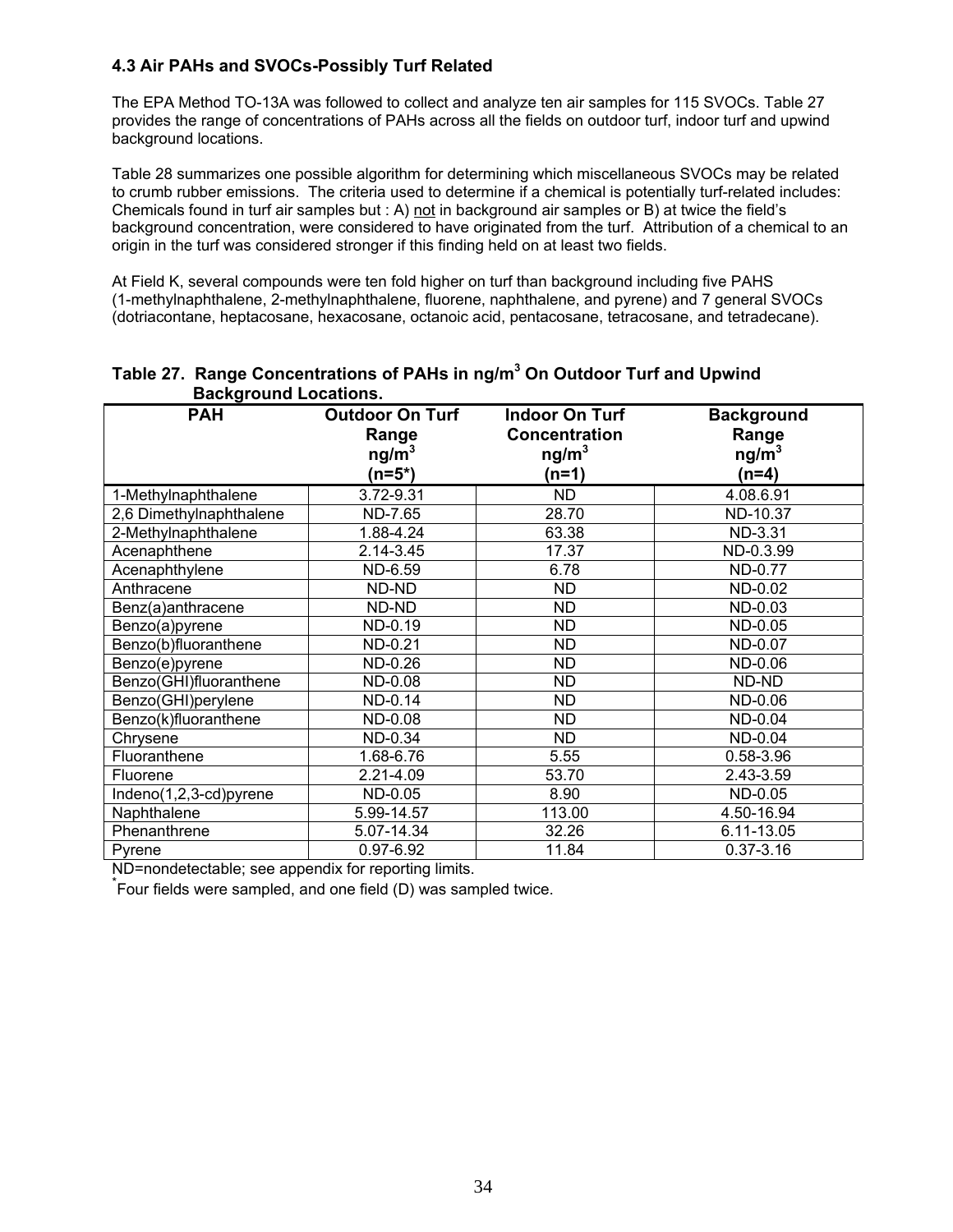#### **Table 28. SVOC exposure assessment- screening algorithm for chemicals' relationship to crumb rubber emissions.**

| Screen for each field                                       | <b>Chemical</b>         | <b>Field</b> |
|-------------------------------------------------------------|-------------------------|--------------|
| PAHs detected on the turf field and not detected in         | Acenaphthylene          | D and $K$    |
| background, and found on at least 2 fields                  |                         |              |
| PAHs detected on the turf field at more than two times the  | 1-Methylnaphthalene     | D and $K$    |
| concentration of background levels, and found on at least 2 | 2- Methylnaphthalene    | $D$ and $K$  |
| fields                                                      | <b>Fluoranthene</b>     | $D$ and $K$  |
|                                                             | <b>Phenanthrene</b>     | $D$ and $K$  |
|                                                             | <b>Pyrene</b>           | $D$ and $K$  |
| Miscellaneous SVOCs detected on the turf field at more      | Eicosane                | $D$ and $K$  |
| than two times the concentration of background levels, and  | Eicosanic acid          | $D$ and $K$  |
| found on at least 2 fields                                  | Heneicosane             | D and $K$    |
|                                                             | Hexadecanoic acid       | D and $K$    |
|                                                             | Octadecanoic acid       | A and D      |
|                                                             | <b>Phytane</b>          | $D$ and $K$  |
|                                                             | Tetradecanoic acid      | $D$ and $K$  |
|                                                             | <b>Tetratriacontane</b> | A and K      |
|                                                             | Tricosane               | D and K      |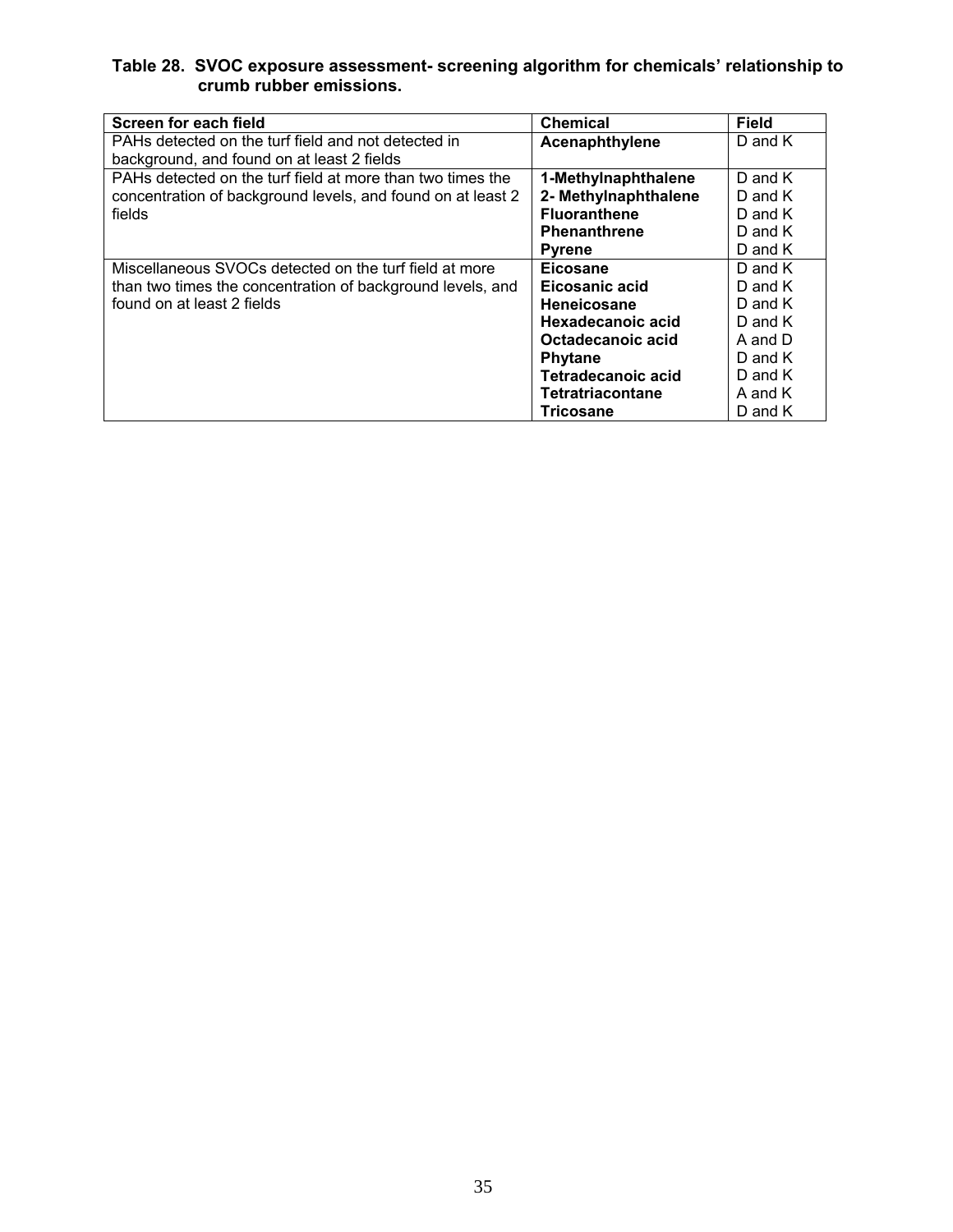#### **4.4 Targeted SVOCs-Possibly Turf-Related**

Of the five targeted SVOCs in air, Benzothiazole and BHT were the only chemicals detected above background (Table 29). Concentrations of benzothiazole were higher on the turf at six inches away from active play than in background locations at all fields. Most concentrations of benzothiazole and BHT were an order of magnitude lower among the outdoor turf fields than the indoor field, ranging from <80-1200 ng/m<sup>3</sup> and <80-130 ng/m<sup>3</sup>, respectively. Indoor concentrations of benzothiazole and BHT on the turf range from 11000-14,000 and 1240-3900 ng/m<sup>3</sup>, respectively. The indoor field contained the highest concentration of benzothiazole in the crumb rubber. 4-tert-(octyl)-phenol was detected in the crumb rubber head space in all fields (A-K), however, it was only found in two air samples (on turf level was less than background). BHT was detected in air at 3 feet at the grass background Site L (280 ng/m<sup>3</sup>).

| Table 29. Field locations where air concentrations are greater than relative background |
|-----------------------------------------------------------------------------------------|
| concentration for each field.                                                           |

|                         | Personal | 6" NAP  | 3'NAP        | 6" AFAP  | $3'$ AFAP |
|-------------------------|----------|---------|--------------|----------|-----------|
| <b>Benzothiazole</b>    |          | A. B. K | <b>B.D.K</b> | A. B. C. | D.        |
| 2-mercaptobenzothiazole | none     | none    | none         | none     | none      |
| 4-tert-octvl            | none     | none    | none         | none     | none      |
| BHA                     | none     | none    | none         | none     | none      |
| <b>BHT</b>              | D*.      |         |              |          |           |

Abbreviations: NAP=near active play;AFAP=away from active play

\* one of two personal samples exceeded background

# one of two personal samples exceeded 6" background but not 3' background

Table 30 summarizes one possible algorithm for determining which targeted SVOC may be related to crumb rubber emissions. Chemicals found in: A) either 6" or 3' samples; or B) in both personal and either 6" or 3' samples, greater than the background concentration measured near the field, were considered to have originated from the turf. The attribution of a chemical to the turf was considered stronger if the chemical was also found in at least one field's crumb rubber head space. Chemicals meeting these criteria are bolded. Benzothiazole and BHT met this criteria.

#### **Table 30. Targeted SVOCs exposure assessment- screening algorithm for chemicals' relationship related to crumb rubber emissions.**

| Screen for each field                                                                                                                                                                                                  | <b>Chemical</b>                    | <b>Field</b>       |
|------------------------------------------------------------------------------------------------------------------------------------------------------------------------------------------------------------------------|------------------------------------|--------------------|
| Either 6" or 3' two times > background for this field<br>Chemical in this field's crumb rubber head space                                                                                                              | <b>Benzothiazole</b><br><b>BHT</b> | A, B, C, D, K<br>κ |
| Either 6" or 3' two times > background for this field<br>Chemical not in field's crumb rubber head space but in at<br>least another field's crumb rubber head space                                                    | <b>BHT</b>                         | D                  |
| Personal two times > 3' background for this field                                                                                                                                                                      | <b>Benzothiazole</b>               | A, D, K            |
| Chemical is in 6" or 3' sample two times background<br>Chemical is in this field's crumb rubber head space                                                                                                             | <b>BHT</b>                         | Κ                  |
| Personal two times > 3' background for this field<br>Chemical is in 6" or 3' sample two times background<br>Chemical not in field's crumb rubber head space but in at<br>least another field's crumb rubber head space | <b>BHT</b>                         | D                  |

#### **Nitrosamine**

All samples were below the reporting limit including the crumb rubber infill.

#### **Particulate Matter (PM<sub>10</sub>)**

PM<sub>10</sub> concentrations measured on the turf are typical levels found in background locations. Rubber fragments were not easily detected and analyses of particles were inconclusive.

#### **Lead**

All of the composite samples of artificial turf fibers and crumb rubber were below the level EPA considers as presenting a "soil-lead hazard" in play areas (400ppm). This definition, however, applies to residential buildings and to soil rather than other surfaces.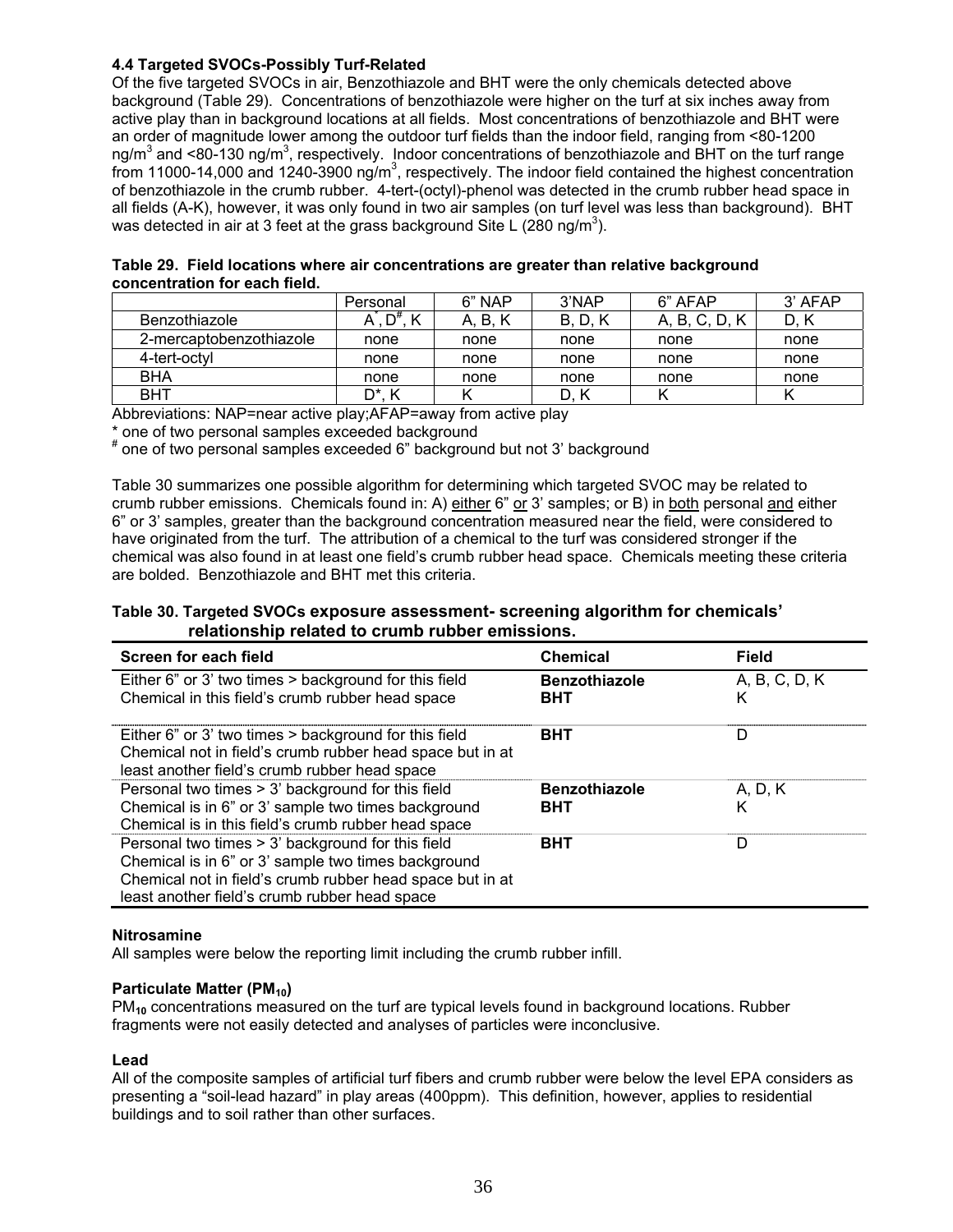# **5.0 Limitations**

The primary objective of this project was to characterize human exposure via inhalation to a targeted group of chemicals that are associated with crumb rubber synthetic turf. Other routes of exposures, such as ingestion and contact, were not within the scope of this study. Some chemicals of potential concern, such as natural rubber latex, were not included as part of the targeted chemicals in our study but should be included in future studies. There are several limitations to this project. This project has a potential for selection bias because participation was voluntary and self-selected. The sample size was small (4 outdoor fields and 1 indoor field), however, goals of the project were met in recruiting outdoor turf fields, an indoor facility and a suburban grass field.

During the summer of 2009, temperature conditions for the sampling events were on average lower than normal. The 30-year monthly average maximum temperature for the month of July is 84.9  $\overline{P}$ , and during July 2009, the average was 79.9 °F. Most notably, wind conditions were low, and little cloud overcast occurred on most sampling days.

Personal sampling occurred at waist height, and not in the normal breathing zone of the study team players. The placement of 1.4 L SUMMAs and personal sampling pumps at this height is not a conventional industrial hygiene personal sampling method. This method was chosen to better represent a child's height. Some VOCs (e.g. acrolein) were found in personal samples and not on the turf or in the background areas. Players wore the SUMMAs close to their bodies, and they were up against the sampling belts and plastic ties that players wore to hold all the sampling equipment. The belts were purchased new, and may have had some coatings on them. SUMMAs are a very sensitive air sampling method, and may have collected VOCs associated with personal care products and sampling belts worn by the team players. Players were asked not to wear products to limit any contamination. Because of the intense heat and sun exposure, some players wore sun protection and all players sweated. WOHL conducted a follow-up experiment to determine if the new belts and plastic ties were capable of releasing compounds. WOHL detected trace levels of several compounds in the 7 month old belt, apron and tie. Any future personal sampling must address these kinds of issues, and "control" team members playing on the grass (non turf setting) should be included in the sampling strategy. There are many factors to consider for "control" team members, including the type of player clothing, personal product use, personal characteristics (sweat and exhaled breath), laundering practices, and behavior.

Field coordination for this project was challenging at times. For example, it is unfortunate that background samples were not collected at two fields with the PS-1 Samplers as a result of media breakage issues during transportation. In addition, one of the fields (C) was contaminated by a pesticide application which may explain the larger number of VOCs found in comparison to the other outdoor fields. The indoor field had multiple uncharacterized potential point sources.

Sampling for two hours was a limitation. Although the 6-hour sampling at Field D allowed for greater sensitivity, similar patterns were observed with both strategies. Benzothiazole is not a targeted SVOC for the TO-13A Method, and more validation studies are needed to better understand how to collect air samples with the PS-1 Samplers and analyze them for benzothiazole. NIOSH Method 2550 (modified) was adequate to capture concentrations of benzothiazole at the three levels, and other targeted SVOCs.

The lab was not able to identify rubber particles on the Teflon filters from several fields, and therefore, SEM analysis was not completed for all field samples. U.S. EPA's study used polycarbonate filters with the same air sampling method and reported similar difficulties. More research is needed to better characterize particulate matter containing crumb-rubber.

The airborne concentrations of VOCs, Targeted SVOCs (e.g. benzothiazole) and SVOCs were highest in the indoor field. These data were collected from only one indoor facility. The crumb rubber of the indoor facility was manufactured by the same company as Field B, and installed one year earlier. The air in the indoor field was not influenced by outdoor factors that may degrade and off gas chemicals, such as sunlight, high temperatures, rain, and other weather conditions.Furthermore, potential point sources were identified in the facility, (electric carts, portable chargers, and maintenance supplies), and the indoor facility did not have its exhaust system operating on the day samples were collected.The use of the exhaust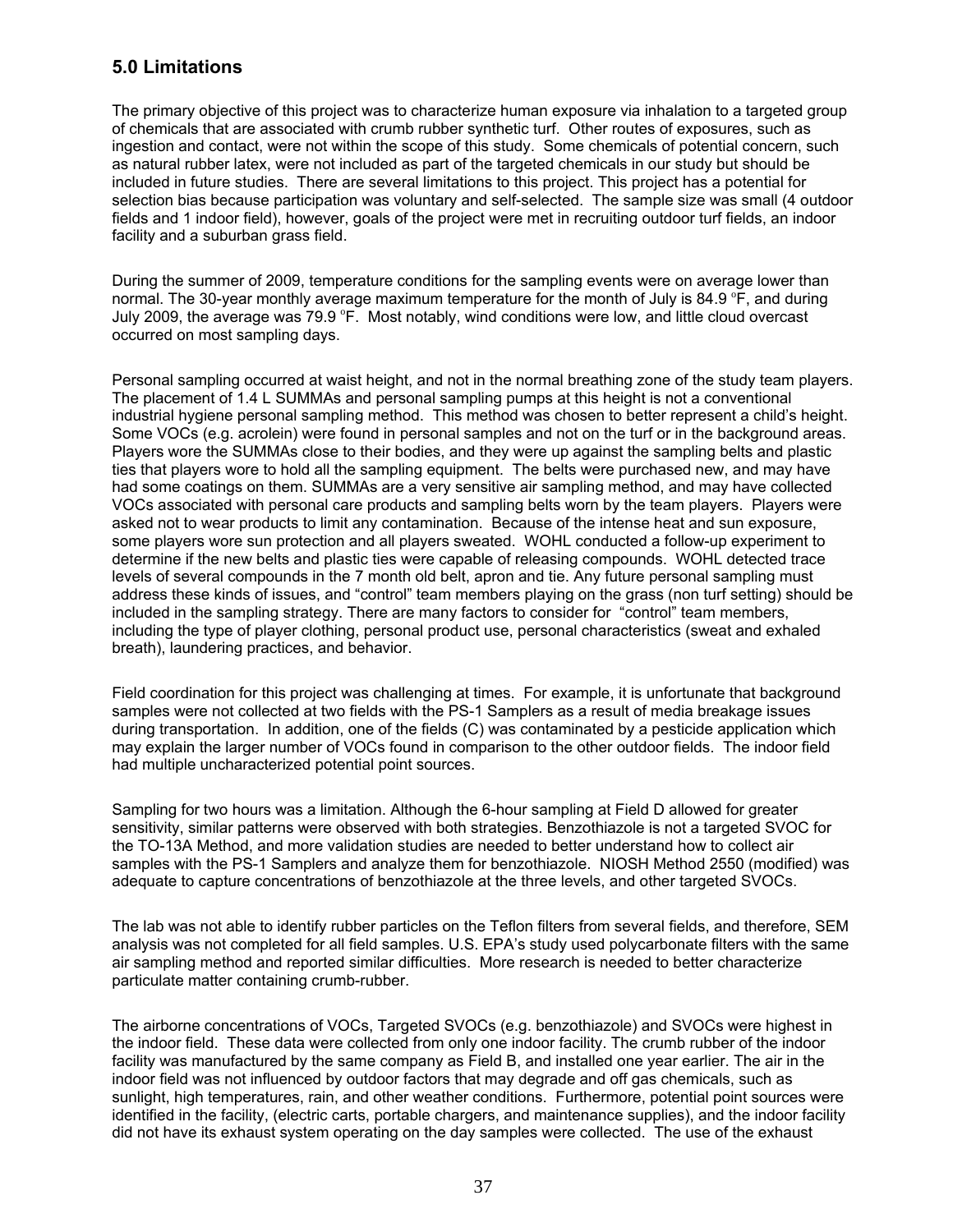system in this facility varies according to need. More research is needed to better understand chemical exposures in indoor facilities.

**6.0 Connecticut Academy of Science and Engineering Review (CASE):** CASE performed a peer review of this final report in June 2010. The scope of the technical review for this report included an examination of the appropriateness of the methods used to sample targeted compounds and the laboratory analytical methods. Based on CASE comments, this report was revised to: 1) clarify laboratory quality control and assurance laboratory procedures for VOCs by WSLH and WOHL, 2) strengthen the criteria of the algorithm used to identify a turf-related compound to take into account variability among concentrations (e.g. turf-related compound was reported as twice a field's background concentration), 3) move tables presenting concentrations of miscellaneous SVOCs commonly found in the environment to appendices and 4) include a description of the similarities and source locations of the bulk crumb rubber samples collected from UCHC and CAES. CASE also highlighted that the SVOC air contaminants found above the field are consistent between fields, and are also consistent with air contaminants reported in other similar studies. Issues raised by the CASE review are addressed below and incorporated into the report.

*Design of Experiment:* Analysis of crumb rubber for latex antigen was beyond the scope of the current investigation. This should be included in future studies.

*Explain why PM10 was measured and not PM2.5:* During our planning for this study, several states and US EPA were finishing reports related to synthetic turf. We discussed their findings, and used data that best represents inhalation exposure while playing on a turf field. In US EPA's scoping study, two kinds of PM10 integrated air samples were collected (one for particle mass and metals analysis and another for scanning electron microscopy analysis). NYCity did not reveal meaningful differences in concentrations between the results for the samples collected upwind and those on the field. In addition, they did not find rubber dust in the respirable range. Because of these findings, we decided to use the PM10 range.

*Concern with VOC Results:* Precautions used by the laboratories to prevent VOC contamination were added in the UCHC final report as recommended by CASE. The OEM UCHC sub-contracted laboratory analyses to three AIHA accredited laboratories: Wisconsin Occupational Health Laboratory (WOHL), the Wisconsin State Laboratory of Hygiene (WSLH) and the ESIS Environmental Health Laboratory (EHL) in Cromwell, Connecticut. WOHL is a full service industrial hygiene chemistry laboratory that is part of the Wisconsin State Laboratory of Hygiene (WSLH) at the University of Wisconsin-Madison. WSLH analyzed air samples for VOCs, SVOCs and PM<sub>10</sub>. WOHL analyzed bulk crumb rubber head space for VOCs and targeted SVOCs (e.g. benzothiazole), and air samples for nitrosamines and targeted SVOCs. Additional bulk samples were analyzed for lead by the ESIS Environmental Health Laboratory (EHL). The following precautions were taken for the personal and area VOC analysis by WSLH: WSLH followed the quality control and assurance protocols defined in the EPA TO-15 Method. Each analytical run included one method blank per batch of samples. If an analyte in the method blank was greater than its limit of detection (LOD), the result for that analyte was flagged to indicate blank contamination. As indicated in the report, one set up samples contained acetone in the blank sample (1.5 ppb), and concentrations were corrected. Duplicate analysis was performed on one sample per analytical batch. Duplicate analyses were always within 25% for each compound. Daily quality control checks were performed using a second source standard. Analytes in the quality control/QC check standard were always within 30% of the corresponding calibration standards.

The following precautions were taken for the bulk crumb rubber VOC analysis by WOHL and added to the final report: 1) bulk crumb rubber samples were stored in teflon lined screw capped jars and were opened only when removing sample for analysis;2) the 340mL LVSH were baked at 70 $\degree$ C overnight; and 3) one of the LVSH units was analyzed empty with each analytical run as a method blank, and any VOCs detected above reporting limit noted in the analytical report. In addition, a laboratory background VOC air sample was collected in the storage cooler of the bulk crumb rubber samples. As indicated in the report, six VOCs were found and reported in this sample. These six VOCs were flagged as a footnote in tables presenting results.

*Criteria used to determine concentrations greater than background:* CASE recommended that qualifiers be included for the VOC and SVOC data for concentrations greater than background. UCHC agrees with CASE and modified the report. The criteria for identifying a possibly turf-related chemical of concern was changed: all concentrations greater than two times background were indicated in tables and bolded.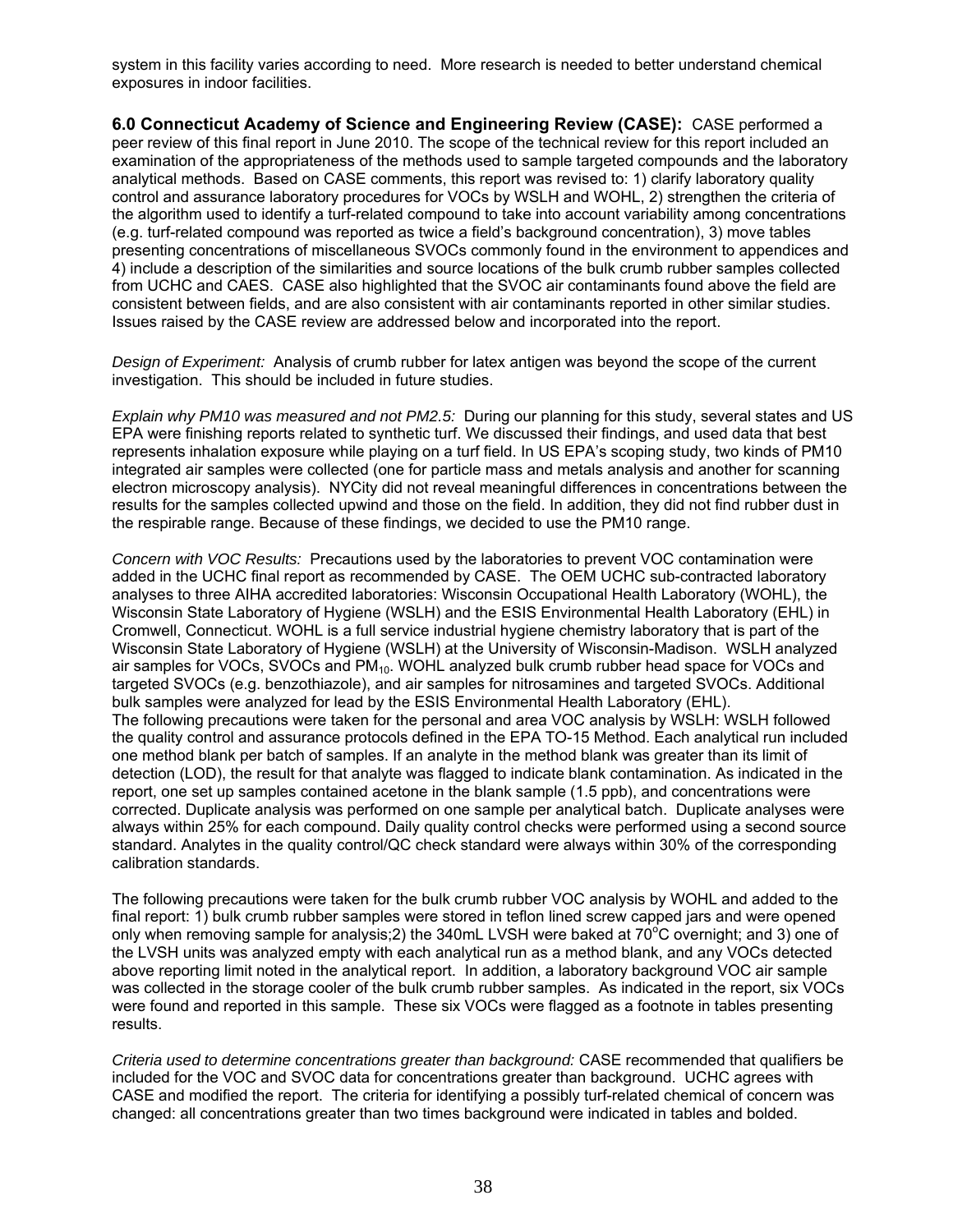*Semivolatile Organic Compound (SVOC) Results:* CASE recommended leaving out the miscellaneous SVOCs since it appears that few, if any, of these pertain to crumb rubber or artificial turf. UCHC agrees with CASE, and moved the data into an appendix.

*Off-Gas Findings:* DPH risk assessment discusses the consistency of the SVOC concentrations across fields. The UCHC final report provides the data for the risk assessment.

*Reference Lead Levels:* CASE identified other reference levels for lead (e.g. Consumer Product Safety Commission standard for children's products). UCHC is referencing the EPA lead in soil standard (400ug/g) in the final report because it is the most comparable standard for athletic playing fields.

*Analytical Results- CAES versus WOHL:* CASE recommended including more information to describe the similarities and differences between CAES and WOHL samples. In the final report, UCHC included a description of the similarities and source locations of the bulk crumb rubber samples collected from UCHC and CAES. CAES collected and analyzed samples of crumb rubber material supplied by several manufacturers [5]. Their crumb rubber samples included material from only two of UCHC outdoor fields (A and D). These two crumb rubber fields were manufactured by two different companies. The results are difficult to compare between the two laboratories (WOHL and CAES) because they used different analytical methods.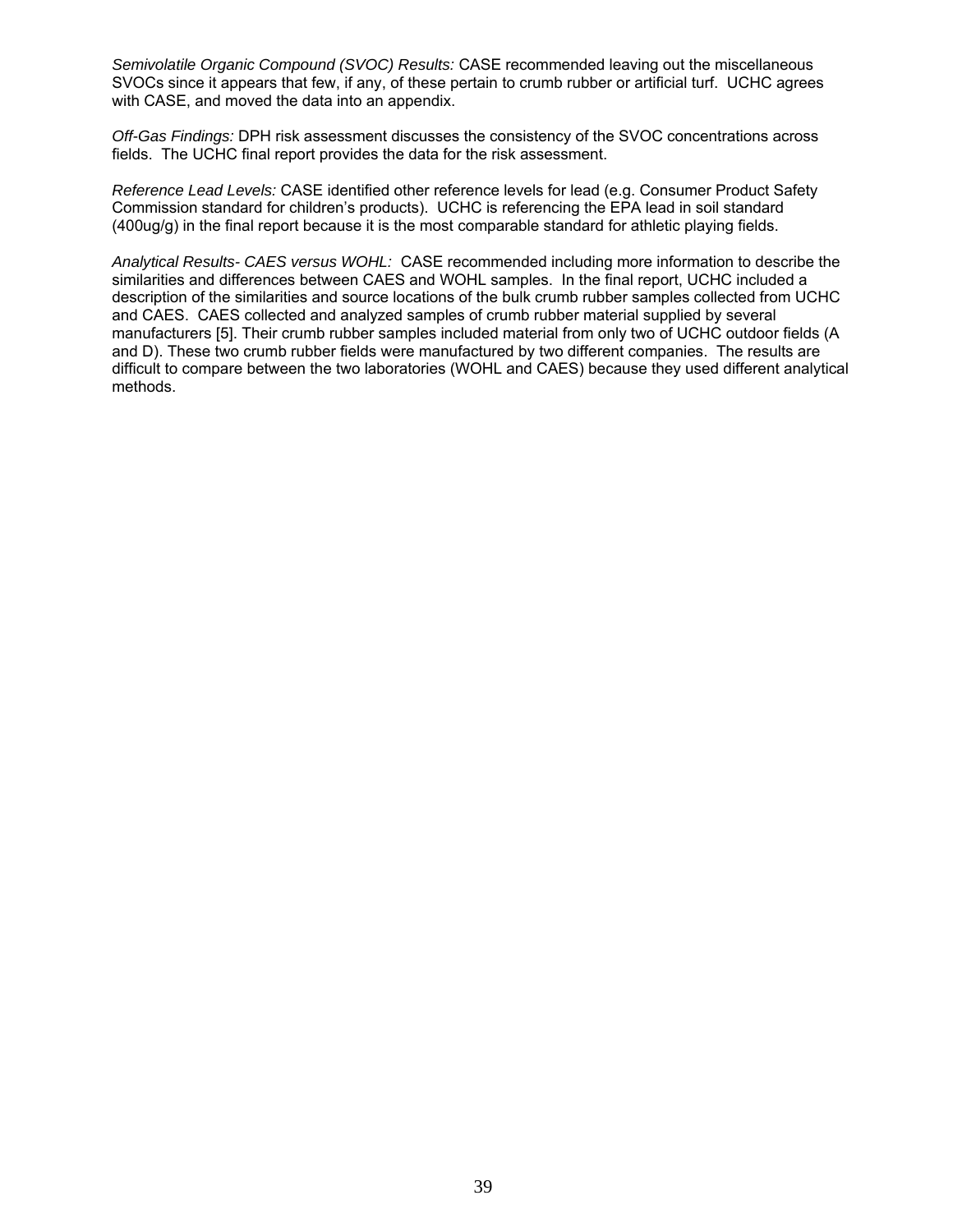#### **REFERENCES**

[1] KEMI (Swedish Chemicals Agency) (2006) Synthetic Turf from a Chemical Perspective – A Status Report. Available at http://www.kemi.se/upload/Trycksaker/Pdf/PM/PM3\_06\_eng.pdf

[2] Brown, D. (2007) Exposures to Recycled Rubber Tire Crumbs Used on Synthetic Turf Fields, Playgrounds and Gardening Mulch. Available at http://www.ehhi.org/turf/pr\_turf\_report.shtml.

[3] 2008. Synthetic Turf Health Debate Takes Root, Environ Health Perspect 116(3): A116-A122.

[4] Dye, C., Bjerke, A., Schmidbauer, N. and Mano, S. (2006) Measurement of Air Pollution in Indoor Artificial Turf Halls. Norwegian Inst Air Res Report NILU OR 03/2006.

[5] CAES (Connecticut Agricultural Experimental Station) (2009) 2009 Study of Crumb Rubber Derived from Recycled Tires Final Report.

[6] Vetrano, K and Ritter G. (2009) Air Quality Survey of Synthetic Turf Fields Containing Crumb Rubber Infill. Prepared for New York City Department of Health and Mental Hygiene, NY, NY. TRC Project No. 153896.

[7] U.S. Environmental Protectional Agency (2009) A Scoping-Level Field Monitoring Study of Synthetic Turf Fields and Playgrounds. EPA/600/R-09/135. National Exposure Research Laboratory, Office of Research and Development. Available athttp://www.epa.gov/nerl/documents/tire\_crumbs.pdf..

[8] U.S. Environmental Protectional Agency (1999) Compendium of Methods for the Determination of Toxic Organic Compounds in Ambient Air, Second Edition, Compendium Method TO-15 Determination Of Volatile Organic Compounds (VOCs) In Air Collected In Specially-Prepared Canisters And Analyzed By Gas Chromatography/Mass Spectrometry (GC/MS). Office of Research and Development, EPA/625/R-96/010b.

[9] U.S. Environmental Protectional Agency (1999) Compendium of Methods for the Determination of Toxic Organic Compounds in Ambient Air, Second Edition, Compendium Method TO-13A Determination of Polycyclic Aromatic Hydrocarbons (PAHs) in Ambient Air Using Gas Chromatography/Mass Spectrometry (GC/MS). Office of Research and Development, EPA/625/R-96/010b.

[10] National Institute of Occupational Safety and Health (NIOSH) (1998) Method 2550 Benzothiazole in Asphalt Fume. In: Eller PM, Cassinelli ME. Eds. NIOSH Manual of Analytical Methods, 4th ed., Cincinnati, OH: NIOSH. Available at http://www.cdc.gov/niosh/docs/2003-154/pdfs/2550.pdf.

[11] National Institute of Occupational Safety and Health (NIOSH) (1994) Method 2522 Nitrosamine. In: Eller PM, Cassinelli ME. Eds. NIOSH Manual of Analytical Methods, 4th ed., Cincinnati, OH: NIOSH. Available at http://www.cdc.gov/niosh/docs/2003%2D154/pdfs/2522.pdf.

[12] Marple, V.A., Rubow, K.L., Turner, W., Spengler, J.D., 1987. Low flow rate sharp cut impactors for indoor air sampling: design and calibration. Journal of Air Pollution Control Association 37, 1303–1307. (HSPH Type Particle Sampler S.O.P. Protocol 6-26-00-, Air Diagnostics and Engineering, Available at http://www.airdiagnostics.com/indoor\_samp\_equip.html).

[13] U.S Environmental Protection Agency National Primary and Secondary Ambient Air Quality Standards, Title 40 CFR Part 50 Appendix L Reference Method for the Determination of Fine Particulate Matter as PM<sub>2.5</sub> in the Atmosphere. Available at http://law.justia.com/us/cfr/title40/40 2.0.1.1.1.html#40:2.0.1.1.1.0.1.13.12

[14] New York City Department of Parks and Recreation: "Synthetic Turf Lead Results" (online) Available at http://www.nycgovparks.org/sub\_things\_to\_do/facilities/synthetic\_turf\_test\_results.html (Accessed August 19, 2009).

[15] EPA 40 CFR Part 745- Lead; Identification of Dangerous Levels of Lead; Final rule; January 2001 (online) Available at http://www.epa.gov/fedrgstr/EPA-TOX/2001/January/Day-05/t84.pdf (Accessed August 19, 2009)